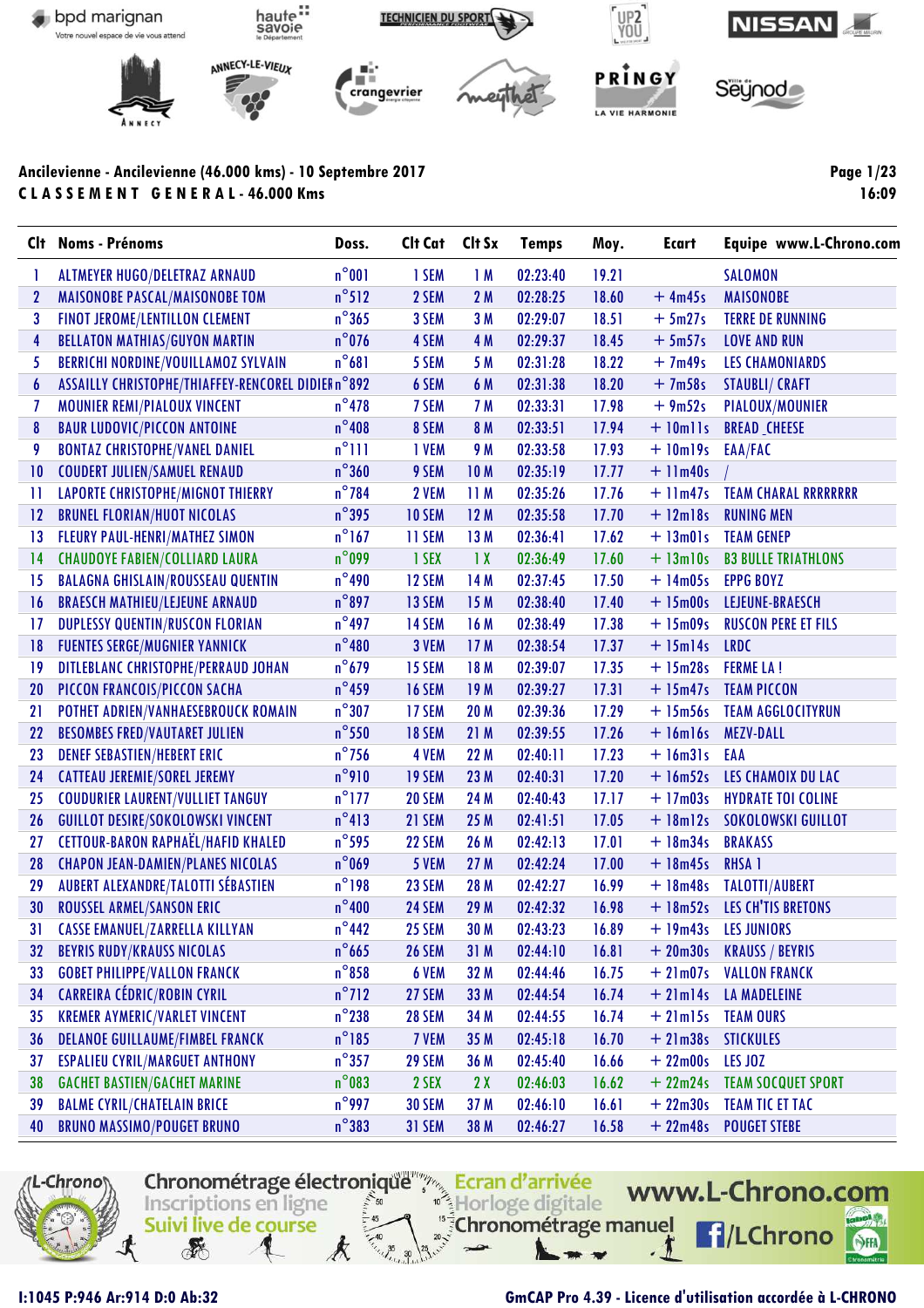

Clt Noms - Prénoms Doss. Clt Cat Clt Sx **Temps** Moy. **Ecart** Equipe www.L-Chrono.com  $n^{\circ}$ 793 41 **POISSE ARMEL/POISSE FLORIAN** 32 SEM 39 M 02:46:36  $16.57$  $+22m57s$ **TEAM LES BROSSES** 42 MAILLER CLÉMENT/MAILLER SOLENNE  $n^{\circ}$ 211 3 SEX  $3X$ 02:46:41 16.56  $+23m02s$ **TEAM MAILLER**  $n^{\circ}501$ 43 **MILLOT MATHIEU/VIAUD ISABELLE** 4 SEX 4 X 02:47:38 1647  $+23m58s$ **TRAILEURS ON BIKE** 44 **CALDERÓN SOLAL/ROBIN ANTOINE**  $n^{\circ}340$ **33 SEM** 40 M  $02:47:47$  $16.45$  $+24m08s$ **LOS VATOS LOCOS**  $n^{\circ}$ 978 45 AMELA ANTHONY/GIROUD JULIEN **34 SEM** 41 M 02:47:56 16.44  $+24ml6s$ **LES COPAINS D'ABORD** 46 **CHARVET JEAN PHILIPPE/MOUGIN RAPHAEL**  $n^{\circ}1017$ 8 VEM 42 M 02:48:05 16.42  $+24m25s$ **CHABERT 9** 47 **FERNANDEZ JOHAN/MONNEY ERIC**  $n^{\circ}$ 536 **35 SEM** 43 M 02:48:08 16.42  $+24m28s$ **LES PICHOLES** 48 **MONTIGNY CÔME/PUJO-MASCI LOUIS**  $n^{\circ}$ 507 **36 SEM** 44 M 02:48:22 16.39  $+24m43s$ **LES EPICES** 49 **BETEMPS ANTHONY/BETEMPS JÉRÉMY**  $n^{\circ}013$ 37 SEM 45 M 02:48:26 16.39  $+24m47s$ **BETEMPS** 50 MELCHIOR CYRILLE/MELCHIOR THIBAULT  $n^{\circ}189$ **38 SEM** 46 M 02:48:30 16.38  $+24m50s$ **LES COUSINS** 51 **BEZARD JEREMY/ROBERT VINCENT**  $n^{\circ}011$ **39 SEM** 47 M 02:48:42 16.36  $+25m02s$ **ST ROMAIN**  $n^{\circ}624$  $52$ **FOURNET FABIEN/LAYDERNIER CHRISTIAN** 9 VEM 48 M  $02:49:13$  $16.31$  $+25m34s$ **TEAM POISY** 53 **BOCQUET GHISLAIN/PACLET FABIEN**  $n^{\circ}$ 006 **10 VEM** 49 M 02:49:30 16.28  $+25m50s$ **PFEIFFER 2** 54 **VISERY CAROLINE/VISERY GRÉGORY**  $n^{\circ}330$ 5 SEX  $5X$ 02:49:54 16.25  $+26$ ml5s **LES DOUBYDOU** 55 **BLOEM XAVIER/MOITA GAEL**  $n^{\circ}$ 272 40 SEM 50 M 02:50:04 16.23  $+26m25s$ **AUGUSTO**  $n^{\circ}$ 941 56 **MERHAN BAPTISTE/THOMASSET SIDNEY** 41 SEM 51 M 02:50:06 16.23  $+26m27s$ **MOUFLONS MIELLEUX**  $n^{\circ}$ 561 57 ARNAUD KÉVIN/PERRIN MELISSA 6 SEX 6 X  $02:50:18$  $16.21$  $+26m38s$ **MELISSA/KEVIN** 58 MEPAL JOEL/MONTAGNONI THIBAUT  $n^{\circ}$ 374 42 SEM 52 M  $02:50:24$ 16.20  $+26m44s$ **GARAGE MENDEZ** 59 **CASSE JULY/DIZ GRANA KARINE**  $n^{\circ}$ 578 1 SEF  $1F$ 02:50:35  $16.18$  $+26m55s$ LA BICYCLETTE ROSE 60 **ANDRÉ FRANCK/BAHOR THOMAS**  $n^{\circ}$ 664 43 SEM 53 M  $02:50:50$  $16.16$  $+27$ ml0s **CRAZY JUNGLE DAVIS GLENN/MOLLARD THOMAS**  $n^{\circ}$ 596 11 VEM 54 M 02:50:53 16.15  $+27m13s$ **CS BOURGOIN** 61  $n^{\circ}$ 263 44 SEM 55 M  $02:51:00$  $16.14$  $+27m20s$ 62 **BUISINE QUENTIN/GESTO JAVIER BUISTO MACHET VINCENT/MOLLARD FREDERIK**  $n^{\circ}$ 150 45 SEM 56 M  $02:51:01$ 16.14  $+27m22s$ **TEAM CHOCOLAT**  $63$  $n^{\circ}$ 906 **DELAMARE MAXIME/GRANGEON CLÉMENT** 46 SEM 57 M  $02:51:18$  $16.11$  $+27m39s$ **LES NAINS DE JARDINS** 64 **POLES LUDOVIC/SABAT DIDIER**  $n^{\circ}061$ **12 VEM** 58 M  $02:51:43$ 16.07  $+28m03s$ 65  $n^{\circ}519$ 47 SEM 59 M  $02:51:56$ 16.05  $+28$ ml7s 66 **DUNAND CHATELLET SYLVAIN/RIBIOLLET DAMIEN RESTAUR AUTO TEAM**  $n^{\circ}$ 405 **SCHOTT OLIVIER/VISINI NICOLAS** 13 VEM 60 M 02:52:07 16.04  $+28m28s$ NICOLAS OLIVIER 67  $n^{\circ}$ 223 48 SEM 61 M  $02:52:20$ 16.02  $+28m41s$ 68 **GUILBERT BRUNO/RACT-GRAS JEAN-LUC JLBG**  $+28m42s$ **BENOIT ET JULIEN**  $n^{\circ}$ 695 49 SEM 62 M  $02:52:21$  $16.01$ 69 **DANIEL JULIEN/STEFANSKI BENOIT** 70 **CHATELARD DAMIEN/JESSON THOMAS**  $n^{\circ}$ 878 **14 VEM** 63 M 02:52:39 15.99  $+28m59s$ **TOM ET DAM** 71 **DEPERDUSSIN KÉVIN/HUBERT KAREL**  $n^{\circ}$ 276 **50 SEM** 64 M  $02:53:05$ 15.95  $+29m25s$ **SEX ROCK AND RUN LUPO THOMAS/OUDIN DAVID**  $n^{\circ}$ 635 51 SEM 65 M  $02:53:21$ 15.92  $+29m42s$ **TEAM MARCHI-BIS** 72  $+29m48s$  $n^{\circ}$ 140 02:53:27  $15.91$ 73 **PERRATONE FREDERIC/SORIANO OLIVIER 15 VEM** 66 M **LES DEBOUSSOLES**  $n^{\circ}$ 720 74 **BURTIN CHRISTOPHE/COTTET PUINEL SYLVIE I VEX**  $7X$ 02:53:32 15.91  $+29m53s$ **CHRYSTOSIL** 75 **CHATELAIN FRÉDÉRIC/SONNEVILLE MAURICE**  $n^{\circ}$ 557 **16 VEM** 67 M 02:53:35 15.90  $+29m56s$ **ROLEX SPORT**  $+29m57s$  $n^{\circ}$ 542 52 SEM 68 M 02:53:36 15.90 **LIAMSKI** 76 **GAUDRY LAURENT/MARTIN JEREMY**  $n^{\circ}$ 172 69 M 02:53:43 15.89  $77$ **CASTA MAXIME/LAGROY DE CROUTTE VIANNEY** 53 SEM  $+30m03s$ **MADI** 78 **DUTRUEL STEPHANE/MARMOEX JEAN PAUL**  $n^{\circ}$ 175 17 VEM 70 M  $02:54:24$ 15.83  $+30<sub>m</sub>44s$ 79  $n^{\circ}418$ **TRAILEURS FOUS FAILLENET GUILLAUME/WAGNER FLORENT 54 SEM** 71 M 02:54:36  $15.81$  $+30<sub>m56s</sub>$ 80  $n^{\circ}231$ **72 M** 02:54:52 15.78 **COUBES NATHAN/LECLERC SIMON 55 SEM**  $+31ml2s$ **COUBES/LECLERC** 



I:1045 P:946 Ar:914 D:0 Ab:32

#### **GmCAP Pro 4.39 - Licence d'utilisation accordée à L-CHRONO**

Page 2/23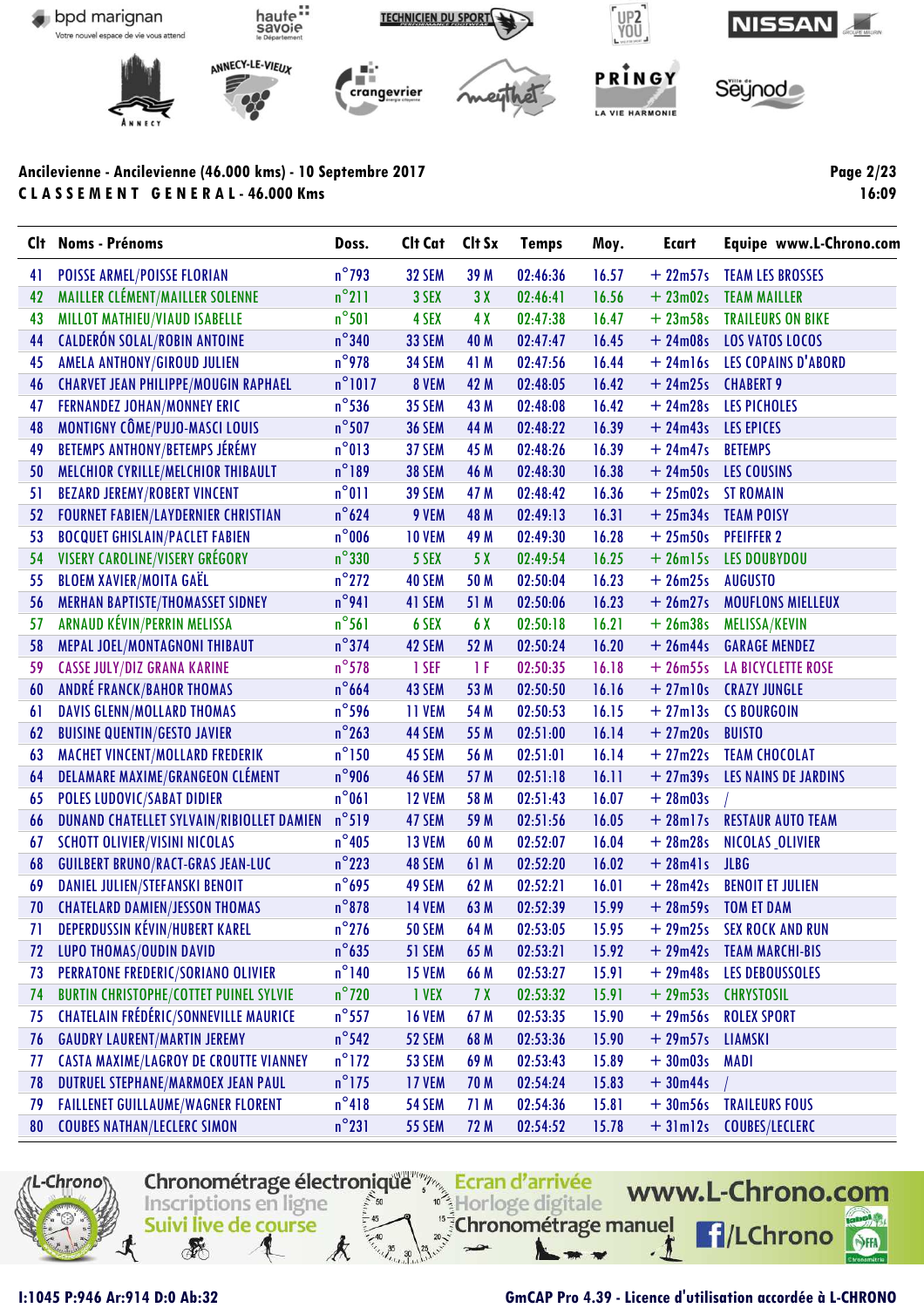

Clt Noms - Prénoms Doss. Clt Cat Clt Sx **Temps** Moy. **Ecart** Equipe www.L-Chrono.com  $n^{\circ}$ 1026 81 DEMICHELIS NICOLAS /LAURAIN ROBERT **18 VEM** 73 M 02:54:53 15.78  $+3$ lm $3s$ **CARREFOUR MARKET SEVRIER** 82 **POMMIER BENOIT/POMMIER NICOLAS**  $n^{\circ}$ 266 **56 SEM 74 M**  $02:55:01$  $15.77$  $+31m22s$ **BENNICO**  $n^{\circ}$ 147 83 **BOVET LAURE/CHAUFFERIN ARTHUR** 7 SEX  $8<sub>X</sub>$  $02:55:06$ 15.76  $+31m27s$ **LES CANARDS** 84 **RULIERE FREDERIC/VIALON ERIC**  $n^{\circ}$ 049 **19 VEM** 75 M  $02:55:07$  $15.76$  $+31m28s$ **AS DE PIQUE**  $n^{\circ}129$ 85 **MELCHIOR GAUTHIER/VICARINI RÉMY** 57 SEM 76 M  $02:55:19$ 15.74  $+31m40s$ **PSA CREW** 86 MICHON ALEXIS/PLANAZ FLORIAN  $n^{\circ}222$ **58 SEM** 77 M  $02:55:41$  $15.71$  $+32m02s$ **SUMMITRAINING TEAM**  $n^{\circ}419$ 87 **BERTHET VINCENT/FUENTES THIERRY 20 VEM 78 M**  $02:55:42$  $15.71$  $+32m03s$ SILL'N RUN TV 88 **GUY MATTHIEU/VIOLET JULIEN**  $n^{\circ}$ 448 **59 SEM** 79 M 02:55:55 15.69  $+32$ ml6s **GROSSE BARRE, SOUPLE** 89 **LEGENDRE JEREMY/LEGENDRE STEPHANE**  $n^{\circ}$ 034 60 SEM 80 M 02:56:03 15.68  $+32m24s$ **LES REBLOCHONS** 90 **MERCIER LIONEL/ROCHON JULIE**  $n^{\circ}674$ 8 SEX  $9X$  $02:56:07$ 15.67  $+32m27s$ **LES LIOCHONS** FEUILLADE JEROME/LAVIEILLE CHRISTIAN 91  $n^{\circ}$ 153 **21 VEM** 81 M  $02:56:10$ 15.67  $+32m31s$ **PERE BISE**  $n^{\circ}379$ 92 **GRILLET MURIELLE/ROY CORINNE** 1 VEF  $2F$  $02:56:16$ 15.66  $+32m37s$ **LES FELEES** 93 **CHRISTOFOLI MARIUS/MALZAC ALEXANDRE**  $n^{\circ}$ 746 61 SEM 82 M 02:56:35 15.63  $+32m56s$ **TEAM CUISSE** 94 **SBAFFO QUENTIN/VOISIN CLÉMENT**  $n^{\circ}$ 225 62 SEM 83 M 02:56:48  $15.61$  $+33m08s$ **LES TROMPETTES** 95  $+33m26s$ **PELTIER ERWAN/ROBESSON JOHAN**  $n^{\circ}541$ 63 SEM 84 M 02:57:05 15.59 LA CREME DE LA CREME 96 **VENDETTI STEPHANE/VIVET MAXIME**  $n^{\circ}415$ 64 SEM 85 M  $02:57:24$ 15.56  $+33m44s$ **LES FIFRELONS AFCHAIN GUILLAUME/OGIER MATHIAS**  $n^{\circ}$ 980 97 65 SEM 86 M  $02:57:43$ 15.53  $+34m03s$ **CREVAISON INTERDITE!** 98  $n^{\circ}$ 506 **66 SEM** 87 M  $02:57:46$ 15.53  $+34m07s$ **COCOBALOEIL CERLES JULIEN/CERLES PAUL** 15.52 99 **CHOULI RAMDANE/HICKLIN LUC**  $n^{\circ}$ 709 **22 VEM** 88 M 02:57:53  $+34ml4s$ **CHATONS** 100 **BRUN MATHIEU/CHEVAUDONNA ROMAIN**  $n^{\circ}$ 244 67 SEM 89 M  $02:58:00$  $15.51$  $+34m21s$ **TEAM GENEP AYROULET NICOLAS/JUDONG DAVID**  $n^{\circ}$ 058 **90 M** 02:58:09 15.49  $+34m29s$ **APTAR ANNECY** 101 68 SEM  $n^{\circ}$ 090 **23 VEM** 91 M  $02:58:15$ 15.48  $+34m36s$  $102$ **COERCHON STEPHANE/LEFEVRE FRANCK ALLIGATORS A A** 103 **CREUX PHILIPPE/FONTAINE OLIVIER**  $n^{\circ}616$ **24 VEM** 92 M 02:58:28 15.47  $+34m48s$ **AVASAD** 104 **ROUPIOZ FABIEN/TRANCHANT STEPHAN**  $n^{\circ}$ 094 69 SEM 93 M 02:58:42 15.45  $+35m03s$ **ROUPIOZ-TRANCHANT** JOSEPH PHILIPPE/MADELIN GUILLAUME  $n^{\circ}$ 236 **25 VEM** 94 M 02:58:50 15.43  $+35$ ml0s **TRI MACON MAD-JOS** 105  $n^{\circ}230$ **70 SEM** 95 M 02:58:52 15.43  $+35$ ml $3s$  $106$ DAMIANI ROMAIN/SANTAMARIA LUCAS **TEAM MONTAGNETTE DAVID PATRICK/DUPUICH CÉDRIC**  $n^{\circ}141$ 71 SEM **96 M** 02:58:59 15.42  $+35$ ml9s **LES TOURISTES**  $107$  $n^{\circ}320$ 108 **GUILLAUMIN CAROLE/RASSAT ANDRÉ** 2 VEX  $10<sub>X</sub>$ 02:59:02 1542  $+35m23s$ **AVOC WOMEN**  $n^{\circ}$ 084 72 SEM 97 M 02:59:03 15.42  $+35m24s$ 109 JOND JOHANNY/MUFFAT- MERIDOL GAEL **MUFFAT JOND**  $110$ DE OLIVEIRA PAULO/NAUMANN CESAR  $n^{\circ}017$ 73 SEM **98 M**  $02:59:17$ 15.40  $+35m37s$ **BALI BALO**  $111$ **DIGNAN JAMES/GUILBERT JEAN-BAPTISTE**  $n^{\circ}227$ **74 SFM 99 M** 02:59:29 15.38  $+35m49s$ **JBJD VEYRIER VITESSE** 112 BERCHET FRANÇOIS/BERCHET SERAPHIN  $n^{\circ}$ 508 75 SEM 100 M 02:59:29 15.38  $+35m50s$ **MARMOTTES IN THE SKY**  $n^{\circ}$ 178 **76 SEM**  $101M$ 02:59:30 15.38  $113$ **DESSAIN VINCENT/STIEREMANS PIERRE**  $+35m50s$ **BONJOUR!**  $114$ **GILLET TONY/RULLIAT STÉPHANE**  $n^{\circ}$ 218 77 SEM  $102<sub>M</sub>$ 02:59:32 15.37  $+35m52s$ **STEPH - TONY CHAPELON JEAN-RÉMI/ROSE JESSY**  $n^{\circ}$ 114 **78 SEM** 103 M 02:59:38 15.37  $+35m58s$ **CHAROSE**  $115$  $n^{\circ}$ 158 79 SEM 104 M 02:59:45 15.36  $+36$ m $06s$ **LAPPINS** 116 FIASSON ARMAND/ROLLAND LOIC  $n^{\circ}$ 072 **80 SEM** 105 M 02:59:49 15.35  $117$ **BENEDETTI MORGAN/GALLINA JOEL**  $+36m09s$ **RHSA 2**  $118$ **BARAGGIA GUILLAUME/ENCRENAZ CEDRIC**  $n^{\circ}$ 1036 81 SEM 106 M 02:59:56 15.34  $+36$ ml6s **PUCE TEAM**  $n^{\circ}$ 593 107 M 15.34  $119$ **GIRARDET MATHIEU/RUIZ KEVIN** 82 SEM 02:59:56  $+36$ ml7s **PARISIENS OU RIEN**  $n^{\circ}861$ 83 SEM 108 M 02:59:59 15.34  $120$ **DEDENIS MICKAEL/VERDIER JEAN-FRANCOIS**  $+36m20s$ **LAURENT FAGNON** 



I:1045 P:946 Ar:914 D:0 Ab:32

## **GmCAP Pro 4.39 - Licence d'utilisation accordée à L-CHRONO**

Page 3/23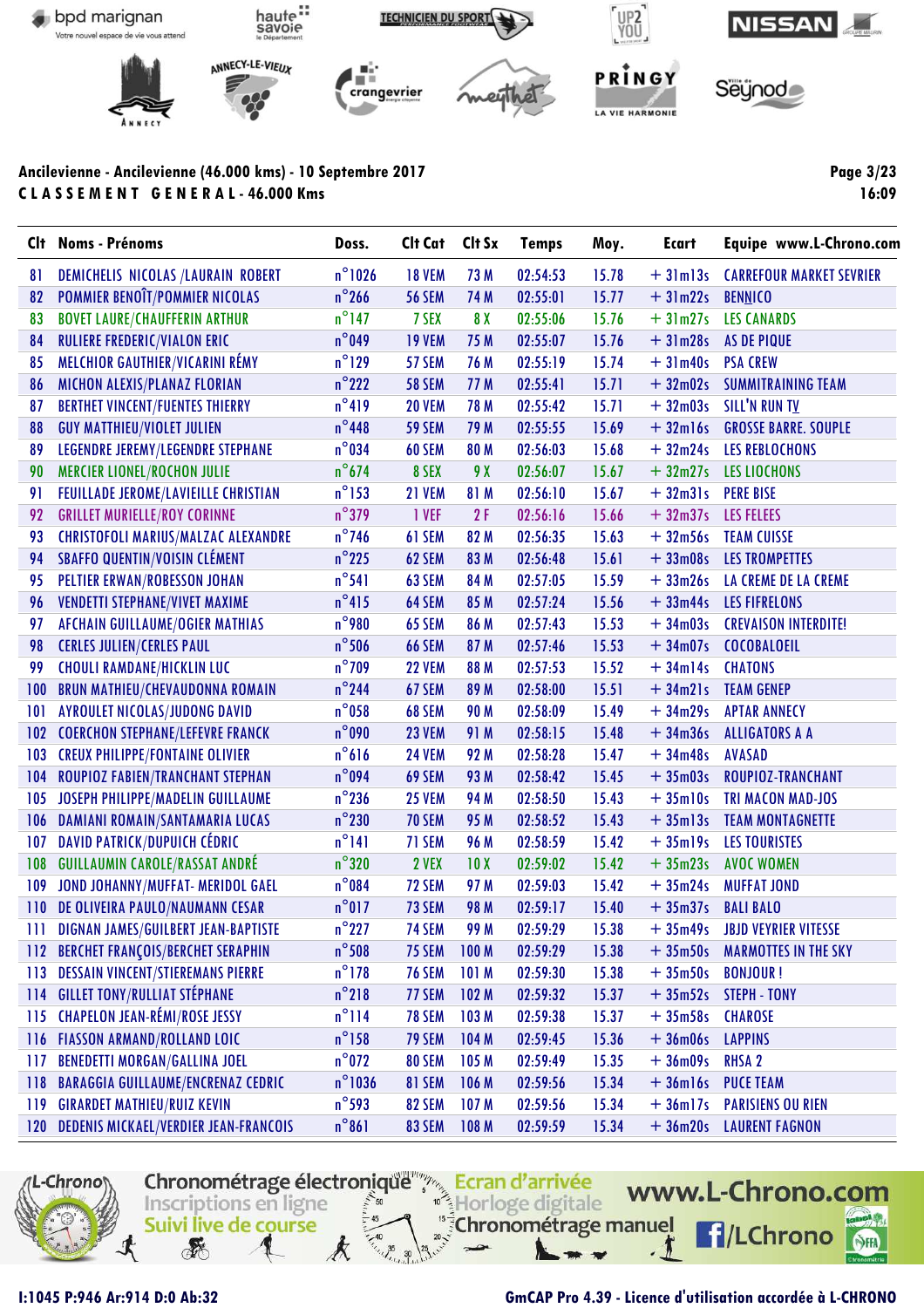

Clt Noms - Prénoms Doss. Clt Cat Clt Sx **Temps** Moy. **Ecart** Equipe www.L-Chrono.com  $n^{\circ}710$ 3 VEX  $11X$  $03:00:12$ 15.32  $121$ **CHATEL JEAN CLAUDE/MARGUERETTAZ KARINE**  $+36m32s$ **LES FOREST GUMP 122 MAY BERTRAND/SAGE JOHNNY**  $n^{\circ}$ 702 84 SEM 109 M  $03:00:21$ 15.30  $+36m42s$ **JOJO ET BEBERT TEAM**  $123$ **DUMAS LANDRY/DUMAS MORGAN**  $n^{\circ}$ 648 85 SEM 110 M 03:00:24 15.30  $+36m44s$ **TEAM DUM'S** LES LYONNAIS FIDELES 124 PEREIRA JEREMY/RINAUDO RAPHAEL  $n^{\circ}021$ **86 SEM** 03:00:27 15.30  $+36m47s$  $111M$  $n^{\circ}663$ 125 **GUEU FABRICE/MIGUEL ROGER 26 VEM**  $112M$  $03:00:41$ 15.28  $+37m01s$ **EAA - TRISALEVE** 126 SARNEL GUILLAUME/TRIVINO YOHANN  $n^{\circ}$ 552 87 SEM 113 M 03:00:54 15.26  $+37$ ml5s **LES TRIVINEL ATAYI RAPHAEL/LETENDRE NICOLAS**  $127$  $n^{\circ}$ 428 88 SEM  $114M$  $03:01:00$ 15.25  $+37m21s$ **TEAM CPE**  $n^{\circ}$ 899 89 SEM  $115M$  $03:01:06$ 15.24  $+37m27s$  $128$ **DELIGNY BERTRAND/DENIS FRANCOIS**  $-$  DE 3H  $\ldots$ 129 **BESOMBES THOMAS/THENON SYLVAIN**  $n^{\circ}651$ **90 SEM** 116 M 03:01:32 15.20  $+37m53s$ **SVI 74** 130 **COQUET THIERRY/ISTIER LUC**  $n^{\circ}190$ 27 VEM 117 M  $03:01:35$ 15 20  $+37m55s$ **LES COUSINS**  $131$ MICHEL ANNE/MICHEL PHILIPPE  $n^{\circ}$ 026 4 VEX  $12X$  $03:01:46$ 15.18  $+38m07s$ **LES REDOUTABLES**  $n^{\circ}$ 967  $132$ **MENOUILLARD PATRICK/RUELLAN GILLES 28 VEM** 118 M  $03:01:53$ 15.18  $+38$ ml4s 2 3 5  $n^{\circ}$ 397 L'HOMME MORGANE/STEBE GRÉGORY 9 SEX  $13X$  $03:02:01$ 15.16  $+38m21s$ LES MOMO 133 **GAY PERRET JOEL/PERRILLAT-COLLOMB AURELIEN**  $n^{\circ}260$ 91 SEM 119 M  $03:02:20$ 15.14  $+38m41s$ **JOEL AURELIEN**  $134$ **LES VALNIGRINS** 135 **BEAU MATHIEU/CROZIER AURELIEN**  $n^{\circ}160$ 92 SEM 120 M 03:02:41  $15.11$  $+39m02s$ 136 **DEBOEUF FRANÇOIS/DEBOEUF PIERRE-OLIVIER**  $n^{\circ}$ 727 93 SEM  $121M$ 03:02:44 15.10  $+39m04s$ **LES2BIFS BAUD OCEANE/MICHAUD JULIEN**  $n^{\circ}221$ 10 SEX  $14X$  $03:02:45$ 1510  $+39m05s$ **ENDURANCE SHOP** 137  $n^{\circ}$ 721 94 SEM 122 M  $03:03:00$ 15.08  $+39m20s$ **LES CHIMPANZES**  $138$ **BRISON CORENTIN/BRISON MORAN** 139 **BACHER CHRISTIAN/DENAMBRIDE NICOLAS**  $n^{\circ}510$ **29 VEM** 123 M 03:03:04 15.08  $+39m24s$ NICOCRICRI 140 **BOUVET RENAUD/MOREL ALICE**  $n^{\circ}$ 273 **11 SEX**  $15<sub>X</sub>$ 03:03:04 15.08  $+39m24s$ **ARAVI'SPORT PHYSIO CHAMBRU FABRICE/CHAPEL FRANCK**  $n^{\circ}$ 1029 **30 VEM** 124 M  $03:03:19$ 15.06  $+39m39s$ **FINISHER'S** 141  $n^{\circ}$ 093 **31 VEM** 125 M 03:03:22 15.05  $+39m43s$ **LES MACHINES 142 BRUINAUD DAVID/MANDEL STEPHANE**  $n^{\circ}$ 458 143 AUDOUARD THIBAULT/AUDOUARD VALENTIN 95 SEM 126 M 03:03:26 15.05  $+39m47s$ LES AUD' 144 **HEURTIER DAVID/SCHLEICHER CLAIRE**  $n^{\circ}$ 844 5 VFX  $16X$ 03:03:27 15.05  $+39m47s$ **ALLEZFRANSE**  $n^{\circ}832$ 96 SEM  $127M$ 03:04:00 15.00  $+40m20s$ VANDRELLE 145 **BRIS EMMANUEL/DESMOULIERE DENIS**  $n^{\circ}300$ **32 VEM** 128 M 14.99  $+40m27s$ **TINEL'S BROTHERS 146 TINEL ANTOINE/TINEL OLIVIER** 03:04:06  $147$ **RIS CHRISTIAN/WURCH CLAUDE**  $n^{\circ}188$ **33 VEM** 129 M 03:04:09 14.99  $+40m29s$ **DOLCE-VITA** 148 LEPRETRE HUGO/PRIEUR-DREVON CAMILLE  $n^{\circ}431$ 97 SEM 130 M  $03:04:17$ 14.98  $+40m37s$ **MICH MOUCH**  $n^{\circ}$ 732 6 VEX  $17<sub>X</sub>$ 14.97  $+40m44s$ 149 **GEAY RENE/MEINDER VIRGINIE** 03:04:24 LES ANES CHIENS 150 CANTECORP KEVIN/LE HARIVEL DE GONNEVILLE NIC n°739 98 SEM  $131M$ 03:04:24 14.97  $+40m45s$ **LES ZOUAVES MICHELI PHILIPPE/PICCON BRUNO**  $n^{\circ}$ 439 **34 VEM** 132 M  $03:04:24$ 14.97  $+40m45s$ PICCON 151  $+40m59s$  $n^{\circ}$ 908 12 SEX  $18<sub>X</sub>$ 03:04:38 14.95 TIC\_TAC **152 CAUDRELIER DAVID/GILLERON SOPHIE** 153  $n^{\circ}$ 347 133 M 14.95 **PLAZIAT CHRISTIAN/SCHROLL GUILLAUME 35 VEM** 03:04:40  $+41m00s$ MON COACH\_MOI  $n^{\circ}$ 212 154 **DURAND YANNICK/DURAND DONZEL GAELLE** 7 VEX  $19X$  $03:04:41$ 14.95  $+41m01s$ **DURAND DEMELIS SAULZE PIERRE/VISSEYRIAS NICOLAS**  $n^{\circ}$ 125 99 SEM 134 M 03:04:52 14.93  $+41ml3s$ **GUC TRIATHLON - TMT** 155  $+4$ lm $15s$ **MIEGE CHRISTIAN/VAUTARET LIONEL**  $n^{\circ}$ 030 **36 VEM** 135 M 03:04:55 14.93 A FOND **156**  $n^{\circ}$ 407 14.90 **TORMENTO HUGO/TORMENTO NICOLAS 100 SEM** 136 M  $03:05:12$  $+41m33s$ **TRIBU TORMENTO** 157 158 **BARDOR JULIEN/COURTOIS YANN**  $n^{\circ}184$ **101 SEM** 137 M  $03:05:22$ 14.89  $+41m42s$ **LES PAPAS** 14.89  $n^{\circ}$ 123 138 M **TOURAIS CONNEXION** 159 **TOURAIS ALEXANDRE/TOURAIS LOTE 102 SEM** 03:05:25  $+41m46s$  $+41m46s$  $n^{\circ}$ 823 13 SEX  $20X$ 14.88 **160 CLEBER AMANDINE/CLEBER THIERRY** 03:05:26 **CLEBER** 



I:1045 P:946 Ar:914 D:0 Ab:32

#### **GmCAP Pro 4.39 - Licence d'utilisation accordée à L-CHRONO**

Page 4/23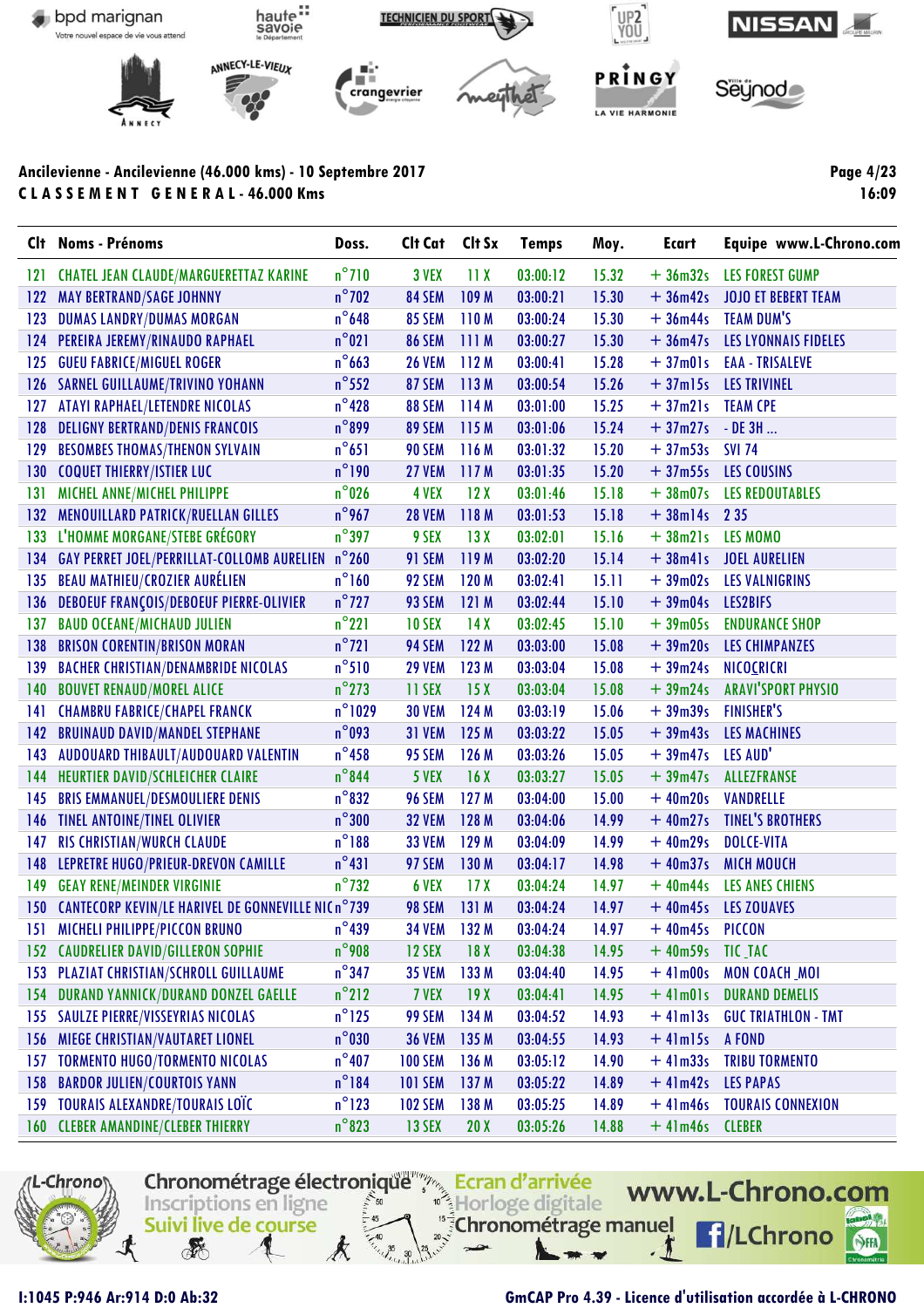

Clt Noms - Prénoms Doss. Clt Cat Clt Sx **Temps** Moy. **Ecart** Equipe www.L-Chrono.com  $n^{\circ}$ 1028 **37 VEM** 139 M 03:05:28 14.88  $161$ **NOMBRET MICKAEL/OUGIER OLIVIER**  $+41m48s$ **CARREFOUR MARKET MOUTIERS 2 162 CARIOU TRISTAN/DRESCO TEDDY**  $n^{\circ}$ 845 **103 SEM** 140 M 03:05:36 14.87  $+41m56s$ **LISTANBOULE**  $n^{\circ}1016$  $163$ **CHAVRET XAVIER/LEGAIN ADRIEN 104 SEM** 141 M 03:05:38 1487  $+41m58s$ **LES ROCKETS**  $n^{\circ}375$ 8 VEX  $21X$  $03:05:40$ 14.87  $+42m01s$ **TEAM FRAT 164 FRATTALI AXELLE/FRATTALI BRUNO**  $n^{\circ}$ 386 165 **PALMIER ERIC/PALMIER JEAN-PHILIPPE 38 VEM** 142 M  $03:05:41$ 14.86  $+42m02s$ **RUN TO THE HILLS** 166 **CHAPRON NADEGE/MORAND GAEL**  $n^{\circ}$ 163 14 SEX  $22X$ 03:06:03 14.84  $+42m23s$ **TEAM JERSEY**  $167$ DUCREY JÉRÔME/GACHET NICOLAS  $n^{\circ}$ 991 **105 SEM** 143 M  $03:06:11$ 14.82  $+42m31s$ AH OUAIIIII !!! **BECART MARC-ANTOINE/DROUART THOMAS**  $n^{\circ}$ 854 **106 SEM** 144 M  $03:06:14$ 14.82  $+42m34s$ **LES MARTO 168** 169 **RECULET ROMUALD/RICO FRANCOIS**  $n^{\circ}100$ **107 SEM** 145 M  $03:06:17$ 14.82  $+42m37s$ **COUSINADE** 170 **GOUTTIERE-DELACROIX CHRISTOPHE/GOUTTIERE-DIn°783 108 SEM** 146 M 03:06:23 14.81  $+42m44s$ **OUIOUITHO**  $171$ **FETTAL ARIS/VEGAS LOTC**  $n^{\circ}$ 443 **109 SEM** 147 M 03:06:25  $14.81$  $+42m46s$ **TEAM AUDIT'RUN** "LES DEUX ""F"""  $n^{\circ}522$ 14.79  $+42m57s$ 172 **AUBERTIN FREDERIQUE/BOURQUARD FRANCK** 9 VEX  $23X$  $03:06:37$  $n^{\circ}$ 043 173 **DUMAS RENÉ/SOCQUET DOMINIQUE 39 VEM** 148 M 03:06:42 14.78  $+43m02s$ **ESF COMBLOUX** 174 **GAILLARD NICOLAS/NEY DAVID**  $n^{\circ}801$ **110 SEM** 149 M  $03:07:05$ 14.75  $+43m25s$ **FAST\_FURIOUS DU 73** 175 DARCISSAC JEREMIE/MULTIN ARNAUD  $n^{\circ}$ 455 **40 VEM** 150 M 03:07:06 14.75  $+43m27s$ **MULTISSAC**  $n^{\circ}414$ 176 CARADEC GUÉNHAËL/SOILIHI SYLVAIN 41 VEM 151 M  $03:07:07$ 14.75  $+43m28s$ **LES CHEVELUS** 177 **FRANCKE CLÉMENT/NUGUET MARION**  $n^{\circ}201$ 15 SEX  $24X$  $03:07:14$ 14 74  $+43m34s$ LES CHATS WAT **DAGNIAUX ANGE/DAGNIAUX GILLES**  $n^{\circ}$ 657 **111 SEM** 152 M  $03:07:26$ 14.73  $+43m47s$ **THE FAMILY 178**  $+43m48s$ 179 **GRUFFAZ CORINE/GRUFFAZ OLIVIER**  $n^{\circ}$ 876 **10 VEX**  $25X$ 03:07:28 14.72 **LA CREWTON**  $n^{\circ}$ 788 180 **PAGAY ALDRIC/RICCITIELLO ORIANE 16 SEX**  $26<sub>X</sub>$  $03:07:36$  $14.71$  $+43m57s$ **LES PAPYS GOLLIN ARNAUD/GOLLIN YANN**  $n^{\circ}$ 764 **112 SEM** 153 M 03:08:26 14.65  $+44m47s$ **FLO'WER** 181 **FONTAINE BORIS/LEMOINE JEAN LOUIS**  $n^{\circ}421$ **113 SEM** 154 M 03:08:26 14.65  $+44m47s$ **TONTON 182**  $n^{\circ}$ 569 183 **GATTI CARLO/SOCQUET-CLERC BERTRAND 42 VEM** 155 M 03:08:28 14.65  $+44m49s$ **SPORT AND FUN** 184 **KRAUSS DENIS/KRAUSS WILLIAM**  $n^{\circ}$ 668 **114 SEM** 156 M 03:08:30 14.64  $+44m51s$ **DENIS/WILLIAM KRAUSS VIDON DHYANA/VIDON FREDERIC**  $n^{\circ}$ 498 11 VEX  $27<sub>X</sub>$ 03:08:43 14.63  $+45m04s$ **TEAM VIDON** 185  $n^{\circ}$ 460 **43 VEM** 157 M 03:08:50 14.62 **186** LUNARDI GERARD/ROSSERO JOHAN  $+45$ ml0s **TEAM GARETTE**  $n^{\circ}$ 929 187 **ANNOT AURORE/ANNOT CHRISTOPHE** 17 SEX  $28<sub>X</sub>$ 03:08:53  $14.61$  $+45m13s$ **TRI 07 ANNOT** 188 CAVAGNA MOUILLET NADEGE/MUZEAU SOPHIE  $n^{\circ}$ 1043 2 VEF  $3F$ 03:09:09 14.59  $+45m30s$ **LES BARREES PEREZ**  $n^{\circ}$ 214 **44 VEM** 158 M  $03:09:10$ 14.59  $+45m31s$ 189 **PEREZ FRANCOIS/PEREZ MIGUEL** 190 **POENCIER CYRIL/POENCIER PAUL**  $n^{\circ}014$ **115 SEM** 159 M  $03:09:15$ 14.59  $+45m35s$ **SEYTHENEX** 191 **JEAN MARC/TREUIL PHILIPPE**  $n^{\circ}$ 659 45 VEM 160 M  $03:09:16$ 14.58  $+45m37s$ **MARCPHIL VIUZ LAND TEAM 192 CETIN ISMAËL/MAZOUJI MOUNIR**  $n^{\circ}$ 465 **116 SEM** 161 M  $03:09:18$ 14.58  $+45m38s$  $n^{\circ}$ 693  $162M$ 03:09:24 14.57 193 **BASSET YANNICK/MATILLON PIERRICK 46 VEM**  $+45m44s$ **LES ICKS MEN**  $n^{\circ}$ 753 194 **POUREL BENOIT/ROBERT MATHIEU 117 SEM** 163 M 03:09:27 14.57  $+45m48s$ **TEAM CROSS FORM**  $n^{\circ}$ 558 195 **CHARBON AURÉLIEN/VACHER CHRISTELLE 18 SEX**  $29X$ 03:09:32 14.56  $+45m53s$ **DOLPHIN SQUALE**  $n^{\circ}$ 886 **118 SEM** 164 M 03:09:34 14.56  $+45m54s$ **LES CROCKEURS 196 DESPLANQUE BENJAMIN/DUPENT ANTOINE**  $n^{\circ}$ 393 14.55 197 DECHAVANNE LOIC/MICHALET LIONEL 47 VEM 165 M 03:09:43  $+46m03s$  $II0-HIC$  $n°912$ 198 **LAPALUS PHILIPPE/MARION JEAN MICHEL 48 VEM** 166 M  $03:09:46$ 14.55  $+46m06s$ **NEW MEKA 4** 199  $n^{\circ}$ 085 167 M 14.54 **GRUFFY'VOISIN** MICHOLLET LAURENT/MORA CHRISTIAN **119 SEM** 03:09:51  $+46m12s$  $n^{\circ}281$ **12 VEX**  $30X$ 14.54 200 **BIZE NATHALIE/BOURGEAIS MICHEL** 03:09:53  $+46m$ <sup>14s</sup> **LES ZAMOURS** 



I:1045 P:946 Ar:914 D:0 Ab:32

## **GmCAP Pro 4.39 - Licence d'utilisation accordée à L-CHRONO**

Page 5/23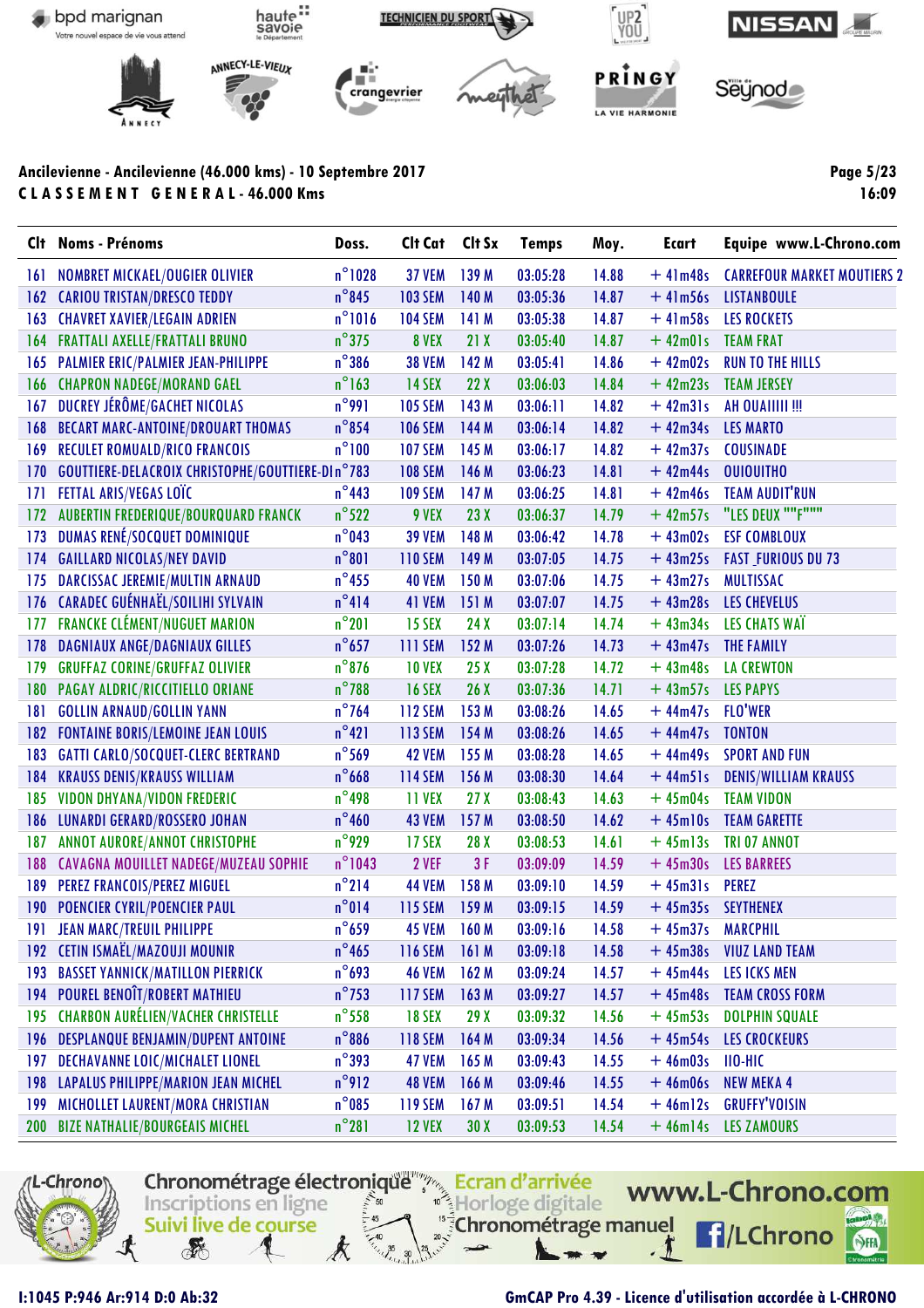

**Clt Noms - Prénoms Doss. Clt Cat Clt Sx Temps Moy. Ecart Equipe www.L-Chrono.com** 201 DUBUS MARTIN/ROUSSIN CHARLOTTE  $n^{\circ}$ 976 19 SEX 31 X 03:09:56 14.53 + 46m17s ON POUSSE PAS MEME 202 DRAULT SEBASTIEN/PASSERAT JEROME n°903 49 VEM 168 M 03:09:58 14.53 + 46m19s DRAULTPASS 203 PACCARD TONY/SCHWAM VINCENT n°1045 120 SEM 169 M 03:10:01 14.53 + 46m21s TEAM NISSAN 204 LEROUX ANTHONY/PRIGENT DIDIER n°138 121 SEM 170 M 03:10:12 14.51 + 46m33s TEAM BRETAGNE 205 GRATTEAU ANTONIN/GRATTEAU DAVID n°926 122 SEM 171 M 03:10:20 14.50 + 46m41s BRO'ATHLON 206 BECAERT STEPHANE/COMBES-SAVARY ARIANE n°917 13 VEX 32 X 03:10:21 14.50 + 46m42s CHIPOTEAM 207 FABBRI SÉBASTIEN/WAUQUIER GUILLAUME n°345 50 VEM 172 M 03:10:28 14.49 + 46m48s EMBE 208 ABRY LIONEL/DUCRET STÉPHANE n°010 51 VEM 173 M 03:10:37 14.48 + 46m58s TEAM BABOCHON 209 FARMER CHANTALE/FAYE THIERRY **n**°226 20 SEX 33 X 03:10:43 14.47 + 47m03s FARMER-FLORES-G! 210 BEAU NICOLAS/DUCOURTIOUX LAURENT n°369 123 SEM 174 M 03:11:15 14.43 + 47m35s BEAU 211 COMMUNAL FANNY/COMMUNAL SÉBASTIEN  $n^{\circ}168$  21 SEX 34 X 03:11:18 14.43  $+$  47m39s COMMUNAL 212 ROCHER JULIEN/THIBON ISALINE **n**°180 22 SEX 35 X 03:11:31 14.41 +47m52s TEAM ROCKET 213 GRAMAIN NICOLAS/THILLE JULIEN n°106 124 SEM 175 M 03:11:36 14.41 + 47m56s LES PUSHBOYS 214 EXCOFFIER JEAN MICHEL/TURBIL DAMIEN n°964 125 SEM 176 M 03:11:46 14.39 + 48m07s VITE FAIT PAS TARD 215 DEMASSIET ALEXIS/DEMASSIET VINCENT n<sup>o</sup>538 126 SEM 177 M 03:11:58 14.38 + 48m18s DEMASSIET 216 LARUE-BERNARD STÉPHANE/SIMON JÉRÉMY n°875 127 SEM 178 M 03:12:00 14.38 + 48m20s LARUE LUCAS SIMON 217 MOREL BENOIT/VERRIERE JÉRÉMY n°619 128 SEM 179 M 03:12:04 14.37 + 48m25s BEN - JEJE 218 HAON CLÉMENT/LAFARIE MAXIME n°586 129 SEM 180 M 03:12:09 14.36 + 48m30s MAXCLEM 219 BONANSEA JULIEN/MEUNIER THÉOPHILE n°804 130 SEM 181 M 03:12:12 14.36 + 48m32s LES DIECINUEVE 220 COIRE GUILLAUME/LACOSTE PIERRE n°525 131 SEM 182 M 03:12:13 14.36 + 48m34s MIMINES 221 BOULLEY ISABELLE/PIEGAY VINCENT m°1025 14 VEX 36 X 03:12:14 14.36 + 48m34s LES BICLOUTEUX 222 DEBONNAIRE ROMAIN/DEKKIL GUILLAUME n°046 132 SEM 183 M 03:12:33 14.33 + 48m53s GUIGUIRO 223 MORES DAMIEN/MORES FLORIAN n°054 133 SEM 184 M 03:12:38 14.33 + 48m58s LES FREROS MOLTES !! 224 DUPUIT BRUNO/HAMMON OLIVIER **n**°343 52 VEM 185 M 03:12:38 14.33 + 48m58s LES CHAMOIS 225 CHARTIER JEROME/PLANELLA MORENO JUAN ANTO n°726 134 SEM 186 M 03:12:42 14.32 + 49m03s PLANELLA CHARTIER 226 DEBICKI OLIVIER/DEBICKI TIMOTHÉE na politica n°979 na 135 SEM 187 M 03:12:49 na 14.31 + 49m10s TEAM LA FAMILLE 227 JACQUOT MYRIAM/MERAND AUDREY n<sup>°</sup>1040 2 SEF 4 F 03:12:55 14.31 +49m16s TEAM MERAND 228 LALANNE DAVID/MENARD BRUNO n°464 53 VEM 188 M 03:12:58 14.30 + 49m18s EMMA MARJO 229 GUEPRATTE BERNARD/PIN LAURENT **n°902** 54 VEM 189 M 03:13:02 14.30 + 49m22s LA 3G TEAM 230 LAPERROUSAZ FLORENT/LAPERROUSAZ SÉGOLÈNE n°152 15 VEX 37 X 03:13:12 14.29 + 49m33s VIUZ LAND TEAM 231 BLOT ALEXIS/BRETON SOPHIE  $n^{\circ}203$  23 SEX 38 X 03:13:16 14.28 + 49m36s LES BRETONS 232 JACQUET DELPHINE/STEINER CARINE m<sup>o</sup>316 3 VEF 5 F 03:13:26 14.27 + 49m46s COP'S DU MERCREDI 233 GIULIANI FELIX/GIULIANI THIBAUD n°411 136 SEM 190 M 03:13:33 14.26 + 49m53s LA BASARE TEAM 234 BONIFACIO YANNICK/JACQUET MARC n°863 137 SEM 191 M 03:13:37 14.26 + 49m58s LES CONS-PETANTS 235 DUPONT GREGOIRE/HARDOUIN ALEXANDRE n°882 55 VEM 192 M 03:13:42 14.25 + 50m03s 1 ROUX 1 AVEUGLE 236 BLOSSIER JAMES/VIVET PIERRE n°016 56 VEM 193 M 03:13:46 14.24 + 50m07s TEAM VIVET BLOSSIER 237 DURANTON VICTOR/MOTTIN BENOIT  $n^{\circ}191$  138 SEM 194 M 03:13:49 14.24 + 50m10s CA CAVACHE 238 BONNET WILLIAMS/GAUDUCHON ELSA https://go.com/24 SEX 39 X 03:13:51 14.24 + 50m12s LES WIZA 239 JOOS OLIVIER/POISSE THIBAULT n°849 139 SEM 195 M 03:13:55 14.23 + 50m15s TEAM LES BROSSES 240 BEL CHRISTIAN/BEL LEO n°1007 140 SEM 196 M 03:13:56 14.23 + 50m16s CHABERT 6



## **I:1045 P:946 Ar:914 D:0 Ab:32 GmCAP Pro 4.39 - Licence d'utilisation accordée à L-CHRONO**

**Page 6/23 16:09**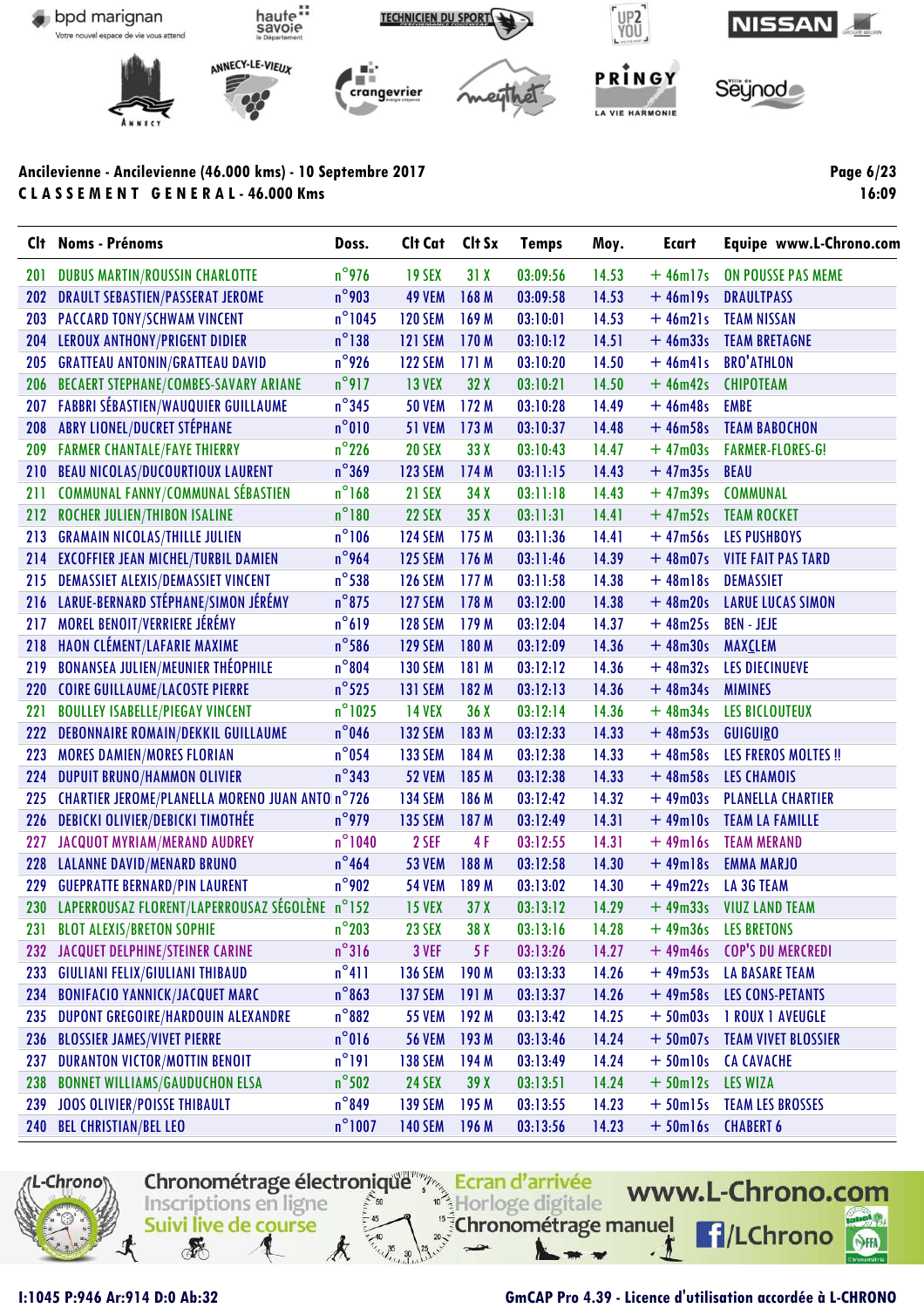

**Clt Noms - Prénoms Doss. Clt Cat Clt Sx Temps Moy. Ecart Equipe www.L-Chrono.com** 241 GAUTIER LAURENT/HENRY SOLENNE n°206 25 SEX 40 X 03:14:00 14.23 + 50m20s ESL JEAN MARC PHIL 242 CARRE NICOLAS/COEUR JEAN PHILIPPE  $n^{\circ}1013$  141 SEM 197 M 03:14:22 14.20 + 50m43s BPD-MARIGNAN 243 MOCCELIN HAROLD/MOCCELIN LOUIS  $n^{\circ}$ 426 142 SEM 198 M 03:14:30 14.19  $+$  50m50s TEAM MOSS 244 GUICHARD BAPTISTE/VAL THOMAS n°615 143 SEM 199 M 03:14:31 14.19 + 50m51s LES TRAPPISTES 245 ARMINANTE YVES/RAYMOND WALTER n°806 144 SEM 200 M 03:14:38 14.18 + 50m59s WARRIORS DU DIMANCHE 246 JOURDIA SEBASTIEN/MONIN ALEXIS n°102 145 SEM 201 M 03:14:39 14.18 + 51m00s LES NEES FAST 247 LANFRAY CANDICE/VILQUIN ALICE m<sup>o</sup>372 3 SEF 6 F 03:14:47 14.17 + 51m07s ICE 248 CHARLES YANNICK/DUNAND BENOIT  $n^{\circ}401$  146 SEM 202 M 03:15:05 14.15  $+51 \text{m} 25 \text{s}$  L'OEIL DU TIGRE 249 PERRISSOUD KÉVIN/TRANCHANT JÉRÔME n°807 147 SEM 203 M 03:15:10 14.14 + 51m31s BALLON DE SUZE 250 CHARRIER MARTIN/DEMULE HERVÉ  $n^{\circ}$ 224 148 SEM 204 M 03:15:17 14.13  $+$  51m38s RUN AND MONOCYCLE 251 MIQUET-SAGE CHRISTOPHE/PIGNOL ERIC  $n^{\circ}$ 598 57 VEM 205 M 03:15:22 14.13 + 51m43s CARPE DIEM 252 DEGRANGE RAPHAEL/GABZDYL PIERRE n°384 58 VEM 206 M 03:15:24 14.13 + 51m44s DEGRANGE-GABZDYL 253 BRIATTE TIPHAINE/FAVRE-FELIX ELISA n<sup>°53</sup>1 4 SEF 7F 03:15:24 14.13 + 51m44s LES BELETTES 254 CHAUDOREILLE FRANCOIS/KILBERGER LAURENT n°645 149SEM 207 M 03:15:26 14.12 + 51m46s TEAM 2KILL - WGTN 255 JEANBLANC CHARLES/ROME PAULINE n°796 26 SEX 41 X 03:15:32 14.12 + 51m52s JEANWHITE 256 DUCRUEZ PASCAL/LORE DIDIER n°409 59 VEM 208 M 03:15:43 14.10 + 52m04s L'OR 257 COTTERLAZ FLORENT/DEBAY MARINE  $n^{\circ}$ 928 27 SEX 42 X 03:15:56 14.09 + 52m16s CHOULOU 258 MICHELET THOMAS/VANDEPUTTE PHILIPPE n°945 150 SEM 209 M 03:15:58 14.09 + 52m18s LES FIFOUS 259 DIVERCHY THIBAULT/ROUSSEL BAPTISTE n°956 151 SEM 210 M 03:16:03 14.08 + 52m24s THIB BAPT 260 GICQUEL JEROME/WASSEF ALEXANDRE n°333 152 SEM 211 M 03:16:06 14.08 + 52m26s ESSONNE ATHETIC 261 MERMILLOD JULIE/RAOUL CLEMENTINE n°215 5 SEF 8 F 03:16:10 14.07 + 52m30s LES PIKA 262 GARCIA LOUBIER HELENE/LOUBIER MAUD n°872 6 SEF 9 F 03:16:11 14.07 + 52m31s MARMOTTE TEAM 263 RICHARD CHRISTOPHE/RICHARD JEAN-PATRICE n°567 153SEM 212 M 03:16:12 14.07 + 52m33s BLACK WHITE 264 GUILLET-LHERMITE LUDOVIC/MULOT DAVY n°292 154 SEM 213 M 03:16:14 14.06 + 52m35s LES GARS DU CRU 265 DOS SANTOS DANIEL/SAVORGNANO CAROLINE n°515 28 SEX 43 X 03:16:31 14.05 + 52m51s LE PARI DE FOUS 266 COZON ALEXANDRE/RAMBAUD EDOUARD n°174 155 SEM 214 M 03:16:34 14.04 + 52m54s BAD GONES 267 BORDET CEDRIC/FAURE PASCAL n°423 156 SEM 215 M 03:16:37 14.04 + 52m58s SOURCIL'TEAM 268 COCHARD ARNAUD/MILLET BENJAMIN n°742 157 SEM 216 M 03:16:47 14.03 + 53m08s CONTACT MARCONI 269 BODET VINCENT/CONS MARIE 10 1 29 SEX 44 X 03:16:54 14.02 + 53m15s 270 DESCOMBES SAMUEL/FONTAINE ERIC h<sup>o</sup>057 158 SEM 217 M 03:17:07 14.00 + 53m28s TEAM FINISHER 271 FAVRE JORIS/PASQUIER ETIENNE n°1003 159 SEM 218 M 03:17:12 14.00 + 53m32s CHABERT 2 272 MICHAUD WILLIAM/RAVOUX ANTOINE n°625 160 SEM 219 M 03:17:16 13.99 + 53m36s RUNZYME 273 BILEN YASMINE/RABBIOSI JEAN MARC n°647 30 SEX 45 X 03:17:16 13.99 + 53m37s TEAM YASNINO 274 BORIBOUN VISETH/LONGUEVRE PIERRE n°216 60 VEM 220 M 03:17:19 13.99 + 53m39s PIERREVISETH 275 CHEVALLIER FRANCK/LUC JEROME  $n^{\circ}$ 540 161 SEM 221 M 03:17:24 13.98  $+$  53m44s T'CHOUPI 276 CARVALHO DAMIEN/DE NALE DAVID n°935 162 SEM 222 M 03:17:35 13.97 + 53m56s MAFIA DE TARENTAISE 277 COCHARD ERIC/COCHARD FABIEN n°759 163 SEM 223 M 03:17:42 13.96 + 54m03s COCHARD ERIFAB 278 COGNARD ARNAUD/DURIN PIERRE n<sup>°</sup>707 164 SEM 224 M 03:17:50 13.95 + 54m10s ADB DIABLO 279 CHARVIN ANTOINE/MERCIER XAVIER **n**°232 165 SEM 225 M 03:17:54 13.95 + 54m15s BARACCOUDE 280 GAY JONATHAN/GAY SEBASTIEN n°255 166 SEM 226 M 03:18:05 13.93 + 54m25s SEBJO



#### **I:1045 P:946 Ar:914 D:0 Ab:32 GmCAP Pro 4.39 - Licence d'utilisation accordée à L-CHRONO**

**Page 7/23 16:09**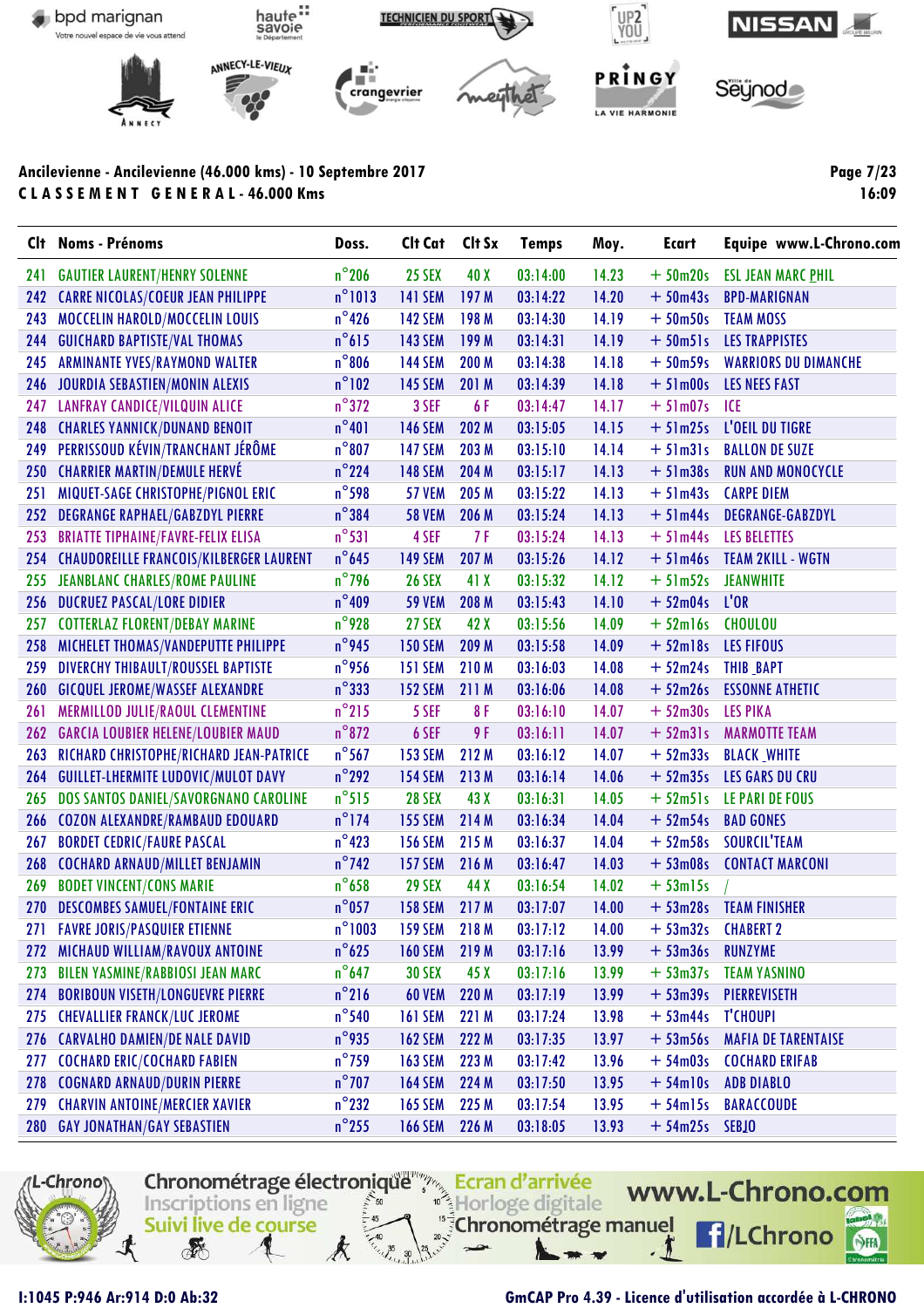

Clt **Noms - Prénoms** Doss. Clt Cat Clt Sx **Temps** Moy. **Ecart** Equipe www.L-Chrono.com  $n^{\circ}$ 288 281 **16 VEX** 46 X  $03:18:08$ 13.93 **GARAMPON EMMANUEL/MOLARD ALINE**  $+54m28s$ **LES ZINZINS** 282 **MALET GUILLAUME/SONNERY AURELIEN**  $n^{\circ}$ 728 **167 SEM** 227 M 03:18:26  $13.91$  $+54m46s$ **BELHOUFS TEAM**  $n^{\circ}$ 950 283 **ABAD CHRISTOPHE/ABAD MAGDALENA 31 SEX** 47 X  $03:18:40$ 13.89  $+55$ m00s **NAKAMA RAPAILLE CEDRIC/RUSSIAS FRED**  $n^{\circ}339$ 61 VEM 228 M 13.88  $+55$ ml $5s$ **FRED ET CEDR HIC!** 284  $03:18:55$ 285 **DEGRYSE CÉDRIC/DUPUY MÉLANIE**  $n^{\circ}$ 678 **32 SEX** 48 X  $03:19:01$ 13.87  $+55m21s$ **DELASON** 286 **DERUAZ BENJAMIN/DERUAZ THIERRY**  $n^{\circ}$ 088 **168 SEM** 229 M  $03:19:04$ 13.87  $+55m25s$ **LES DERU** 287 **BICH YVAN/GAILLARD CYRIL**  $n^{\circ}$ 096 **169 SEM** 230 M  $03:19:06$ 13.86  $+55m26s$ **LES GABICHS**  $n^{\circ}471$ **170 SEM** 231 M  $03:19:13$ 13.86  $+55<sub>m33s</sub>$ 288 **SPRINGER FLORIAN/SPRINGER GUILLAUME SPRINGER** 289 **GIOANA REMI/GRUFFAZ NICOLAS**  $n^{\circ}$ 139 **171 SEM** 232 M  $03:19:14$ 13.85  $+55m35s$ **TEAMGG** 290 **DUNAND FREDERIC/LE COEUR CEDRIC**  $n^{\circ}$ 025 **172 SEM** 233 M  $03:19:18$ 13.85  $+55m38s$ **RUN MEUHMEUH RUN**  $n^{\circ}$ 262  $+55m44s$ 291 **GUNTZBURGER VINCENT/JUVENAL RÉMY 173 SEM** 234 M  $03:19:23$ 13.84 TEAM 51 JE T'AIME! 292 **MELLET JEAN CHRISTOPHE/MOMPERT LAURENT**  $n^{\circ}$ 287 **62 VEM** 235 M  $03:19:28$ 13.84  $+55m48s$ **LES 2 FANTASTIQUES**  $n^{\circ}$ 555 293 JOURET CAROLINE/THOMINET CLÉMENT **33 SEX** 49 X  $03:19:34$ 13.83  $+55m54s$ **RAID DINGUE** 294 **BRUN ALEXANDRE/FERRAND JEAN-PIERRE**  $n^{\circ}$ 775 **63 VEM** 236 M  $03:19:44$ 13.82  $+56m05s$ LES P'TITS LU 295 **FAVRIS BENOTT/FAVRIS DAMIEN**  $n^{\circ}477$ **174 SEM** 237 M  $03:19:47$ 13.82  $+56$ m07s **LES FREROS**  $n^{\circ}$ 955 296 **ACCORSINI ADRIEN/GIRARD ALEXIS 175 SEM** 238 M  $03:19:48$  $13.81$  $+56m08s$ **DARKRIDERS**  $n^{\circ}$ 249 297 **BUTHOD MICHAEL/MAZUIR THIBAUT 176 SEM** 239 M  $03:19:57$ 1380  $+56$ ml7s **TEAM LACHE-RIEN** 298  $n^{\circ}104$ **177 SEM** 240 M  $03:20:03$ 13.80  $+56m24s$ **BUMAZ BUFFERNE MAXENCE/MAZURCZAK YANNICK** 299 **MONTIGNY BRICE/VALLET SIMON**  $n^{\circ}$ 435 **178 SEM** 241 M 03:20:09 13.79  $+56m29s$ #XTREEEM #LOVER #PS  $n^{\circ}151$ 300 **COIFFET DAMIEN/COIFFET MIREILLE 17 VEX**  $50X$  $03:20:11$ 13.79  $+56m31s$ **COIFFET TEAM**  $n^{\circ}$ 666 **64 VEM** 242 M  $03:20:18$ 13.78  $+56m38s$ **FLAT TIRE TEAM** 301 **AUDINOT DAMIEN/DENARIE DAVID**  $n^{\circ}$ 1031 **179 SEM** 243 M  $03:20:21$ 13.78 302 **HIMBER PASCAL/SANFILIPPO JEAN CHRISTOPHE**  $+56m4$ **TEAM JCPAS**  $n^{\circ}$ 047 303 **GRIMAUD NICOLAS/ROYER FRANÇOIS 180 SEM** 244 M 03:20:26 13.77  $+56m47s$ **POMPAVELAO** 304 **DESPRES MICKAEL/MAILLET JULIEN**  $n^{\circ}618$ **181 SEM 245 M** 03:20:28  $13.77$  $+56m48s$ **LES BOUCANAIS**  $n^{\circ}$ 424 **182 SEM** 246 M 03:20:36 13.76  $+56m56s$ 305 ARNOUX ALEXANDRE/SCHOUN JEREMIE **MAGASIN ODLO ANNECY**  $n^{\circ}$ 669 **183 SEM** 247 M 03:20:38 13.76 306 **CHANTRE CLEMENT/DUTRUEL CYRIL**  $+56m58s$ **LES AMOUREUX** 307 **LESUEUR JULIETTE/VULLIET COLINE**  $n^{\circ}$ 240 7 SEF  $10F$ 03:20:44 13.75  $+57m05s$ **COCO ET JUJU** 308 **BONTRON BENJAMIN/SUBLET PHILIPPE**  $n^{\circ}$ 1002 **184 SEM** 248 M  $03:20:51$ 13.74  $+ 57$ mlls **CHABERT 1**  $n^{\circ}$ 022 249 M  $03:21:00$ 13.73  $+57m20s$ 309 **GARCIA FRANCK/GERET LIONEL 185 SEM LES DJOS** 310 **VOIROL YAN/VUILLE AGNÈS**  $n^{\circ}$ 846 **18 VEX**  $51X$  $03:21:03$ 13.73  $+57m23s$ **NEUCHAVENTURE AUYE**  $n^{\circ}362$  $311$ **TRAISNEL CAROLINE/TRAISNEL THOMAS 34 SEX**  $52X$  $03:21:05$ 13.73  $+57m25s$ YAKACOURIR 312 HAILLOUD XAVIER/LAGRANGE OLIVIER  $n^{\circ}$ 252 **65 VEM** 250 M  $03:21:06$ 13.73  $+57m26s$ **TEAM XOXO** 313  $n^{\circ}$ 628  $03:21:13$ 13.72 **BECKEL JESSICA/LINDEPERG TRISTAN 35 SEX** 53 X  $+57m34s$ **LES MARMOTTES**  $n^{\circ}$ 953  $314$ **CABANTOUS CEDRIC/PONTONNIER ADRIEN 186 SEM** 251 M  $03:21:17$  $13.71$  $+57<sub>m38s</sub>$ **LES TUCOURSCAROULE! LES BOURDONNAIS** 315 **FEBVRE CATALINE/FEBVRE GUILLAUME**  $n^{\circ}661$ 54 X  $03:21:28$ 13.70  $+57m48s$ **36 SEX**  $n^{\circ}$ 689 **187 SEM** 252 M  $03:21:32$ 13.70  $+57m52s$ **CRAZY CARPENTERS** 316 BARADEL FLORIAN/DERUAZ MICKAEL  $n^{\circ}$ 548 253 M 03:21:34 13.69  $317$ **BOENNEC KEVIN/MARTY CYRIL 188 SEM**  $+57m54s$ **XELOR** 318 **GARDET VALÉRIE/GRUOSSO CHRISTOPHE**  $n^{\circ}809$ **19 VEX** 55 X  $03:21:34$ 13.69  $+57m54s$ **TGO TEAM 2**  $n^{\circ}380$ 13.67 319 **PICARONIE KARINE/PICARONIE LAURENT 20 VEX** 56 X  $03:21:51$  $+58$ ml2s **LES PICS**  $n^{\circ}$ 135 254 M 03:22:00  $+58m21s$ 320 **FORTIN JORDAN/GIRERD YANNAEL 189 SEM** 13.66 **CA VA PIQUER!** 



I:1045 P:946 Ar:914 D:0 Ab:32

## **GmCAP Pro 4.39 - Licence d'utilisation accordée à L-CHRONO**

**Page 8/23**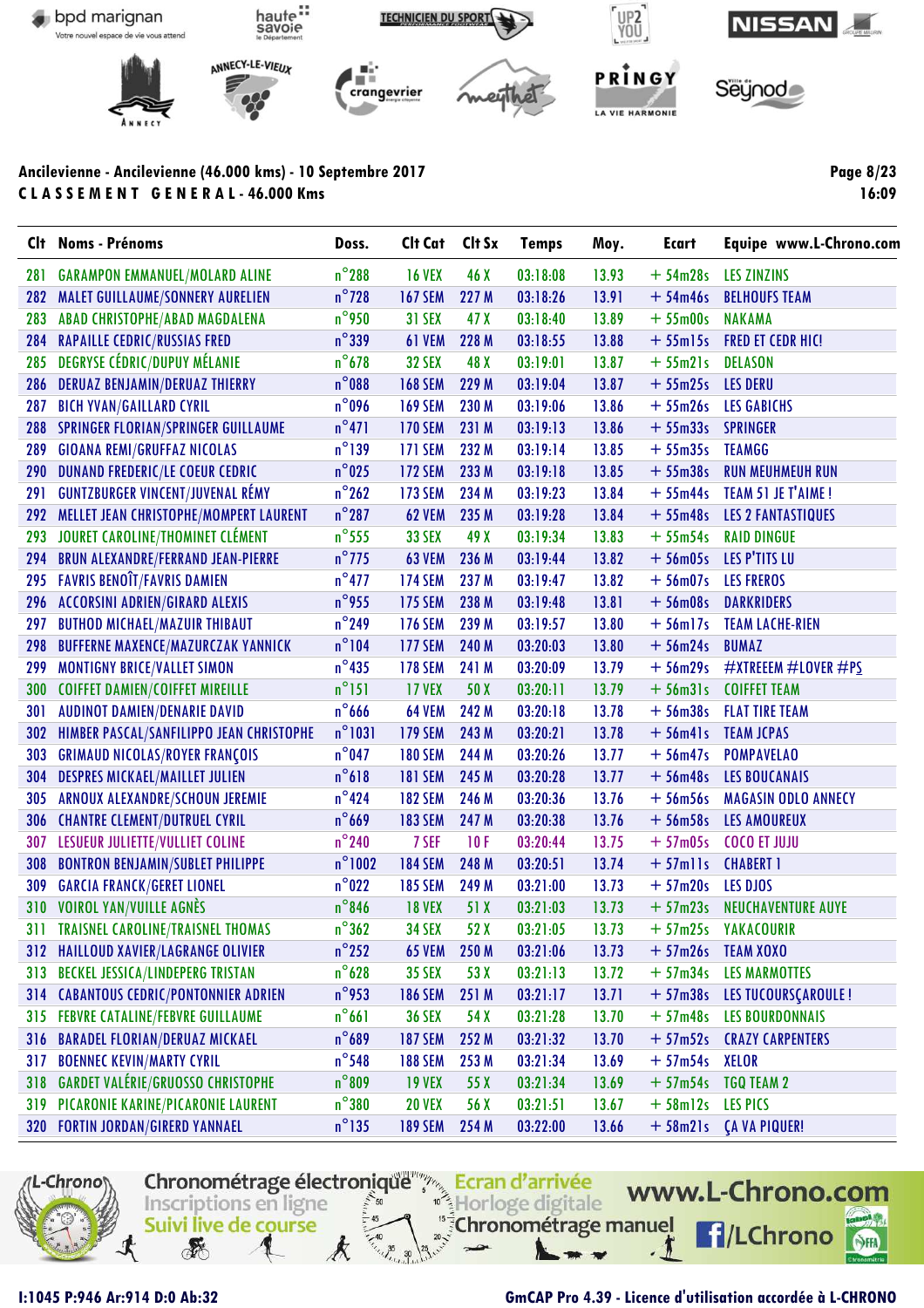

Clt Noms - Prénoms Doss. Clt Cat Clt Sx **Temps** Moy. **Ecart** Equipe www.L-Chrono.com **FOLLIET CLAIRE/RYGAERT NICOLAS**  $n^{\circ}$ 406 **37 SEX**  $57X$ 03:22:19 13.64  $+58m40s$  $321$ **LES KREMAS** 322 CALLIES MATTHIEU/TETTONI ARNAUD  $n^{\circ}822$ **190 SEM** 255 M 03:22:23 13.64  $+58m44s$  $n^{\circ}611$ 323 LE POCREAU JUSTINE/STEINMYLLER CHARLES **38 SEX** 58 X  $03:22:27$ 13.63  $+58m47s$ **FRANCESES DO BRASIL** 324 DUTRIEUX CLÉMENT/DUTRIEUX MÉLISANDE  $n^{\circ}$ 217 **39 SEX** 59 X 03:22:32  $+58m53s$ **TEAM DUT**  $13.63$ 325 **GOY MAXIME/WATTIAU BRYAN**  $n^{\circ}1019$ **191 SEM** 256 M 03:22:35 13.62  $+58m55s$ **UP2YOU 2** 326 **CARMINATI AXEL/JUNGERS CAMILLE**  $n^{\circ}$ 848 40 SEX  $60X$  $03:22:41$ 13.62  $+59m02s$ **CAMEL**  $n^{\circ}$ 396 327 **BONNOD LAURENT/GAUDILLOT GEORGES 66 VEM** 257 M 03:22:45  $13.61$  $+59m05s$ **LOLO ET GG MARTINAT ANTHONY/MONTJAULT SOPHIE**  $n^{\circ}$ 042 41 SEX  $03:23:01$ 13.60  $+59m21s$ 328 61 X **RENARD LYNX**  $n^{\circ}461$ 329 **PUJOL BASTIEN/VALLET VICTOR 192 SEM** 258 M 03:23:02 13.59  $+59m22s$ **BARTABAC** 330 **GUITART CHRISTOPHE/PERRIN MICHÈLE**  $n^{\circ}$ 535 **21 VEX**  $62X$  $03:23:03$ 1359  $+59m23s$ LES MUSICOS **TEAM RUN SOUTH BEACH** 331 **RECCOLE DAVID/TROUCHE BERENGERE**  $n^{\circ}$ 1046 **22 VEX**  $63X$ 03:23:05 13.59  $+59m26s$  $n^{\circ}633$ 259 M **332 BEZEL FABIEN/MERIC NICOLAS 67 VEM**  $03:23:07$ 13.59  $+59m27s$ NINOU-FAFOUNET **MAYOT BAPTISTE/SENDEN OLIVIER**  $n^{\circ}639$ **193 SEM** 260 M  $03:23:14$ 13.58  $+59<sub>m35s</sub>$ **LA COLLOCRATIE** 333 334 **COURBON ERIC/VIAL CHRISTIAN**  $n^{\circ}128$ **68 VEM** 261 M  $03:23:20$ 13.57  $+59m40s$ **VIACOU** 335 MICHELLAND LAURENT/ORLANDI EMANUELE  $n^{\circ}$ 921 **194 SEM** 262 M 03:23:23 13.57  $+59m44s$ **PRONTO** 336 **BRUNET MAXIME/FORGE JULIEN**  $n^{\circ}364$ **195 SEM** 263 M 03:23:31 13.56  $+59m52s$ **GALLIENI GARDIN PATRICE/GAY NICOLAS**  $n^{\circ}029$ **196 SEM** 264 M 03:23:35 13.56  $+59m55s$ **GAYFAVRE** 337 338  $n^{\circ}867$ **197 SEM** 265 M  $03:23:51$ 13.54 + 1h00m11s LES P'TITS POTES **CUYNET MATTHIEU/MORAND THIBAUT** 13.54 339 **MAIRE MATHILDE/NARDIN CECILE**  $n^{\circ}482$ 8 SEF  $11F$  $03:23:51$ + 1h00m12s CARBURE AU ROSE 340 **CHABANNE JEAN PHILIPPE/TIRARD GREGOR**  $n^{\circ}$ 277 **198 SEM** 266 M 03:23:58 13.53 + 1h00m18s EASY RIDERS **JAGER STEPHAN/TRIPARD EMMANUEL**  $n^{\circ}$ 062 **69 VEM** 267 M 03:24:05 13.52 + 1h00m25s TITIGROSMINET 341  $n^{\circ}$ 560 42 SEX  $64X$ 13.52 342 **BESSON CHRISTIAN/TISSIER MARION**  $03:24:11$ + 1h00m31s WAR MACHINES  $n^{\circ}416$ 343 **AUDIBRAN FABIEN/CHEMIN SAMUEL 70 VEM** 268 M  $03:24:13$ 13.52 + 1h00m34s AUDIBRAN - CHEMIN  $n^{\circ}$ 404 344 **PELLEGRINELLI YVAN/SUBLET BENOIT 199 SEM** 269 M  $03:24:14$ 13.51 + 1h00m34s WHATMILESHIFT **BRONQUARD PIERRE/LESAGE SOPHIE**  $n^{\circ}$ 162 03:24:26 13.50 + 1h00m47s ANNECY THAI BOXING 345 43 SEX  $65X$ **BRELAUD HERVÉ/QUEVA JÉRÉMIE**  $n^{\circ}$ 738 71 VEM 270 M 03:24:30 13.50 + 1h00m51s TEAM ARFÉ 346 347 **GENOUD YASMINE/PERROCHAUD ALIDA**  $n^{\circ}410$ 9 SEF  $12F$ 03:24:32 13.49 + 1h00m53s MARIE\_CO 348 **SANTOS MANUEL/THOMAS JEAN-MARC**  $n^{\circ}1000$ **72 VEM** 271 M 03:24:42 1348 + 1h01m03s THOMAS - SANTOS  $n^{\circ}$ 697 **73 VEM** 272 M 03:24:43 13.48 349 **BAUTISTA PIERRE/DELOCHE FABIEN** + 1h01m04s JE ME MARRE! 350 **MASSFELDER JULIE/PONCET THIBAUT**  $n^{\circ}$ 275 44 SEX 66 X 03:24:46 13.48  $+$  1h01m07s TIJU  $n^{\circ}403$ 351 **MAILLET JEAN-CHARLES/MAILLET MARIELLE 23 VEX** 67 X  $03:24:48$ 1348 + 1h01m08s ISMERUSIEN MERCIER JEAN-FRANÇOIS/SALVATORE RAPHAËL  $n^{\circ}171$ **74 VEM** 273 M 03:24:49 13.48  $352$ + 1h01m09s JEFFASSERAFASSE  $n^{\circ}$ 528  $13F$ 13.47 353 STOLLSTEINER LAURE/TERRIER INGRID **10 SEF**  $03:24:51$ + 1h01m11s UNE BLONDE, UNE BRUNE 354 **GRANGIER ALINE/TEXIER MARILYNE**  $n^{\circ}$ 773 4 VEF  $14F$  $03:25:11$ 13.45 + 1h01m32s LES FEES DU LAC  $n^{\circ}$ 868 274 M  $03:25:16$ 13.45 + 1h01m36s UROGYN AND CO. 355 **FAVRE GUILLAUME/GRISARD STAN 200 SEM 75 VEM**  $n^{\circ}$ 579 275 M 03:25:35 13.43 356 **SAUCHAY BERNARD/SOCHAY THIERRY** + 1h01m56s LES ETREZIENS  $n^{\circ}$ 993 03:25:40 13.42 357 **DUFOUR STEPHANE/LAMBERSENS JULIEN 201 SEM** 276 M + 1h02m01s LES DUFS 358 **BARET GILLES/CHAFFARD JEROME**  $n^{\circ}$ 005 **76 VEM** 277 M  $03:25:57$ 1340 + 1h02m17s PFEIFFER 1 **MARUEJOLS BENOIT/VIBERT MANUEL**  $n^{\circ}481$ 278 M 359 **202 SEM** 03:25:58 13.40 + 1h02m18s LES PAPAS **203 SEM**  $n^{\circ}$ 196 279 M 03:25:59 360 **BREGAND JOHANN/BREGAND MICKAEL** 13.40 + 1h02m19s BREGAND BROTHERS



I:1045 P:946 Ar:914 D:0 Ab:32

#### **GmCAP Pro 4.39 - Licence d'utilisation accordée à L-CHRONO**

Page 9/23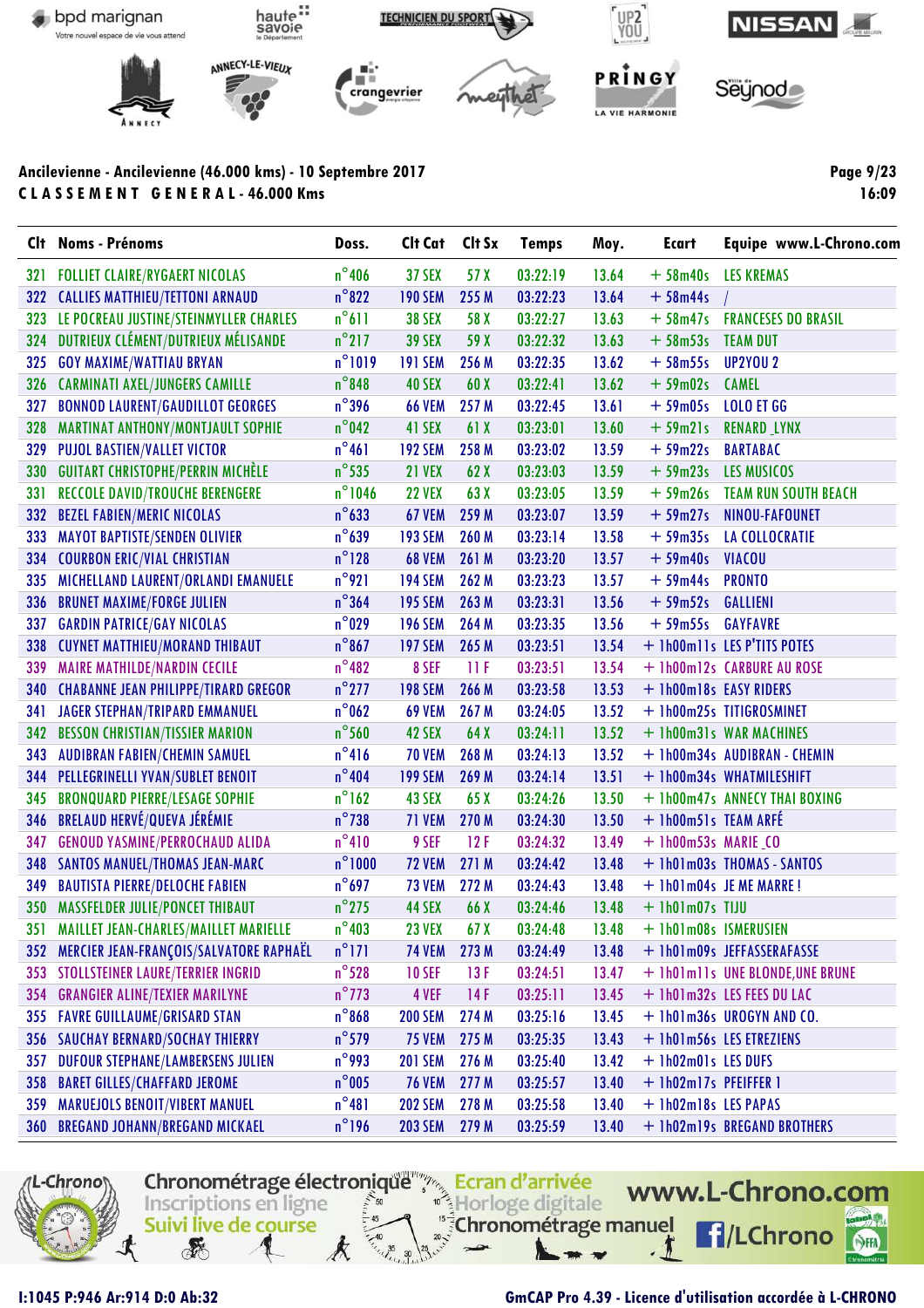

**Page 10/23 16:09**

| Clt. | <b>Noms - Prénoms</b>                           | Doss.            | Cit Cat Cit Sx |                 | <b>Temps</b> | Moy.  | <b>Ecart</b>           | Equipe www.L-Chrono.com        |
|------|-------------------------------------------------|------------------|----------------|-----------------|--------------|-------|------------------------|--------------------------------|
| 361  | <b>DENOISIE VÉRONIQUE/GREGORIS PHILIPPE</b>     | $n^{\circ}$ 446  | <b>24 VEX</b>  | 68 X            | 03:26:05     | 13.39 |                        | + 1h02m26s UGINE RUNNING       |
| 362  | <b>BOURGINE PHILIPPE/GAVIAN DOMINGUEZ LAURA</b> | $n^{\circ}$ 924  | 45 SEX         | 69 X            | 03:26:09     | 13.39 | + 1h02m29s PHILLAURA   |                                |
| 363  | <b>BERRUX GEORGES/BERRUX MARIE CLAIRE</b>       | $n^{\circ}$ 1032 | <b>25 VEX</b>  | 70 X            | 03:26:13     | 13.38 |                        | + 1h02m34s LES BERRU'S WARRIOR |
| 364  | <b>BONNEVILLE PHILIPPE/COMBES FRÉDÉRIC</b>      | $n^{\circ}012$   | <b>77 VEM</b>  | 280 M           | 03:26:17     | 13.38 |                        | + 1h02m37s ATSCAF DES SAVOIE   |
| 365  | <b>FERRIER MANON/LEONARD MATTHIS</b>            | $n^{\circ}$ 559  | <b>46 SEX</b>  | 71 X            | 03:26:20     | 13.38 |                        | + 1h02m41s TITI ET GROSMINET   |
| 366  | <b>GARCIA NICOLAS/GUELPA SYLVAIN</b>            | $n^{\circ}341$   | <b>204 SEM</b> | 281 M           | 03:26:21     | 13.38 |                        | + 1h02m41s FINGER TEAM         |
| 367  | <b>BAUDIN BASTIEN/MASSET GAETAN</b>             | $n^{\circ}$ 790  | <b>205 SEM</b> | 282 M           | 03:26:23     | 13.37 |                        | + 1h02m43s TIME TO CHILL       |
| 368  | <b>DELCEY CHARLY/GEX-FABRY CORALIE</b>          | $n^{\circ}$ 164  | 47 SEX         | 72X             | 03:26:26     | 13.37 | + 1h02m46s KAT'N'CO    |                                |
| 369  | MORETTE INGRID/THALMANN LUDOVIC                 | $n^{\circ}819$   | <b>26 VEX</b>  | 73 X            | 03:26:40     | 13.36 |                        | + 1h03m01s Y A PLUS QU'A       |
| 370  | <b>CARYL FAUCHER/DESCHAMPS MANU</b>             | $n^{\circ}$ 828  | <b>78 VEM</b>  | 283 M           | 03:26:41     | 13.35 |                        | + 1h03m01s THE WINNERS         |
| 371  | <b>BARBOT CHRISTOPHE/ROSSET MANUEL</b>          | $n^{\circ}031$   | <b>79 VEM</b>  | 284 M           | 03:26:41     | 13.35 |                        | + 1h03m01s RUNNERS DE L'EF     |
| 372  | <b>CRESSENS ROMAIN/KOHL CAROLINE</b>            | $n^{\circ}$ 576  | 48 SEX         | 74 X            | 03:26:42     | 13.35 |                        | + 1h03m03s LES CHATONS         |
| 373  | <b>BRET CYRIL/DELBAERE THOMAS</b>               | $n^{\circ}887$   | <b>206 SEM</b> | 285 M           | 03:26:47     | 13.35 |                        | + 1h03m08s TOM_CYSSOU          |
| 374  | <b>HOARAU GEORGES/METRAL JEAN FRANCOIS</b>      | $n^{\circ}353$   | <b>80 VEM</b>  | 286 M           | 03:26:47     | 13.35 |                        | + 1h03m08s SPORTENINEFOREVER   |
| 375  | <b>BLANC-CONTET PIERRICK/BREVET LORIC</b>       | $n^{\circ}$ 440  | <b>207 SEM</b> | 287 M           | 03:27:02     | 13.33 |                        | + 1h03m22s FROMAGERIE JAYR     |
| 376  | <b>DESTRES EMMANUEL/GALLOT LAURENT</b>          | $n^{\circ}261$   | <b>208 SEM</b> | 288 M           | 03:27:05     | 13.33 |                        | + 1h03m25s DESGALTRESLOT       |
| 377  | <b>CASTAGNETTI FLORIAN/CASTAGNETTI GILLES</b>   | $n^{\circ}$ 637  | <b>209 SEM</b> | 289 M           | 03:27:06     | 13.33 |                        | + 1h03m26s CASTAGN' FATHERSOON |
| 378  | <b>BAILLY STÉPHANE/MAQUIN ROMAIN</b>            | $n^{\circ}$ 963  | <b>210 SEM</b> | 290 M           | 03:27:13     | 13.32 |                        | + 1h03m34s OLIVE ET TOM        |
| 379  | <b>GEVERTZ FRANCIS/GEVERTZ MATTHIEU</b>         | $n^{\circ}$ 210  | <b>211 SEM</b> | 291 M           | 03:27:15     | 13.32 | + 1h03m36s GEVERTZ     |                                |
| 380  | DE MATOS LUIS/ZUBER KAMIL                       | $n^{\circ}$ 745  | <b>212 SEM</b> | 292 M           | 03:27:16     | 13.32 |                        | + 1h03m37s THE ONE TEAM        |
| 381  | <b>GAPIN LAURE/PAULOUIN CYRILLE</b>             | $n^{\circ}$ 133  | 49 SEX         | 75 X            | 03:27:34     | 13.30 | + 1h03m54s SALETETRAIL |                                |
| 382  | <b>BLIN CLEMENT/BLIN PATRICK</b>                | $n^{\circ}$ 048  | <b>213 SEM</b> | 293 M           | 03:27:36     | 13.30 |                        | + 1h03m57s PATRICK ET CLEMENT  |
| 383  | COLOMB CÉLINE/COLOMB SYLVAIN                    | $n^{\circ}$ 378  | <b>50 SEX</b>  | 76 X            | 03:27:41     | 13.29 |                        | + 1h04m01s TEAM RAVIOLES       |
| 384  | MARGUERET ADRIEN/MARGUERET SIMON                | $n^{\circ}$ 532  | <b>214 SEM</b> | 294 M           | 03:27:50     | 13.28 |                        | + 1h04m11s LES KINKOULS        |
| 385  | <b>BATISTA PATRICE/FELICIANO ANTOINE</b>        | $n^{\circ}$ 779  | <b>215 SEM</b> | 295 M           | 03:27:55     | 13.27 | + 1h04m16s LES TOS     |                                |
| 386  | <b>BOUILLARD DIDIER/BOUILLARD PHILIPPE</b>      | $n^{\circ}282$   | <b>81 VEM</b>  | 296 M           | 03:27:58     | 13.27 |                        | + 1h04m18s BROTHERS TEAM       |
| 387  | <b>CROIZÉ RICHARD/REGAD STEPHANE</b>            | $n^{\circ}$ 933  | <b>82 VEM</b>  | 297 M           | 03:27:58     | 13.27 |                        | + 1h04m19s STEPHRICHARD        |
| 388  | <b>BRONNEC JEAN FRANCOIS/DURAND MATHIEU</b>     | $n^{\circ}$ 308  | <b>216 SEM</b> | 298 M           | 03:28:10     | 13.26 |                        | + 1h04m30s ASO NTN SNR JFB HD  |
| 389  | DE BENOIST TIMOTHÉE/GAYDOU SYLVAIN              | $n^{\circ}818$   | <b>217 SEM</b> | 299 M           | 03:28:17     | 13.25 |                        | + 1h04m38s FUNKY KONGS         |
| 390  | <b>PERILLIAT RICHARD/TEILLOUT FREDERIC</b>      | $n^{\circ}$ 200  | <b>83 VEM</b>  | 300 M           | 03:28:17     | 13.25 |                        | + 1h04m38s REBLOCH COMPAGNIIE  |
| 391  | <b>GIRAUD LUC/GIRAUD MÉLANIE</b>                | $n^{\circ}$ 936  | <b>51 SEX</b>  | 77 <sub>X</sub> | 03:28:21     | 13.25 | + 1h04m41s LOV-GROIX   |                                |
| 392  | ALIBERT ALICE/DRUEL THIBAULT                    | $n^{\circ}$ 269  | <b>52 SEX</b>  | 78 X            | 03:28:31     | 13.24 | + 1h04m52s GRUFFY      |                                |
| 393  | <b>RIAD MOHAMED/RIAD MYLENE</b>                 | $n^{\circ}$ 600  | <b>53 SEX</b>  | 79 X            | 03:28:50     | 13.22 | + lh05mlls MMSPORT     |                                |
| 394  | <b>LAMBERT GUILLAUME/LAMBERT YOKO</b>           | $n^{\circ}$ 568  | <b>54 SEX</b>  | 80 X            | 03:29:02     | 13.20 |                        | + 1h05m23s TEAM SALAMI         |
| 395  | <b>GUSELLA CHRISTIAN/PEYTHIEU LAURENT</b>       | $n^{\circ}192$   | <b>84 VEM</b>  | 301 M           | 03:29:05     | 13.20 |                        | + 1h05m25s PEYTHIEU GUSELLA    |
| 396  | <b>CARLOS GUILLAUME/KAERCHER MAXIME</b>         | $n^{\circ}885$   | <b>218 SEM</b> | 302 M           | 03:29:16     | 13.19 |                        | + 1h05m37s AMAZING U.F.O       |
| 397  | <b>HIRTH LAURENE/VALETTE LAURENT</b>            | $n^{\circ}$ 1037 | <b>55 SEX</b>  | 81 X            | 03:29:20     | 13.18 |                        | + 1h05m41s TEAM LOUTEPS        |
| 398  | <b>GALIVEL OLIVIER/LEDUC FREDERICK</b>          | $n^{\circ}$ 059  | <b>85 VEM</b>  | 303 M           | 03:29:23     | 13.18 | + 1h05m44s YES-I-CAN74 |                                |
| 399  | <b>BORI ZSOKA/LAURENT PIERRE</b>                | $n^{\circ}842$   | <b>56 SEX</b>  | 82 X            | 03:29:29     | 13.18 | + 1h05m50s TEAM KUKI   |                                |
| 400  | <b>BAIS LUCIEN/BAIS MAGALIE</b>                 | $n^{\circ}$ 338  | <b>57 SEX</b>  | 83 X            | 03:29:31     | 13.17 | + 1h05m51s TEAM BATS   |                                |

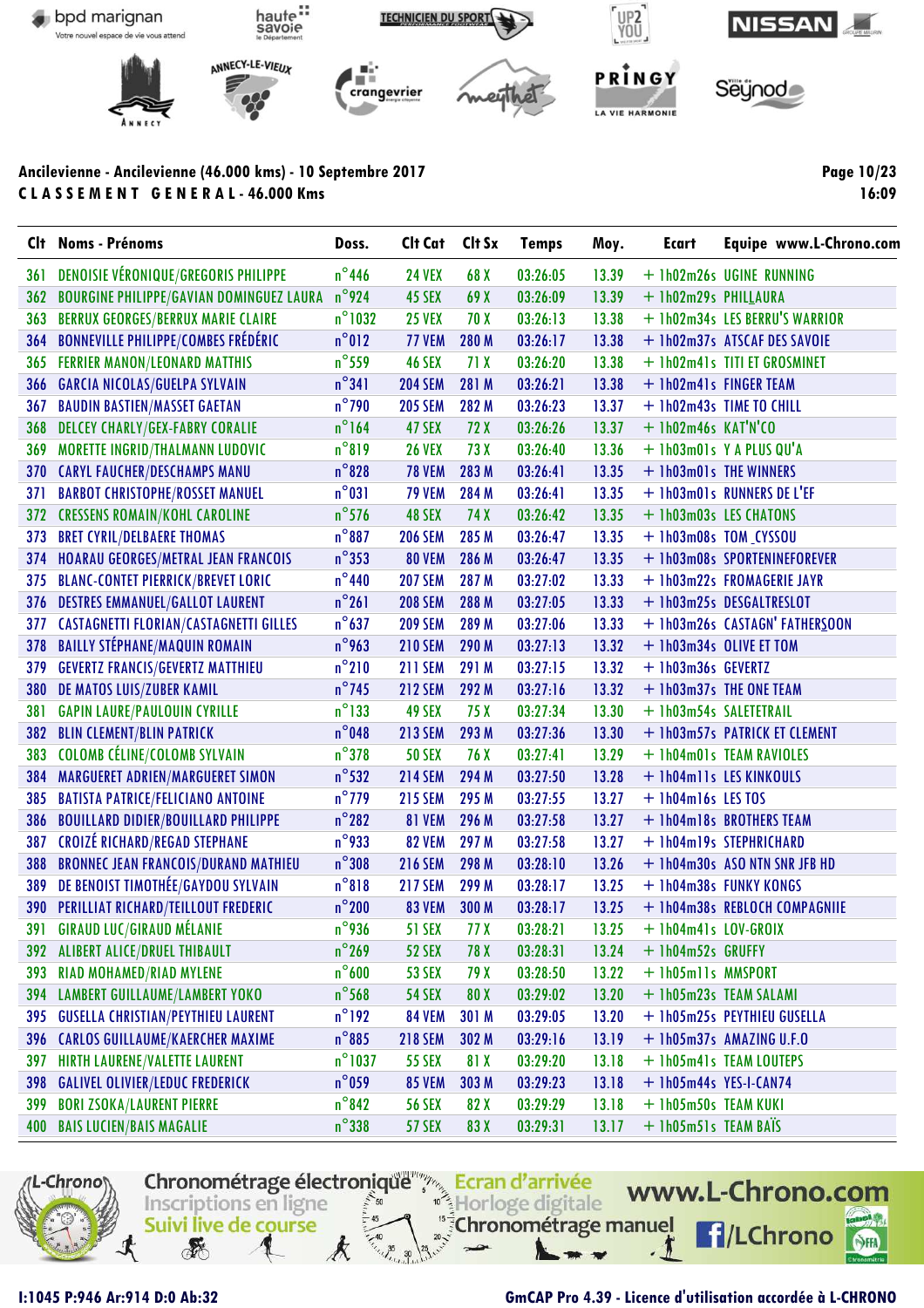

Page 11/23 16:09

|     | Clt Noms - Prénoms                        | Doss.            | Cit Cat Cit Sx |       | <b>Temps</b> | Moy.  | <b>Ecart</b>          | Equipe www.L-Chrono.com         |
|-----|-------------------------------------------|------------------|----------------|-------|--------------|-------|-----------------------|---------------------------------|
| 401 | PEYRON LUDOVIC/PEYRON SANDRINE            | $n^{\circ}$ 491  | <b>27 VEX</b>  | 84 X  | 03:29:32     | 13.17 |                       | + 1h05m52s PAS DE PANIQUE       |
| 402 | VALLÉ MARGAUX/VIGNEAU ANTOINE             | $n^{\circ}812$   | <b>58 SEX</b>  | 85 X  | 03:29:37     | 13.17 |                       | + 1h05m58s LES TOURISTES        |
| 403 | LACROIX JIMMY/PASTORELLO PHILIPPE         | $n^{\circ}$ 1030 | <b>86 VEM</b>  | 304 M | 03:29:45     | 13.16 | $+$ 1h06m06s /        |                                 |
| 404 | <b>GESTO JOHN/VANNUCHI FRANCK</b>         | $n^{\circ}$ 787  | <b>219 SEM</b> | 305 M | 03:29:56     | 13.15 | + 1h06m17s TIPVANRUN  |                                 |
| 405 | <b>GUY MAXIME/LUCCA PHILIPPE</b>          | $n^{\circ}692$   | <b>220 SEM</b> | 306 M | 03:29:57     | 13.15 |                       | + 1h06m18s L'EQUIPE A 2 BALLES  |
| 406 | <b>DUBOIS LUDOVIC/POMAT VICTOR</b>        | $n^{\circ}441$   | <b>221 SEM</b> | 307 M | 03:30:11     | 13.13 |                       | + 1h06m31s WELLINGTON 2K16      |
| 407 | CARDOSO JÉRÉMIE/JOUANIN TRISTAN           | $n^{\circ}$ 355  | <b>222 SEM</b> | 308 M | 03:30:11     | 13.13 |                       | + 1h06m31s LES HITCH-HIKERS     |
| 408 | <b>DOUGE THIBAULT/JANIN SIMON</b>         | $n^{\circ}302$   | <b>223 SEM</b> | 309 M | 03:30:19     | 13.12 | $+$ 1h06m39s VIGNES 2 |                                 |
| 409 | <b>BORNAND ALEXANDRE/TAILLAND JOHAN</b>   | $n^{\circ}817$   | <b>87 VEM</b>  | 310M  | 03:30:27     | 13.12 |                       | + 1h06m47s LES MINIONS          |
|     | 410 LAURENCE STÉPHANE/NEYRET STÉPHANE     | $n^{\circ}329$   | <b>88 VEM</b>  | 311 M | 03:30:33     | 13.11 | + 1h06m54s LES STEPHS |                                 |
| 411 | PICHET CÉDRIC/PISU ROMAIN                 | $n^{\circ}$ 696  | <b>224 SEM</b> | 312 M | 03:30:34     | 13.11 | + 1h06m55s CD-ROM     |                                 |
|     | 412 LE BOBINNEC ELWIS/LE BOBINNEC PASCALE | $n^{\circ}118$   | <b>28 VEX</b>  | 86 X  | 03:30:44     | 13.10 | + 1h07m04s LES LE BOB |                                 |
| 413 | DYEN CÉDRIC/NOURI JENNY                   | $n^{\circ}$ 758  | <b>29 VEX</b>  | 87 X  | 03:30:44     | 13.10 |                       | + 1h07m05s #LESPICASDIVORCENT   |
| 414 | <b>GAILLARD LUDOVIC/WEBER NICOLAS</b>     | $n^{\circ}1018$  | <b>225 SEM</b> | 313M  | 03:30:47     | 13.09 | + 1h07m08s CHABERT 10 |                                 |
| 415 | <b>ABATE OLIVIER/CALDERINI NICOLAS</b>    | $n^{\circ}$ 989  | <b>89 VEM</b>  | 314 M | 03:30:48     | 13.09 | $+ 1h07m09s$ IROK     |                                 |
| 416 | <b>MACHON LESLIE/MARMEY FRÉDÉRIC</b>      | $n^{\circ}814$   | <b>59 SEX</b>  | 88 X  | 03:30:51     | 13.09 |                       | + 1h07m12s LES ZANODINS         |
| 417 | <b>FONTAINE FLORENCE/FONTAINE ROLAND</b>  | $n^{\circ}$ 035  | <b>30 VEX</b>  | 89 X  | 03:30:59     | 13.08 |                       | + 1h07m20s OZON COURIR          |
| 418 | <b>GEX VERONIQUE/SANTERRE NADEGE</b>      | $n^{\circ}$ 987  | 5 VEF          | 15F   | 03:31:00     | 13.08 |                       | + 1h07m20s HEUREUX VILLAZOIS    |
| 419 | <b>GATTUSO MATTIA/PERSENICO SANDRA</b>    | $n^{\circ}$ 772  | 11 SEF         | 16F   | 03:31:03     | 13.08 |                       | + 1h07m24s LES RUNNEUSES        |
| 420 | ARNAUD DAVID/ARNAUD MURIEL                | $n^{\circ}311$   | <b>60 SEX</b>  | 90 X  | 03:31:13     | 13.07 | + 1h07m33s LES ARNAUD |                                 |
| 421 | <b>LEBIDOIS ANTOINE/LEDUEY CELIE</b>      | $n^{\circ}$ 744  | 61 SEX         | 91 X  | 03:31:26     | 13.05 |                       | + 1h07m47s LA HAPPY TEAM        |
| 422 | <b>FONTAINE OLIVIER/VAGNEUX PHILIPPE</b>  | $n^{\circ}810$   | <b>226 SEM</b> | 315 M | 03:31:30     | 13.05 |                       | + 1h07m51s SALOMON PHIL OLIVIER |
| 423 | PETTEX PASCAL/PUTHOD MICHEL               | $n^{\circ}$ 992  | <b>90 VEM</b>  | 316 M | 03:31:46     | 13.03 | + 1h08m06s UPPERCUT   |                                 |
| 424 | MOREAU MATHIEU/VOIROL FANNY               | $n^{\circ}820$   | <b>227 SEM</b> | 317 M | 03:31:49     | 13.03 | + 1h08m10s MATEAN     |                                 |
| 425 | <b>MARGAINE CORINNE/MARGAINE NICOLAS</b>  | $n^{\circ}883$   | <b>31 VEX</b>  | 92 X  | 03:31:52     | 13.03 | + 1h08m13s COCONICO   |                                 |
| 426 | <b>BARBE DOROTHÉE/BARBE TOMMY</b>         | $n^{\circ}808$   | 62 SEX         | 93 X  | 03:31:54     | 13.03 |                       | + 1h08m15s LES KARIBOOS         |
| 427 | <b>BLANES OLAF/NIEL BAPTISTE</b>          | $n^{\circ}840$   | <b>228 SEM</b> | 318 M | 03:32:03     | 13.02 |                       | + 1h08m23s LES COURTIFS         |
| 428 | PICARD JULIEN/SAUBIN GÉRARD               | $n^{\circ}$ 654  | <b>229 SEM</b> | 319 M | 03:32:17     | 13.00 | + 1h08m37s BRONZ'AMIS |                                 |
| 429 | <b>GUILLOT NICOLAS/SUSS JÉRÔME</b>        | $n^{\circ}$ 934  | <b>230 SEM</b> | 320 M | 03:32:19     | 13.00 | + 1h08m40s LES CORSES |                                 |
| 430 | RICHARD FRÉDÉRIC/THOREAU LIONEL           | $n^{\circ}$ 545  | <b>91 VEM</b>  | 321 M | 03:32:32     | 12.99 |                       | + 1h08m52s LES BAGOLUS          |
| 431 | DE NICOLA JEAN-PIERRE/DE NICOLA NATHAN    | $n^{\circ}602$   | <b>231 SEM</b> | 322 M | 03:32:36     | 12.98 |                       | + 1h08m56s LES FRANCS MOUILLES  |
| 432 | <b>CARLIOZ LAURENT/MEUGNIER PATRICK</b>   | $n^{\circ}$ 056  | <b>92 VEM</b>  | 323 M | 03:32:45     | 12.97 |                       | + 1h09m05s LAURENT/PATRICK      |
| 433 | ANDRE FREDERIC/VALOGNES TATOUM            | $n^{\circ}$ 623  | 63 SEX         | 94 X  | 03:32:49     | 12.97 |                       | + 1h09m10s LES DENEBLOIS        |
| 434 | <b>MARCHAND CHRISTOPHE/PERRIN NICOLAS</b> | $n^{\circ}$ 219  | <b>232 SEM</b> | 324 M | 03:32:53     | 12.97 |                       | + 1h09m13s CHRISTOPHE-NICO      |
| 435 | <b>ADAM ALEXANDRE/BASSON MARC</b>         | $n^{\circ}$ 690  | <b>233 SEM</b> | 325 M | 03:32:56     | 12.96 |                       | + 1h09m16s (APEUTSERVIR         |
| 436 | <b>FAVRE DAMIEN/OZEREE LAURENT</b>        | $n^{\circ}108$   | <b>234 SEM</b> | 326 M | 03:32:59     | 12.96 |                       | + 1h09m19s LES ZOUGLOUS         |
| 437 | DOLE GRÉGORY/LECENNE MARIE-HÉLÈNE         | $n^{\circ}$ 488  | 64 SEX         | 95 X  | 03:33:02     | 12.96 |                       | + 1h09m22s TEAM AUTONOMIE       |
| 438 | <b>CAVILLON PERRINE/FAVRE GLADYS</b>      | $n^{\circ}$ 688  | <b>12 SEF</b>  | 17F   | 03:33:05     | 12.95 | + 1h09m25s GLAPEPS    |                                 |
| 439 | PINOT FRANÇOIS/PINOT JEAN-PIERRE          | $n^{\circ}$ 786  | <b>235 SEM</b> | 327 M | 03:33:13     | 12.94 |                       | + 1h09m34s PINOT'S BROTHERS     |
| 440 | <b>DUCREY ANTONIN/ROSSAT MAXENCE</b>      | $n^{\circ}$ 450  | <b>236 SEM</b> | 328 M | 03:33:20     | 12.94 |                       | + 1h09m41s COURS ON T'A DIT!    |
|     |                                           |                  |                |       |              |       |                       |                                 |



I:1045 P:946 Ar:914 D:0 Ab:32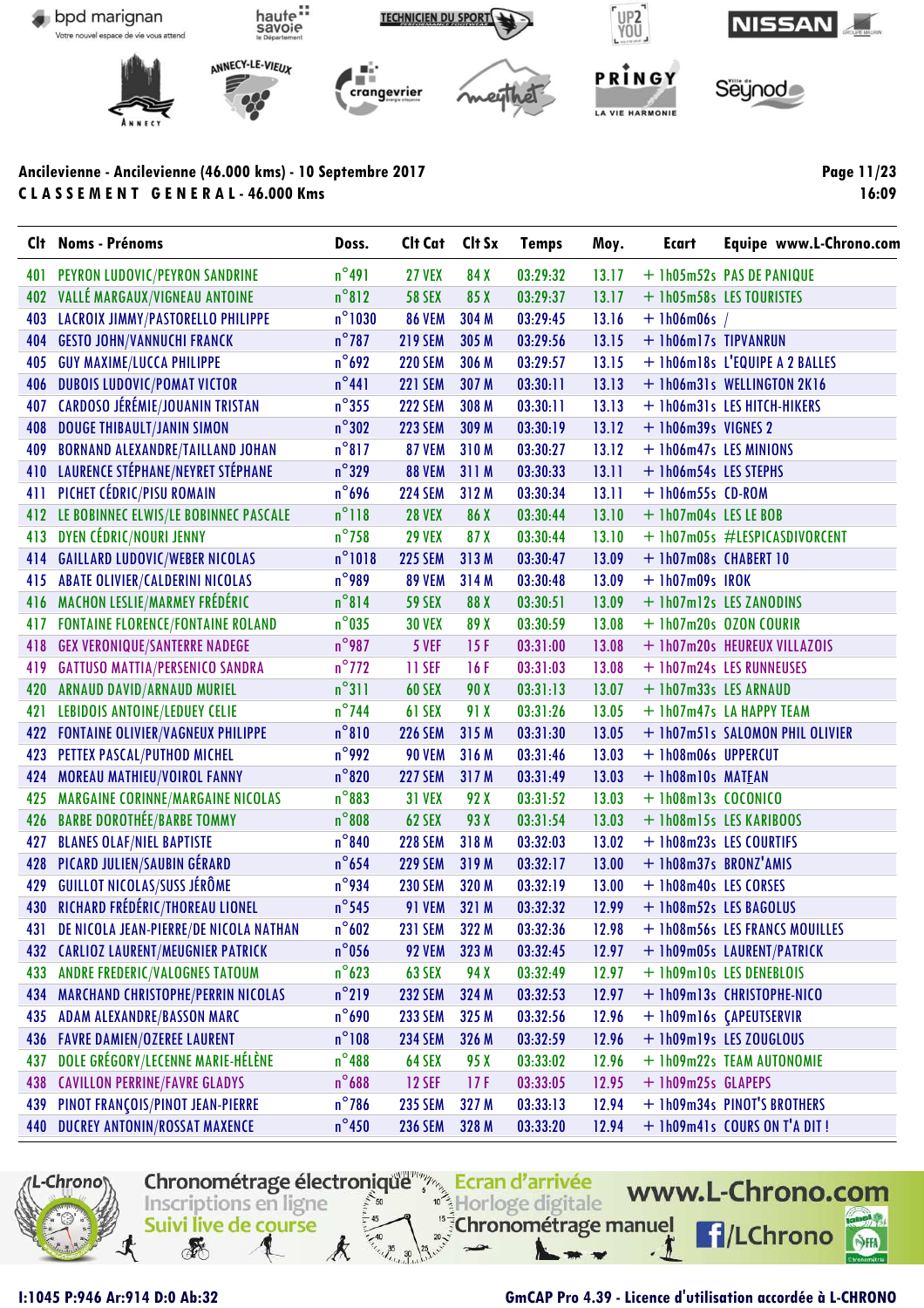

Page 12/23 16:09

| <b>C</b> It | <b>Noms - Prénoms</b>                         | Doss.            | Clt Cat        | Clt Sx           | <b>Temps</b> | Moy.  | Ecart                  | Equipe www.L-Chrono.com        |
|-------------|-----------------------------------------------|------------------|----------------|------------------|--------------|-------|------------------------|--------------------------------|
| 441         | <b>GAVA OPHÉLIE/GODIN BRUNO</b>               | $n^{\circ}$ 554  | 65 SEX         | 96 X             | 03:33:23     | 12.93 |                        | + 1h09m44s LES WALLABIES       |
| 442         | LAURAIN VERONIQUE/SOGNO VANINA                | $n^{\circ}$ 137  | 6 VEF          | 18F              | 03:33:24     | 12.93 |                        | + 1h09m44s ILESTOULEGIROFAR?   |
| 443         | <b>GIROT ESTELLE/GIROT ROMAIN</b>             | $n^{\circ}323$   | <b>66 SEX</b>  | 97 X             | 03:33:26     | 12.93 |                        | + 1h09m47s LES VOSGIENS        |
| 444         | DALL AGNOL ALAIN/DEVILLE DUC MIKAEL           | $n^{\circ}474$   | <b>93 VEM</b>  | 329 M            | 03:33:28     | 12.93 | + 1h09m49s DALL AGNOL  |                                |
| 445         | MARCHIORO JORDAN/MARCHIORO PASCAL             | $n^{\circ}$ 149  | <b>237 SEM</b> | 330 M            | 03:33:31     | 12.93 |                        | + 1h09m52s TEAM MARCHI         |
| 446         | <b>FALCOZ-VIGNE LAURENT/SARRAILLON ERWANN</b> | $n^{\circ}$ 032  | <b>238 SEM</b> | 331 M            | 03:33:34     | 12.92 |                        | + 1h09m55s FAMILLE DAINES 1    |
| 447         | <b>BONNET LEMERAY JULIEN/REVIRON DARYL</b>    | $n^{\circ}$ 960  | <b>239 SEM</b> | 332 M            | 03:33:37     | 12.92 | + 1h09m58s LA FAMILLE  |                                |
| 448         | <b>SAVALLE EMMA/UBERTI SEBASTIEN</b>          | $n^{\circ}382$   | 67 SEX         | 98 X             | 03:33:41     | 12.92 | + 1h10m01s JUDY TEAM   |                                |
| 449         | <b>CHAUSSE PASCAL/DEFOLY SYLVIE</b>           | $n^{\circ}$ 907  | <b>32 VEX</b>  | 99 X             | 03:33:46     | 12.91 | + 1h10m07s LES SYLVIE  |                                |
| 450         | <b>FRESNAY CYRIL/VILLARET PIERRE</b>          | $n^{\circ}$ 485  | <b>240 SEM</b> | 333 M            | 03:33:56     | 12.90 |                        | + 1h10m17s ECOBIOVEGGI         |
| 451         | <b>BAGOT STEVE/LEONGUE PHILIPPE</b>           | $n^{\circ}$ 402  | <b>94 VEM</b>  | 334 M            | 03:33:59     | 12.90 | + 1h10m19s TOUT PETER  |                                |
| 452         | DAGBERT BENOIT/GAUTHIER-LAFAYE MATHIEU        | $n^{\circ}$ 155  | <b>241 SEM</b> | 335 M            | 03:34:41     | 12.86 | + 1h11m01s JUST DO IT  |                                |
| 453         | <b>RAULT ALANN/RAULT NOLWENN</b>              | $n^{\circ}$ 544  | 68 SEX         | 100X             | 03:35:19     | 12.82 | + 1h11m40s LES NANOU   |                                |
| 454         | <b>BARBARIT MARION/BARBARIT THIERRY</b>       | $n^{\circ}$ 089  | 69 SEX         | 101X             | 03:35:25     | 12.81 |                        | + 1h11m45s BARBARIT PERE FILLE |
| 455         | <b>GAUTHERON CELINE/MUGNIER LAETITIA</b>      | $n^{\circ}$ 1033 | <b>13 SEF</b>  | 19F              | 03:35:49     | 12.79 |                        | + 1h12m10s TEAM CHAPEIRY       |
| 456         | <b>GALLAND AUDREY/HABRAN MATHIEU</b>          | $n^{\circ}$ 543  | <b>70 SEX</b>  | 102X             | 03:35:49     | 12.79 |                        | + 1h12m10s TEAM CHOUCHOUS      |
| 457         | TASIEMSKI GERALDINE/TASIEMSKI PATRICK         | $n^{\circ}$ 051  | <b>33 VEX</b>  | 103 <sub>X</sub> | 03:35:55     | 12.78 | + 1h12m16s G'PAT       |                                |
| 458         | <b>BRIGAND FRANCOIS/FELIX KARINE</b>          | $n^{\circ}$ 904  | 71 SEX         | 104X             | 03:36:00     | 12.78 | + 1h12m21s TEAM LA39   |                                |
| 459         | <b>COLIN JULIE/DI CARA CÉLINE</b>             | $n^{\circ}894$   | <b>14 SEF</b>  | 20F              | 03:36:01     | 12.78 |                        | + 1h12m22s TOUT SCHUSS         |
| 460         | <b>BRACHET LAURENT/LE ROUX SYLVIE</b>         | $n^{\circ}517$   | <b>34 VEX</b>  | 105 <sub>X</sub> | 03:36:02     | 12.78 |                        | + 1h12m23s TOUT DOUX BIJOU     |
| 461         | <b>BOSLAND NATACHA/MILLET FRANCK</b>          | $n^{\circ}$ 798  | <b>35 VEX</b>  | 106 <sub>X</sub> | 03:36:04     | 12.77 |                        | + 1h12m24s LES PLUS PLUS       |
| 462         | <b>FEREZ OLIVIER/RAIMBAULT XAVIER</b>         | $n^{\circ}$ 765  | <b>95 VEM</b>  | 336 M            | 03:36:12     | 12.77 |                        | $+$ 1h12m32s SILL'N RUN OX     |
| 463         | <b>GARCIA STÉPHANE/LIEFFROY CHRISTELLE</b>    | $n^{\circ}$ 449  | 72 SEX         | 107 <sub>X</sub> | 03:36:13     | 12.77 |                        | + 1h12m34s CHRISTELLE STEPHANE |
| 464         | <b>BRANCHARD MARIE/HEDOT ANTOINE</b>          | $n^{\circ}$ 640  | 73 SEX         | 108 <sub>X</sub> | 03:36:26     | 12.75 |                        | + 1h12m46s FAUT PAS Y CRAINDRE |
| 465         | PHILIBERT LUDOVIC/ZACH ANNE-MARIE             | $n^{\circ}$ 289  | <b>36 VEX</b>  | 109X             | 03:36:32     | 12.75 |                        | + 1h12m52s TEAM NEW MEKA       |
| 466         | <b>DOUGE LUDOVIC/DOUGE OLIVIER</b>            | $n^{\circ}301$   | <b>242 SEM</b> | 337 M            | 03:36:37     | 12.74 | + 1h12m57s VIGNES 1    |                                |
| 467         | HENRY EMILIE/VIRTIC MATHIEU                   | $n^{\circ}$ 686  | <b>74 SEX</b>  | 110X             | 03:36:37     | 12.74 |                        | + 1h12m57s ZOMIL074330         |
| 468         | DANTAS DE MORAIS LIONEL/ROBERT JULIEN         | $n^{\circ}$ 996  | <b>96 VEM</b>  | 338 M            | 03:36:48     | 12.73 | + 1h13m09s JULONEL     |                                |
| 469         | <b>CHATAGNON DAMIEN/CHATAGNON RÉMY</b>        | $n^{\circ}862$   | <b>243 SEM</b> | 339 M            | 03:37:02     | 12.72 |                        | + 1h13m22s TEAM FREROTS        |
| 470         | ANTHOINE-MILHOMME ROGER/ROTH LAURENT          | $n^{\circ}$ 243  | <b>97 VEM</b>  | 340 M            | 03:37:06     | 12.71 |                        | + 1h13m27s LES SPORTIFS        |
| 471         | D'AGOSTIN MICHAEL/PICCON AMÉLIE               | $n^{\circ}831$   | 75 SEX 111 X   |                  | 03:37:14     | 12.71 |                        | + 1h13m34s CKANKONARRIVE       |
| 472         | <b>GUNTZBURGER MATHIEU/LE CLEC'H LAURENT</b>  | $n^{\circ}312$   | <b>244 SEM</b> | 341 M            | 03:37:18     | 12.70 | + 1h13m38s MINI CLEC'H |                                |
| 473         | <b>DUVAL CHRISTOPHE/JIDOUARD ERWAN</b>        | $n^{\circ}911$   | <b>245 SEM</b> | 342 M            | 03:37:22     | 12.70 |                        | + 1h13m42s LES MOUSQUETAIRES   |
| 474         | <b>FABRE VANESSA/VILLIEN CYRIL</b>            | $n^{\circ}$ 179  | <b>76 SEX</b>  | 112X             | 03:37:25     | 12.70 | + 1h13m45s LES BORAINS |                                |
| 475         | <b>LERMAT MICHEL/SEIDHOM SAMEH</b>            | $n^{\circ}$ 734  | <b>246 SEM</b> | 343 M            | 03:37:27     | 12.69 | $+$ 1h13m47s /         |                                |
| 476         | <b>JUPILLE JULIEN/JUPILLE SERGE</b>           | $n^{\circ}$ 039  | <b>247 SEM</b> | 344 M            | 03:37:28     | 12.69 |                        | + 1h13m48s JUPILLE PEREEILS    |
| 477         | <b>CONQUES STEPHANE/SONTHONNAX LYDIE</b>      | $n^{\circ}$ 170  | <b>37 VEX</b>  | 113X             | 03:37:38     | 12.68 |                        | + 1h13m58s FR'ANSE COOL        |
| 478         | THOMAS JEAN LOUIS/THOMAS KEVIN                | $n^{\circ}843$   | <b>248 SEM</b> | 345 M            | 03:37:47     | 12.67 | + 1h14m08s TEAM THOM   |                                |
| 479         | <b>BRUN NICOLAS/SAPPEY ARNAUD</b>             | $n^{\circ}$ 948  | <b>249 SEM</b> | 346 M            | 03:37:50     | 12.67 | + 1h14m10s LES PAUSES  |                                |
|             | <b>480 CHAVANNE BENOIT/CHAVANNE SANDRA</b>    | $n^{\circ}$ 994  | 77 SEX         | 114X             | 03:37:52     | 12.67 |                        | + 1h14m12s LES CHABANNES       |
|             |                                               |                  |                |                  |              |       |                        |                                |



I:1045 P:946 Ar:914 D:0 Ab:32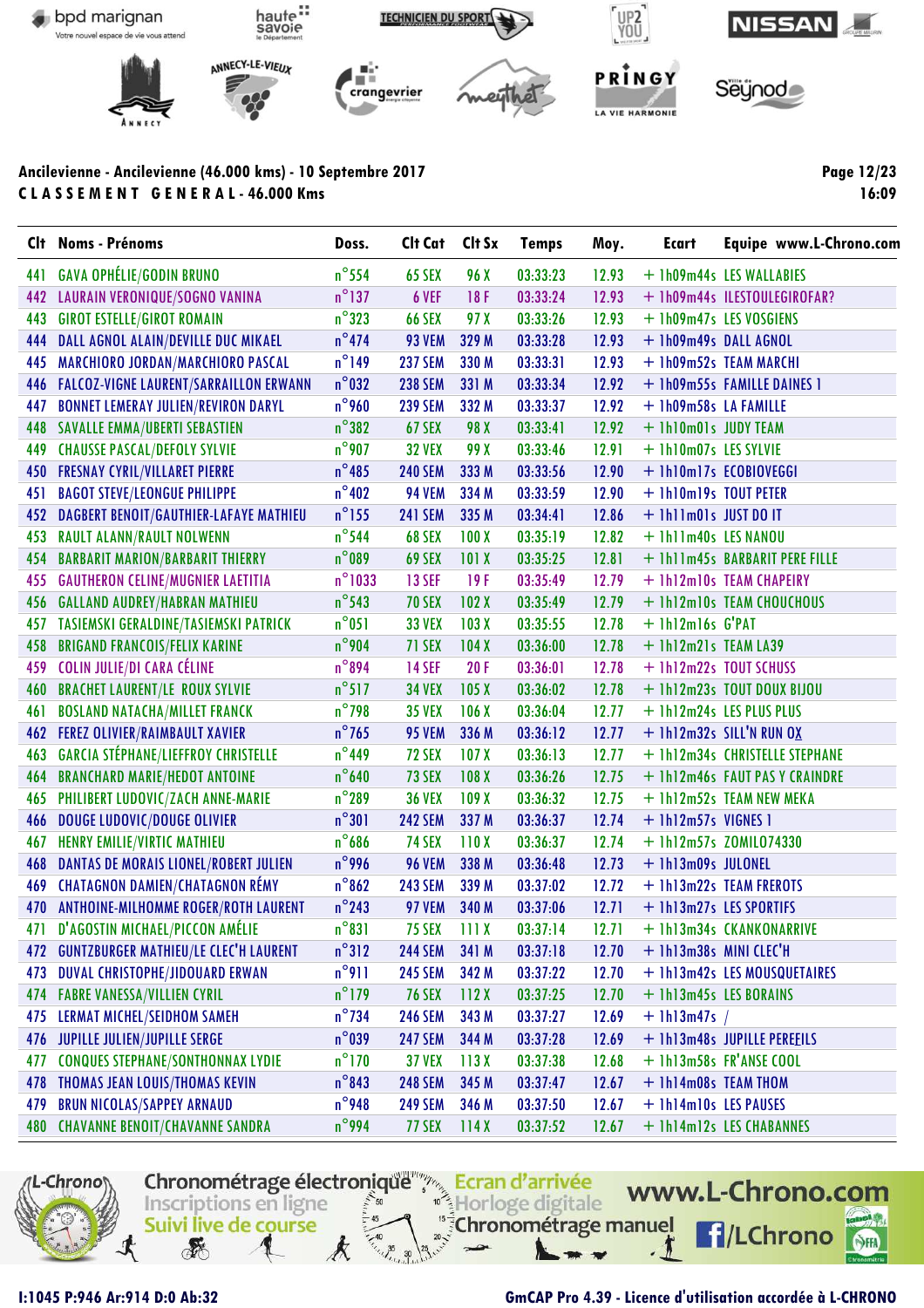

Page 13/23 16:09

| Clt | <b>Noms - Prénoms</b>                                 | Doss.            | Cit Cat Cit Sx |                  | <b>Temps</b> | Moy.  | <b>Ecart</b>           | Equipe www.L-Chrono.com         |
|-----|-------------------------------------------------------|------------------|----------------|------------------|--------------|-------|------------------------|---------------------------------|
| 481 | <b>CHIROSSEL GREG/GAILLARD EMMANUEL</b>               | $n^{\circ}$ 074  | <b>98 VEM</b>  | 347 M            | 03:37:52     | 12.67 |                        | + 1h14m12s APEROTHERAPIE        |
| 482 | <b>BONNIN NICOLAS/LEFRANÇOIS THOMAS</b>               | $n^{\circ}$ 297  | <b>250 SEM</b> | 348 M            | 03:37:54     | 12.67 | + 1h14m14s NICOTOM     |                                 |
| 483 | <b>GRUFFAT CANDICE/GRUFFAT CHRISTIAN NICOLAS</b>      | $n^{\circ}841$   | <b>78 SEX</b>  | 115X             | 03:37:57     | 12.66 |                        | + 1h14m17s PERE ET FILLE        |
| 484 | LECOMTE ADRIEN/PETITCOLAS CHARLES                     | $n^{\circ}$ 938  | <b>251 SEM</b> | 349 M            | 03:38:01     | 12.66 |                        | + 1h14m22s LES SAUMONS FUMÉS    |
| 485 | <b>BIORET HUGO/LÉGER CYRIL</b>                        | $n^{\circ}$ 432  | <b>252 SEM</b> | 350 M            | 03:38:07     | 12.65 |                        | + 1h14m27s CYRIL ET HUGO        |
| 486 | MEUNIER AURÉLIE/SAN NICOLAS MAUREEN                   | $n^{\circ}$ 983  | <b>15 SEF</b>  | 21F              | 03:38:10     | 12.65 | + 1h14m31s TEAM AVOC   |                                 |
| 487 | OCAMPO GRÉGORY/SAU OCAMPO JULIE                       | $n^{\circ}$ 040  | <b>79 SEX</b>  | 116X             | 03:38:12     | 12.65 |                        | + 1h14m33s VENCEREMOS           |
| 488 | ANDERSON JONATHAN/BERRUX JEAN-MICHEL                  | $n^{\circ}371$   | <b>253 SEM</b> | 351 M            | 03:38:19     | 12.64 |                        | $+$ 1h14m39s ZEN ET SOUPLE $++$ |
| 489 | VIGOUROUX PASCAL/VIGOUROUX REMY                       | $n^{\circ}$ 717  | <b>254 SEM</b> | 352 M            | 03:38:27     | 12.63 |                        | + 1h14m48s LES VIGS FAMILY      |
| 490 | HORNEBECQ OCCIA/SUSCILLON ANTOINE                     | $n^{\circ}$ 874  | <b>80 SEX</b>  | 117X             | 03:38:33     | 12.63 |                        | + 1h14m53s FIVE YEARS LATER     |
| 491 | LENOIR KARINE/LENOIR SÉBASTIEN                        | $n^{\circ}$ 377  | <b>38 VEX</b>  | 118X             | 03:38:36     | 12.63 |                        | + 1h14m56s LES THE BLACK        |
| 492 | <b>FERRIER STEPHANIE/THENAIL OLIVIER</b>              | $n^{\circ}$ 124  | <b>81 SEX</b>  | 119X             | 03:38:41     | 12.62 |                        | + 1h15m02s OLIVE ET STEPH       |
| 493 | JARRIGE GWENOLA/JARRIGE JÉROME                        | $n^{\circ}$ 092  | <b>39 VEX</b>  | 120X             | 03:38:46     | 12.62 | + 1h15m07s JARRIGE     |                                 |
| 494 | <b>BROSSUT CHRISTOPHE/BROSSUT CLAUDE</b>              | $n^{\circ}$ 723  | <b>40 VEX</b>  | 121X             | 03:38:58     | 12.60 | + 1h15m19s BROSSUT     |                                 |
| 495 | <b>BOSSONNET LAURA/WILLIOT HUGHES</b>                 | $n^{\circ}802$   | <b>82 SEX</b>  | 122X             | 03:38:59     | 12.60 | + 1h15m19s LES CH'TIS  |                                 |
| 496 | <b>BESTEL FRÉDÉRIC/MARTONE PIETRO</b>                 | $n^{\circ}$ 065  | <b>255 SEM</b> | 353 M            | 03:39:00     | 12.60 |                        | + 1h15m21s LA SQUADRA MAGICA    |
| 497 | <b>FEYEUX HERVE/FEYEUX LAURENCE</b>                   | $n^{\circ}$ 730  | 41 VEX         | 123X             | 03:39:04     | 12.60 | $+$ 1h15m24s HL        |                                 |
| 498 | <b>CHABERT LAURENT/DEMIAUX CHARLES</b>                | $n^{\circ}$ 295  | <b>256 SEM</b> | 354 M            | 03:39:18     | 12.59 | + 1h15m39s LES ZBOUBIS |                                 |
| 499 | <b>BELLONI CHARLOTTE/BOCCON MARTIN</b>                | $n^{\circ}627$   | <b>83 SEX</b>  | 124X             | 03:39:19     | 12.58 | $+$ 1h15m40s BBS       |                                 |
| 500 | <b>MEYNET GILLES/PASQUIER VINCENT</b>                 | $n^{\circ}$ 248  | <b>99 VEM</b>  | 355 M            | 03:39:20     | 12.58 |                        | + 1h15m41s LA GILLEVINCE        |
| 501 | <b>FISCHER SÉBASTIEN/LEFERS DAVID</b>                 | $n^{\circ}$ 157  | <b>100 VEM</b> | 356 M            | 03:39:27     | 12.58 |                        | + 1h15m48s LES_WINNERS          |
| 502 | <b>BLANCHARD CHRISTOPHE/BLANCHARD MARIE</b>           | $n^{\circ}$ 348  | <b>84 SEX</b>  | 125X             | 03:39:31     | 12.57 | + 1h15m51s ELLE ET LUI |                                 |
| 503 | <b>HAASE JULEIN/OSOUF AUDREY</b>                      | $n^{\circ}$ 752  | <b>42 VEX</b>  | 126X             | 03:39:34     | 12.57 |                        | + 1h15m54s LES RONRUNEURS       |
| 504 | LEROY VINCENT/SIMOES BRUNO                            | $n^{\circ}$ 265  | <b>257 SEM</b> | 357 M            | 03:39:36     | 12.57 |                        | + 1h15m57s VITE 1 COTE DE BOEUF |
| 505 | <b>CHABAUD PHILIPPE/NAZARET LAURENCE</b>              | $n^{\circ}$ 148  | <b>43 VEX</b>  | 127 <sub>X</sub> | 03:39:38     | 12.57 |                        | + 1h15m58s LE PATIO ST MARTIN   |
| 506 | <b>BARRACO NICOLAS/PACAULT DIMITRI</b>                | $n^{\circ}$ 504  | <b>258 SEM</b> | 358 M            | 03:39:46     | 12.56 |                        | + 1h16m06s LES CLAPIOTES        |
| 507 | PETRE CHRISTOPHE/PETRE FRÉDÉRIC                       | $n^{\circ}$ 376  | <b>101 VEM</b> | 359 M            | 03:39:48     | 12.56 | + 1h16m09s PETRE       |                                 |
| 508 | <b>BENHELLI ASMA/GARDILLOU SELIMA</b>                 | $n^{\circ}350$   | <b>16 SEF</b>  | 22F              | 03:39:51     | 12.55 | + 1h16m11s LES TENACES |                                 |
| 509 | <b>COMTE BERTRAND/DEVEAUX RÉMI</b>                    | $n^{\circ}$ 599  | <b>259 SEM</b> | 360 M            | 03:39:54     | 12.55 | + 1h16m14s LES VIKINGS |                                 |
| 510 | <b>GORI ADRIEN/VITRY FLORENT</b>                      | $n^{\circ}1011$  | <b>260 SEM</b> | 361 M            | 03:39:54     | 12.55 | $+$ 1h16m15s UP2YOU    |                                 |
| 511 | <b>DELFORGE BRUNO/MAZOYER MELISSANDE</b>              | $n^{\circ}$ 496  | <b>85 SEX</b>  | 128X             | 03:39:59     | 12.55 |                        | + 1h16m20s MELI ET MARGOT       |
|     | 512 LE BASTARD JEAN FRANCOIS/MORIEULT SEBASTIEN n°776 |                  | <b>102 VEM</b> | 362 M            | 03:40:09     | 12.54 | + 1h16m29s GRRRR       |                                 |
| 513 | <b>CLAEYS BRIAN/ROUDIER JEROME</b>                    | $n^{\circ}$ 1038 | <b>261 SEM</b> | 363 M            | 03:40:18     | 12.53 |                        | + 1h16m39s LES ANCIENS DE BOEGE |
| 514 | <b>BRETZNER MICHEL/JANEX PIERRE</b>                   | $n^{\circ}511$   | <b>103 VEM</b> | 364 M            | 03:40:26     | 12.52 | + 1h16m46s SPECKSPORT  |                                 |
| 515 | <b>BOUCHEZ GUILLAUME/SOL ALIZEE</b>                   | $n^{\circ}881$   | <b>86 SEX</b>  | 129X             | 03:40:26     | 12.52 |                        | + 1h16m46s MISSILES DU DIMANCHE |
| 516 | LESPINASSE MARTIN/RUPIN EMMANUELLE                    | $n^{\circ}682$   | <b>87 SEX</b>  | 130X             | 03:40:32     | 12.52 | + 1h16m52s MANMAR      |                                 |
| 517 | <b>CLERJON ARTHUR/CLERJON LAURA</b>                   | $n^{\circ}$ 716  | <b>88 SEX</b>  | 131X             | 03:40:48     | 12.50 |                        | + 1h17m08s LES DOUDOUS          |
| 518 | MUGNIER GRÉGORY/MUGNIER NICOLAS                       | $n^{\circ}$ 699  | <b>262 SEM</b> | 365 M            | 03:40:54     | 12.50 |                        | + 1h17m14s SEMI-CROUSTILLANTS   |
| 519 | <b>BREYSSE FLORINE/RIVIERE STÉPHANIE</b>              | $n^{\circ}$ 195  | <b>17 SEF</b>  | 23F              | 03:40:58     | 12.49 |                        | + 1h17m19s LES COUS' TT-TERRAIN |
| 520 | <b>BURNET FRANCK/LEHNING MATHIEU</b>                  | $n^{\circ}800$   | <b>104 VEM</b> | 366 M            | 03:41:01     | 12.49 |                        | + 1h17m21s LES ZATOPECKS        |



I:1045 P:946 Ar:914 D:0 Ab:32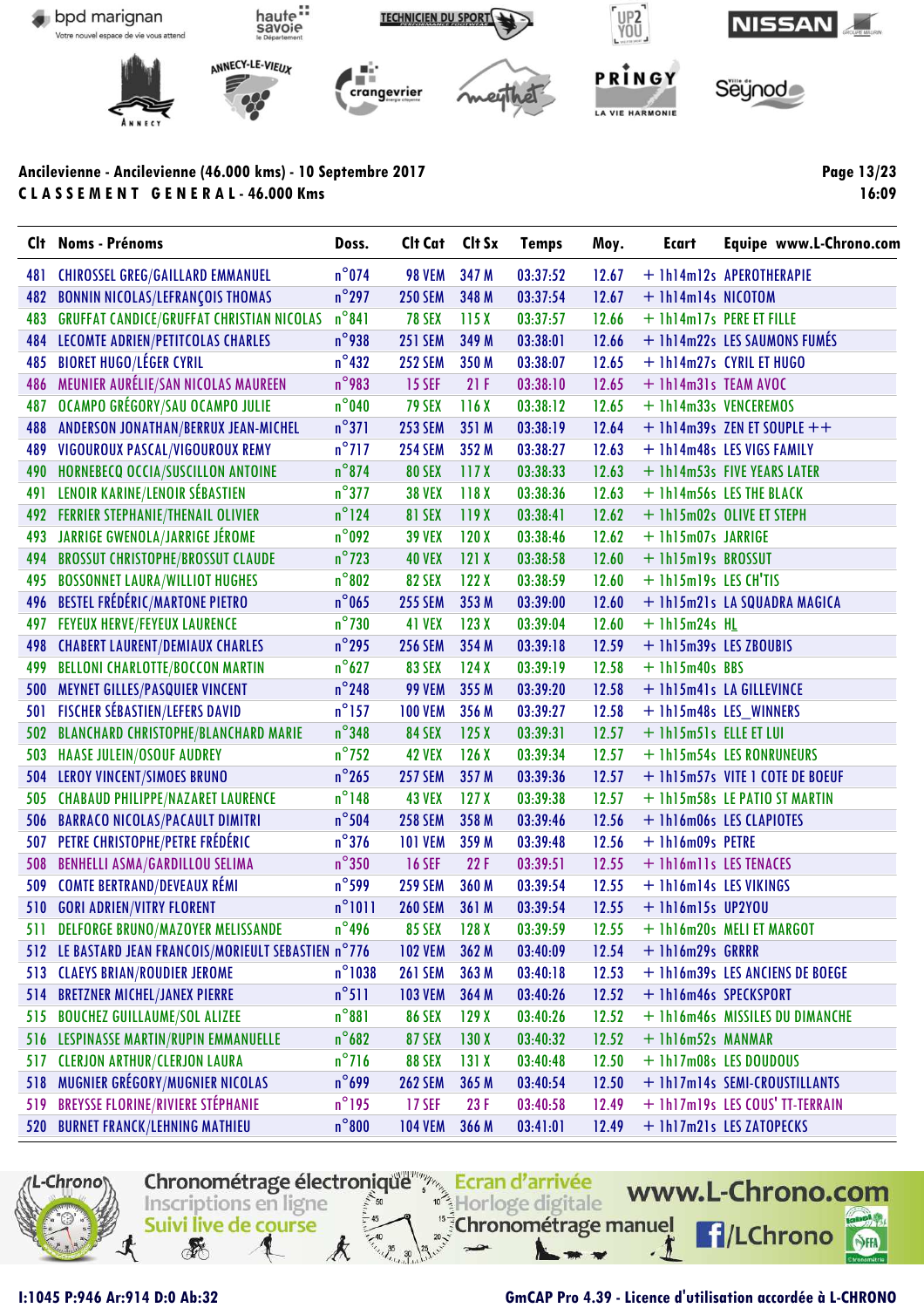

**Page 14/23 16:09**

| <b>C</b> It | <b>Noms - Prénoms</b>                          | Doss.            | Cit Cat Cit Sx |                  | <b>Temps</b> | Moy.  | Ecart                   | Equipe www.L-Chrono.com         |
|-------------|------------------------------------------------|------------------|----------------|------------------|--------------|-------|-------------------------|---------------------------------|
| 521         | PESENTI STÉPHANIE/SIGOT TOM                    | $n^{\circ}$ 284  | <b>89 SEX</b>  | 132X             | 03:41:02     | 12.49 |                         | + 1h17m22s TEAM PLUCEO          |
| 522         | <b>CHAVANNE HUGO/DURIEUX JULIA</b>             | $n^{\circ}315$   | <b>90 SEX</b>  | 133X             | 03:41:04     | 12.49 | + 1h17m24s WEST TEAM    |                                 |
| 523         | <b>BELOUARD BRUNO/LE COQ YANNICK</b>           | $n^{\circ}$ 947  | <b>105 VEM</b> | 367 M            | 03:41:07     | 12.48 | $+$ 1h17m28s LE COQ     |                                 |
| 524         | STEPHAN FRANÇOIS/STEPHAN NICOLAS               | $n^{\circ}$ 643  | <b>106 VEM</b> | 368 M            | 03:41:27     | 12.46 |                         | + 1h17m47s TEAM STEPHAN         |
| 525         | <b>BENAY AURELIEN/DARCQUES CECILE</b>          | $n^{\circ}$ 194  | <b>91 SEX</b>  | 134X             | 03:41:53     | 12.44 |                         | + 1h18m14s TEAM AQUAPONEYS      |
| 526         | <b>GILLY OLIVIER/TROUILLET FLORENT</b>         | $n^{\circ}581$   | <b>107 VEM</b> | 369 M            | 03:42:02     | 12.43 |                         | + 1h18m22s TROUILLET GILLY      |
| 527         | <b>DURET SAMUEL/TRIVERO GUILLAUME</b>          | $n^{\circ}$ 462  | <b>263 SEM</b> | 370 M            | 03:42:06     | 12.43 |                         | + 1h18m27s TEAM FILIERE         |
| 528         | DERNAUCOURT CÉDRIC/THOMÉ JOËL                  | $n^{\circ}438$   | <b>108 VEM</b> | 371 M            | 03:42:08     | 12.43 | $+ 1h18m29s$ FOLOJOTO   |                                 |
| 529         | <b>COULON PAUL/LHERMITTE PIERRE</b>            | $n^{\circ}$ 977  | <b>264 SEM</b> | 372 M            | 03:42:09     | 12.42 |                         | + 1h18m30s ASTERIX ET OBELIX    |
| 530         | ARNOULD MAXIMILIEN/LAVY ANTONIN                | $n^{\circ}332$   | <b>265 SEM</b> | 373 M            | 03:42:10     | 12.42 | + 1h18m31s ANTOMAX      |                                 |
| 531         | LEBRUN ANTOINE/LETOUBLON CLAIRE                | $n^{\circ}$ 294  | <b>92 SEX</b>  | 135X             | 03:42:13     | 12.42 |                         | + 1h18m34s ARTHUR TEAM          |
| 532         | <b>VERNET PHILIPPE/GARNIER ANTOINE</b>         | $n^{\circ}$ 002  | <b>266 SEM</b> | 374 M            | 03:42:14     | 12.42 | $+$ 1h18m35s /          |                                 |
| 533         | <b>DIJOUD GILLES/ROBERTO PASCAL</b>            | $n^{\circ}$ 959  | <b>109 VEM</b> | 375 M            | 03:42:24     | 12.41 | + 1h18m44s ONOSETOUT    |                                 |
| 534         | <b>CHANAL CLAIRE/HAYETINE BRICE</b>            | $n^{\circ}$ 644  | <b>93 SEX</b>  | 136X             | 03:42:25     | 12.41 | + 1h18m45s CHAYETI      |                                 |
| 535         | ROBIN FABIENNE/ROBIN STÉPHANE                  | $n^{\circ}866$   | <b>94 SEX</b>  | 137 <sub>X</sub> | 03:42:27     | 12.41 |                         | + 1h18m48s TEAM NEW MEKA 3      |
| 536         | LEFORESTIER THOMAS/SEIDENBINDER ARNAUD         | $n^{\circ}$ 901  | <b>267 SEM</b> | 376 M            | 03:42:37     | 12.40 | + 1h18m57s PAPAIOU      |                                 |
| 537         | LE GLON JEAN-MARIE/MALINGE DAVID               | $n^{\circ}$ 785  | <b>110 VEM</b> | 377 M            | 03:42:44     | 12.39 | + 1h19m04s YAKOLO       |                                 |
| 538         | LETOUBLON MARGUET MARIE/MONTAGNONI NOÉM n°436  |                  | <b>18 SEF</b>  | 24 F             | 03:42:48     | 12.39 |                         | + 1h19m09s LES BLONDES          |
| 539         | <b>REME CAROLINE/SCHMITT CHRISTOPHE</b>        | $n^{\circ}342$   | <b>44 VEX</b>  | 138 <sub>X</sub> | 03:42:52     | 12.38 | + 1h19m12s CHRISCARO    |                                 |
| 540         | <b>CLAUSTRE JEAN-MARC/VIGNAND ANTOINE</b>      | $n^{\circ}$ 638  | <b>268 SEM</b> | 378 M            | 03:42:56     | 12.38 | $+$ 1h19m16s /          |                                 |
| 541         | DOMENGE FABIENNE/VITALE GERALDINE              | $n^{\circ}1041$  | 7 VEF          | 25F              | 03:43:06     | 12.37 |                         | + 1h19m26s LES GAZELLES         |
|             | 542 ALDEGUER LAURENT/ROURE INGRID              | $n^{\circ}412$   | <b>95 SEX</b>  | 139X             | 03:43:06     | 12.37 |                         | + 1h19m27s TEAM CHAPINOU        |
| 543         | <b>CORRAO CAROLE/LONGIN SANDRINE</b>           | $n^{\circ}$ 298  | 8 VEF          | 26F              | 03:43:10     | 12.37 | + 1h19m30s WIDE GIRLS   |                                 |
| 544         | <b>DIAZ HAROLD/LACORNE LAURENT</b>             | $n^{\circ}$ 202  | <b>111 VEM</b> | 379 M            | 03:43:12     | 12.37 | + 1h19m32s LAUROLD      |                                 |
| 545         | <b>MALLARD CAMILLE/MALLARD GILLES</b>          | $n^{\circ}$ 453  | <b>96 SEX</b>  | 140X             | 03:43:14     | 12.36 | + 1h19m34s LES COLIBRIS |                                 |
| 546         | <b>BERTHET ALICE/MESLI ELIAS</b>               | $n^{\circ}$ 526  | <b>97 SEX</b>  | 141X             | 03:43:16     | 12.36 |                         | + 1h19m36s ALICE ET ELIAS       |
| 547         | <b>ALGOUD LAURENT/MAISSE BRUNO</b>             | $n^{\circ}$ 1008 | <b>112 VEM</b> | 380 M            | 03:43:19     | 12.36 | + 1h19m39s CHABERT 7    |                                 |
| 548         | <b>GONZALEZ FRANCK/MUS HERVE</b>               | $n^{\circ}607$   | <b>113 VEM</b> | 381 M            | 03:43:27     | 12.35 | $+ 1h19m47s N0US$       |                                 |
| 549         | <b>DESCOMBES CATHY/PERDRIEL SANDRINE</b>       | $n^{\circ}601$   | 9 VEF          | 27F              | 03:43:28     | 12.35 |                         | + 1h19m48s LES SANDRICAT        |
| 550         | BLÉSÈS OLIVIER/CHEMIN JEAN-CHRISTOPHE          | $n^{\circ}$ 605  | <b>269 SEM</b> | 382 M            | 03:43:31     | 12.35 | + 1h19m51s BIP BIP!     |                                 |
| 551         | DAGORN JACQUES-YVES/GONNELLAZ ROMAIN           | $n^{\circ}880$   | <b>270 SEM</b> | 383 M            | 03:43:33     | 12.35 |                         | + 1h19m53s ENVOIEDUGROS         |
|             | 552 CHEVILLOT FRANCKY/MENARD MAXIME            | $n^{\circ}$ 634  | <b>271 SEM</b> | 384 M            | 03:43:44     | 12.34 |                         | + 1h20m05s LES MAXIKIKIS        |
| 553         | <b>BARMASSE LAURENT/GRILLET FRANCK</b>         | $n^{\circ}351$   | <b>114 VEM</b> | 385 M            | 03:43:52     | 12.33 |                         | + 1h20m12s SUNDAY BLOODY SUNDAY |
| 554         | <b>BAZIN GUILLAUME/BAZIN LAURANNE</b>          | $n^{\circ}$ 359  | <b>98 SEX</b>  | 142X             | 03:43:52     | 12.33 | + 1h20m13s LES BOUBILS  |                                 |
| 555         | <b>BENZONI MARIE-LAURE/CONVERTINI CAROLINE</b> | $n^{\circ}$ 296  | <b>10 VEF</b>  | 28 F             | 03:43:59     | 12.32 | + 1h20m20s BENCARO      |                                 |
| 556         | <b>BERMOND PIERRE/PEIGNIER ROXANE</b>          | $n^{\circ}$ 486  | <b>45 VEX</b>  | 143X             | 03:44:08     | 12.31 | + 1h20m28s SYLANDRE     |                                 |
| 557         | <b>COL JEAN-MICHEL/DEHON NADEGE</b>            | $n^{\circ}$ 590  | <b>46 VEX</b>  | 144X             | 03:44:12     | 12.31 |                         | + 1h20m33s JEAN-MI ET NAD       |
| 558         | <b>BOSKIN BORIS/DELIE LAURENCE</b>             | $n^{\circ}$ 097  | 99 SEX         | 145X             | 03:44:23     | 12.30 |                         | + 1h20m44s BOSKIN-DELIE         |
| 559         | DORGET MICKAEL/MOULIN EMMANUEL                 | $n^{\circ}$ 242  | <b>272 SEM</b> | 386 M            | 03:44:24     | 12.30 |                         | + 1h20m45s LES FONCEURS         |
|             | 560 BATTARD DIDIER/LELIEVRE ALEXANDRA          | $n^{\circ}$ 969  | <b>100 SEX</b> | 146X             | 03:44:25     | 12.30 |                         | + 1h20m46s PETITES TETES        |

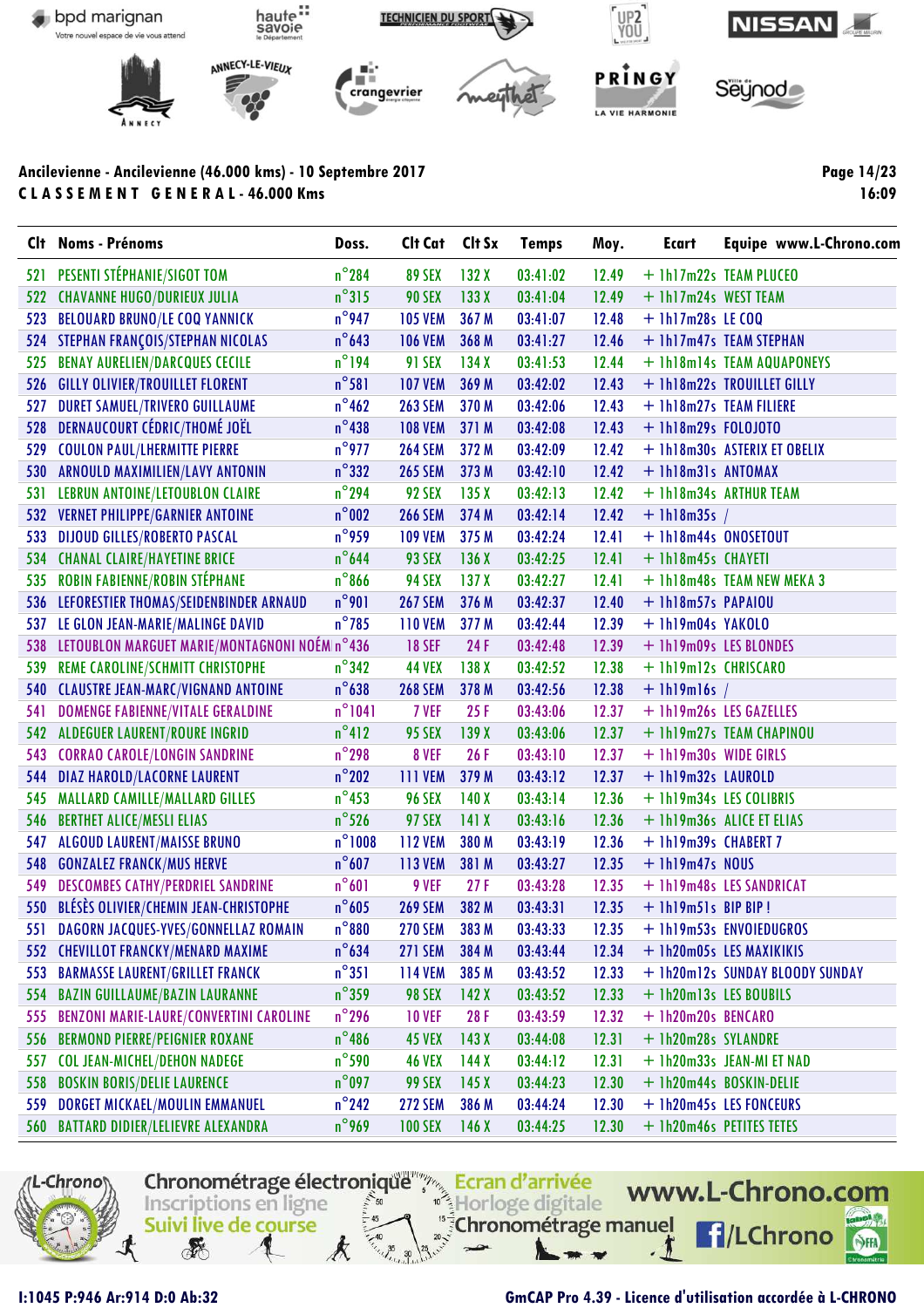

**Page 15/23 16:09**

| Clt | <b>Noms - Prénoms</b>                        | Doss.            | Cit Cat Cit Sx |                  | <b>Temps</b> | Moy.    | <b>Ecart</b>           | Equipe www.L-Chrono.com        |
|-----|----------------------------------------------|------------------|----------------|------------------|--------------|---------|------------------------|--------------------------------|
| 561 | <b>ALLEEAR JUNEID/GRANGE BENOIT</b>          | $n^{\circ}$ 267  | <b>273 SEM</b> | 387 M            | 03:44:26     | 12.30   | + 1h20m46s REDASSE     |                                |
| 562 | <b>GAY MATHILDE/RAPIN MARION</b>             | $n^{\circ}335$   | <b>19 SEF</b>  | 29F              | 03:44:29     | 12.30   |                        | + 1h20m49s LES GAZELLES        |
| 563 | <b>DEGACHE ELISA/FUSS PIERRICK</b>           | $n^{\circ}$ 680  | <b>101 SEX</b> | 147 <sub>X</sub> | 03:44:42     | 12.28   |                        | + 1h21m03s LES FUGACHES        |
| 564 | <b>COEURET GWLADYS/HAMELIN RÉMY</b>          | $n^{\circ}112$   | <b>102 SEX</b> | 148X             | 03:45:03     | 12.26   |                        | + 1h21m23s LES JUMEAUX DU 28   |
| 565 | <b>KISTER ALAIN/KISTER JULIE</b>             | $n^{\circ}081$   | <b>103 SEX</b> | 149X             | 03:45:04     | 12.26   | + 1h21m25s KISTER'S    |                                |
| 566 | LEIDIER AMÉLIE/NICOLLET PIERRE               | $n^{\circ}$ 829  | <b>104 SEX</b> | 150X             | 03:45:05     | 12.26   |                        | + 1h21m25s LES PTITS MOLLETS   |
| 567 | <b>BOURIGAULT ALEXANDRE/LEZEC ENOAL</b>      | $n^{\circ}$ 705  | <b>274 SEM</b> | 388 M            | 03:45:06     | 12.26   | $+$ lh2lm27s BOULEZ1   |                                |
| 568 | <b>BARBE NICOLAS/DEMICHEL JULIEN</b>         | $n^{\circ}612$   | <b>275 SEM</b> | 389 M            | 03:45:16     | 12.25   | $+$ 1h21m37s GS TEAM   |                                |
| 569 | PARASCANDOLA GILLES/PARASCANDOLA NADEGE      | $n^{\circ}$ 835  | <b>47 VEX</b>  | 151X             | 03:45:20     | 12.25   | + 1h21m40s GILNAD      |                                |
| 570 | <b>BOULESTEIX LUDOVIC/TERNIER JESSICA</b>    | $n^{\circ}$ 703  | <b>48 VEX</b>  | 152X             | 03:45:33     | 12.24   | + 1h21m53s HAVE FUN    |                                |
| 571 | <b>CRETEY JOHANN/LECOEUR CHRISTOPHE</b>      | $n^{\circ}113$   | <b>276 SEM</b> | 390 M            | 03:45:40     | 12.23   | + 1h22m00s LECOEUR     |                                |
| 572 | JUNG MAGALI/YON FRANÇOIS                     | $n^{\circ}516$   | <b>49 VEX</b>  | 153X             | 03:45:41     | 12.23   | + 1h22m02s YON-JUNG    |                                |
| 573 | <b>GOUSSEF DIMITRI/NEYRET ANGELIQUE</b>      | $n^{\circ}731$   | <b>105 SEX</b> | 154X             | 03:45:44     | 12.23   | + 1h22m05s CAP BUGEY 3 |                                |
| 574 | DIF TURGIS JULIEN/GIRAUD GÉRALDINE           | $n^{\circ}$ 075  | <b>50 VEX</b>  | 155X             | 03:45:59     | 12.21   | $+$ 1h22m20s JU GE     |                                |
| 575 | <b>BAUDON MARIE/VINCENT BENOIT</b>           | $n^{\circ}$ 594  | <b>106 SEX</b> | 156X             | 03:46:06     | 12.21   |                        | + 1h22m27s BAUDONVINCENT       |
| 576 | PICCARRETA THIBAULT/PIGGIO OLIVIER           | $n^{\circ}$ 895  | <b>277 SEM</b> | 391 M            | 03:46:09     | 12.20   |                        | + 1h22m30s SAINT TIN D'HERES   |
| 577 | <b>FORET ISABELLE/GOYET CLAIRE</b>           | $n^{\circ}$ 452  | <b>20 SEF</b>  | 30F              | 03:46:17     | 12.20   |                        | + 1h22m38s RUNNING FRITES      |
| 578 | <b>BLANC CHRISTOPHE/FALCO TONY</b>           | $n^{\circ}305$   | <b>278 SEM</b> | 392 M            | 03:46:21     | 12.19   |                        | + 1h22m41s JEJETOTOTEAM        |
| 579 | AYMONIER ADRIEN/MATHELON MICKAEL             | $n^{\circ}003$   | <b>279 SEM</b> | 393 M            | 03:46:21     | 12.19   |                        | + 1h22m41s AYMONIER/MATHELON   |
| 580 | AMBLARD RÉGIS/SIMEONI PATRICE                | $n^{\circ}$ 667  | <b>115 VEM</b> | 394 M            | 03:46:36     | 12.18   |                        | + 1h22m57s DASSAULT OMNISPORTS |
| 581 | <b>FADIER EVE/MIR CAROLINE</b>               | $n^{\circ}821$   | <b>21 SEF</b>  | 31F              | 03:46:40     | 12.18   | + 1h23m00s EVECARO     |                                |
| 582 | <b>BIANCHIN JEREMY/IMBAULT JOHN</b>          | $n^{\circ}$ 1034 | <b>280 SEM</b> | 395 M            | 03:46:52     | 12.17   |                        | + 1h23m13s TEAM PRIMOS         |
| 583 | <b>FOURNIOU PIERRE/MICHAUT BLANDINE</b>      | $n^{\circ}$ 743  | <b>107 SEX</b> | 157 <sub>X</sub> | 03:46:54     | 12.16   | + 1h23m15s TGQ TEAM    |                                |
| 584 | <b>MARTIN AUDREY/PRELE FLORIAN</b>           | $n^{\circ}304$   | <b>108 SEX</b> | 158 <sub>X</sub> | 03:46:57     | 12.16   |                        | + 1h23m17s MARTIN MATIN        |
| 585 | ANGLADE CHRISTOPHE/ANGLADE PATRICK           | $n^{\circ}027$   | <b>281 SEM</b> | 396 M            | 03:47:03     | 12.16   | + 1h23m24s ANGLADE     |                                |
| 586 | HONOREZ CLEMENCE/LOUDOT VINCENT              | $n^{\circ}$ 573  | <b>109 SEX</b> | 159X             | 03:47:07     | 12.15   |                        | + 1h23m28s GENEPI ACADEMY      |
| 587 | <b>BRACHET JEAN CLAUDE/DUCLOS BÉRANGÈRE</b>  | $n^{\circ}433$   | <b>51 VEX</b>  | 160X             | 03:47:20     | 12.14   |                        | + 1h23m40s TOUT DOUX BIJOU     |
| 588 | <b>LHOSTE CEDRIC/VIOUGEAS GREGORY</b>        | $n^{\circ}$ 923  | <b>282 SEM</b> | 397 M            | 03:47:28     | 12.13   |                        | + 1h23m48s TEAM VOUISE         |
| 589 | <b>CHARVET CLÉMENT/ROUSSILLON PAULINE</b>    | $n^{\circ}$ 575  | <b>110 SEX</b> | 161X             | 03:47:34     | 12.13   |                        | + 1h23m55s LES CHASSILLONS     |
|     | 590 CLERC ANGÉLIQUE/PEGO NATHALIE            | $n^{\circ}$ 492  | 11 VEF         | 32 F             | 03:47:36     | 12.13   |                        | + 1h23m56s LES GAZELLES        |
|     | 591 BENEZECH OCÉANE/ROMBOURG SOLÈNE          | $n^{\circ}870$   | <b>22 SEF</b>  | 33F              | 03:47:41     | $12.12$ |                        | + 1h24m02s LES SUPERS GAZELLES |
| 592 | <b>MOTTIER ELISE/MOTTIER MARIELLE</b>        | $n^{\circ}$ 973  | <b>23 SEF</b>  | 34 F             | 03:47:49     | 12.12   | + 1h24m10s MARIELISE   |                                |
| 593 | <b>BELLONI NICOLAS/SERRE IRENE</b>           | $n^{\circ}811$   | 111 SEX        | 162X             | 03:47:54     | 12.11   | + 1h24m14s TATIFILLO   |                                |
| 594 | <b>GAY CLÉMENT/YOU PIERRE</b>                | $n^{\circ}$ 144  | <b>283 SEM</b> | 398 M            | 03:47:54     | 12.11   |                        | + 1h24m14s ANNECY TEAM         |
| 595 | <b>BODIN GUILLAUME/DONCHE REMY</b>           | $n^{\circ}$ 270  | <b>284 SEM</b> | 399 M            | 03:48:04     | 12.10   | $+$ 1h24m24s /         |                                |
| 596 | DUMONT DAYOT NICOLAS/GANTEL LAURENT          | $n^{\circ}$ 898  | <b>285 SEM</b> | 400 M            | 03:48:07     | 12.10   | + 1h24m28s LAPP ELEC   |                                |
| 597 | <b>BOISSON DIDIER/HERAIL VINCENT</b>         | $n^{\circ}$ 670  | <b>116 VEM</b> | 401 M            | 03:48:21     | 12.09   |                        | + 1h24m41s MARIO ET LUIGI      |
| 598 | <b>CHEREL CELINE/CHEREL LOIC</b>             | $n^{\circ}$ 253  | 112 SEX        | 163X             | 03:48:23     | 12.09   | + 1h24m43s CHECHE      |                                |
| 599 | <b>GROSSKOPF SANDRINE/PERREAL OLIVIER</b>    | $n^{\circ}869$   | <b>52 VEX</b>  | 164X             | 03:48:24     | 12.08   |                        | + 1h24m45s COCOTTE ET RAMON 74 |
|     | <b>600 GENDRON ANNE-LISE/GENDRON ANTOINE</b> | $n^{\circ}1010$  | 113 SEX        | 165 <sub>X</sub> | 03:48:26     | 12.08   | + 1h24m47s NEACLUB     |                                |

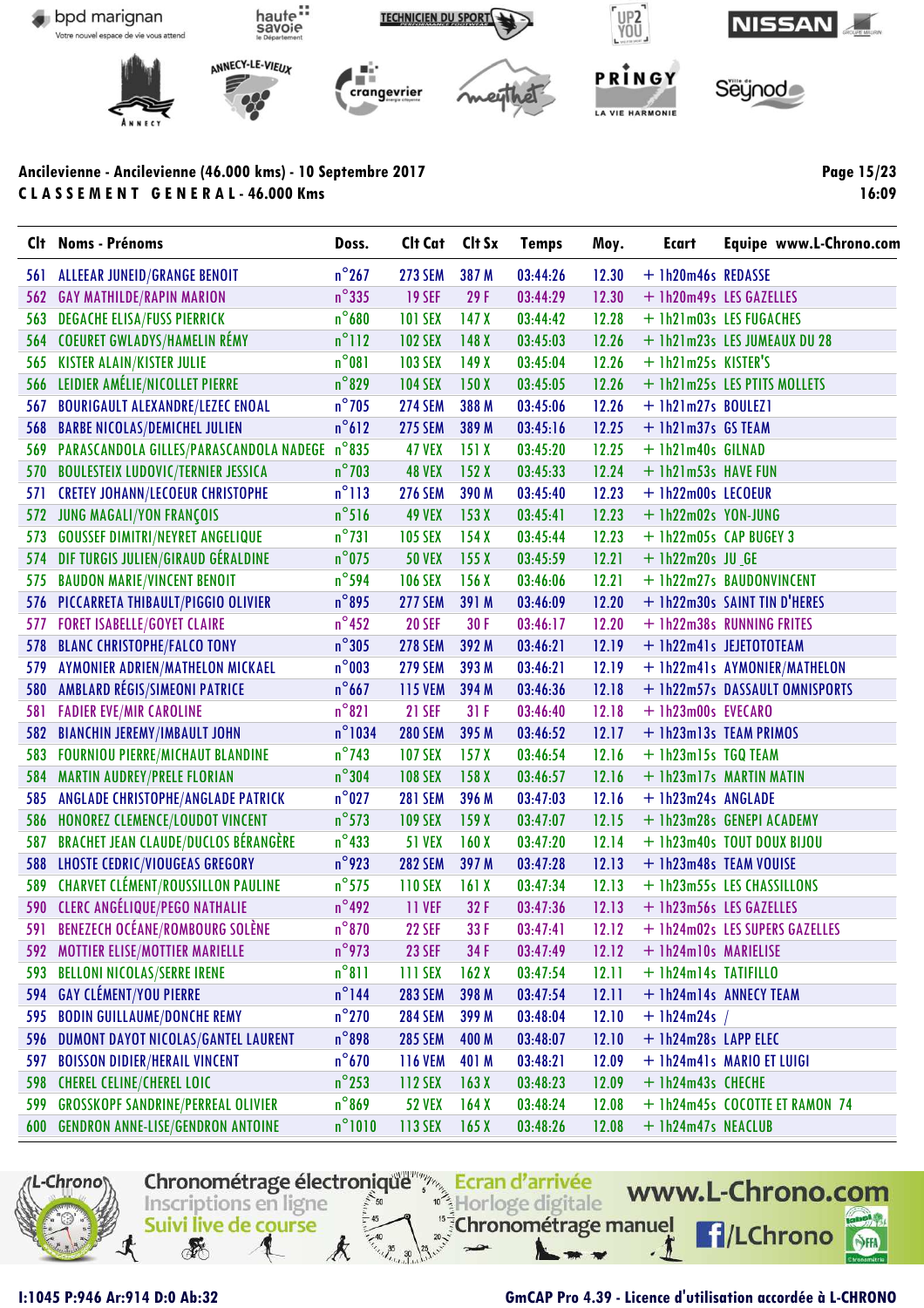

**Page 16/23 16:09**

| <b>C</b> It | <b>Noms - Prénoms</b>                            | Doss.           | Cit Cat Cit Sx |                  | <b>Temps</b> | Moy.  | <b>Ecart</b>            | Equipe www.L-Chrono.com        |
|-------------|--------------------------------------------------|-----------------|----------------|------------------|--------------|-------|-------------------------|--------------------------------|
| 601         | <b>HENRY SEBASTIEN/PACHOD SOPHIE</b>             | $n^{\circ}$ 476 | 114 SEX        | 166X             | 03:48:28     | 12.08 |                         | + 1h24m49s TEAM DU VILLARD     |
| 602         | <b>MAHMOUD AMIR/VETTER AMELIE</b>                | $n^{\circ}$ 326 | 115 SEX        | 167X             | 03:49:01     | 12.05 | $+$ 1h25m22s SODADE     |                                |
| 603         | ARIGON ARNAUD/GUENZI FRÉDÉRIC                    | $n^{\circ}$ 547 | <b>117 VEM</b> | 402 M            | 03:49:08     | 12.05 |                         | + 1h25m28s LES PAPAS SPORTIFS  |
| 604         | DABET ANNE-LAURE/DOUSTEYSSIER AUDREY             | $n^{\circ}$ 468 | <b>24 SEF</b>  | 35F              | 03:49:15     | 12.04 |                         | + 1h25m36s LES ECLOPEES        |
| 605         | PEROLINI LUCIE/SIMOND LÉA                        | $n^{\circ}$ 473 | <b>25 SEF</b>  | 36F              | 03:49:17     | 12.04 | + 1h25m38s LES LOVES    |                                |
| 606         | <b>BERNARD FABIENNE/MONTAZ-ROSSET PATRICK</b>    | $n^{\circ}091$  | <b>53 VEX</b>  | 168 <sub>X</sub> | 03:49:20     | 12.04 |                         | + 1h25m40s SEPT-SEPT-QUATRE    |
| 607         | <b>MOLLO SIMON/PRICAZ AURÉLIEN</b>               | $n^{\circ}$ 207 | <b>286 SEM</b> | 403 M            | 03:49:23     | 12.03 |                         | + 1h25m44s AUREL SIMON         |
| 608         | PLASSE ANTOINE/SASSIER MAXIME                    | $n^{\circ}513$  | <b>287 SEM</b> | 404 M            | 03:49:27     | 12.03 |                         | + 1h25m47s SASSIER / PLASSE    |
| 609         | DUPERRET JEAN-CHARLES/DUPERRET SÉBASTIEN         | $n^{\circ}$ 834 | <b>288 SEM</b> | 405 M            | 03:49:27     | 12.03 | + 1h25m48s PERE ET FILS |                                |
| 610         | <b>BIETRIX JORDAN/MERDY ERWANN</b>               | $n^{\circ}$ 873 | <b>289 SEM</b> | 406 M            | 03:49:43     | 12.02 |                         | + 1h26m03s LES PIONNIERS       |
| 611         | <b>GIULIANI CYRIL/GIULIANI PATRICK</b>           | $n^{\circ}$ 622 | <b>290 SEM</b> | 407 M            | 03:49:44     | 12.01 |                         | + 1h26m04s GIULIANI FAMILY     |
| 612         | <b>BARBERAT MAGALIE/DUPONT JULIEN</b>            | $n^{\circ}$ 740 | 116 SEX        | 169X             | 03:49:48     | 12.01 | $+$ 1h26m09s MOUNE JU   |                                |
| 613         | FERREIRA VALENTIN/GUEYDAN MAGALI                 | $n^{\circ}$ 370 | 117 SEX        | 170X             | 03:49:49     | 12.01 | + 1h26m10s MAG ET VAL   |                                |
| 614         | <b>IACOVELLI FABIO/PILLOT JULIEN</b>             | $n^{\circ}$ 166 | <b>291 SEM</b> | 408 M            | 03:50:03     | 12.00 |                         | + 1h26m23s BOUYGUES IMMO       |
| 615         | <b>BOURBON CHRISTIAN/VEZANT HENRI</b>            | $n^{\circ}472$  | <b>118 VEM</b> | 409 M            | 03:50:06     | 12.00 | + 1h26m26s GENEPI       |                                |
| 616         | LECHLEITER MARIE-ISABELLE/MARIE YANNICK          | $n^{\circ}$ 900 | <b>54 VEX</b>  | 171X             | 03:50:13     | 11.99 |                         | + 1h26m34s LA BELLE ET LA BETE |
| 617         | PELISSON SANDRINE/PIERROT YOANN                  | $n^{\circ}$ 562 | 118 SEX        | 172X             | 03:50:21     | 11.98 |                         | + 1h26m41s LES LOVE BIRDS      |
| 618         | <b>BOCQUET DAVID/DE FONTGALLAND BENJAMIN</b>     | $n^{\circ}319$  | <b>119 VEM</b> | 410 M            | 03:50:24     | 11.98 | + 1h26m45s MENTON-NEZ   |                                |
| 619         | <b>JAMIN MARLÈNE/TATON CHARLOTTE</b>             | $n^{\circ}$ 529 | <b>26 SEF</b>  | 37F              | 03:50:34     | 11.97 |                         | + 1h26m55s DEMAIN IL FERA BEAU |
| 620         | <b>CHAUVET BRUNO/STÉNUIT JEAN</b>                | $n^{\circ}368$  | <b>120 VEM</b> | 411 M            | 03:50:34     | 11.97 |                         | + 1h26m55s LES BATISSEURS      |
| 621         | <b>BORTOLOTTI RAPHAËL/MESSAND CÉDRIC</b>         | $n^{\circ}$ 278 | <b>121 VEM</b> | 412 M            | 03:50:36     | 11.97 | $+$ 1h26m56s CLUB 40    |                                |
| 622         | <b>BRAS JÉRÉMY/POURQUERY CÉDRIC</b>              | $n^{\circ}$ 585 | <b>292 SEM</b> | 413 M            | 03:50:48     | 11.96 |                         | + 1h27m09s LA MERGUEZ TEAM     |
| 623         | <b>BARBE BRUNO/BARBE STÉPHANIE</b>               | $n^{\circ}120$  | <b>119 SEX</b> | 173X             | 03:50:53     | 11.95 | + 1h27m13s BARBE        |                                |
| 624         | ALBOU YANN/QUÉNIART LIONEL                       | $n^{\circ}$ 592 | <b>293 SEM</b> | 414 M            | 03:51:08     | 11.94 | $+$ 1h27m28s L'ANE-LIO  |                                |
| 625         | <b>CASON STÉPHANE/CASON VALENTIN</b>             | $n^{\circ}617$  | <b>294 SEM</b> | 415 M            | 03:51:10     | 11.94 |                         | + 1h27m31s TOUT DOUX BIJOUX    |
|             | 626 CARON CHRISTOPHE/DERVIEUX JEAN-PHILIPPE      | $n^{\circ}$ 038 | <b>122 VEM</b> | 416 M            | 03:51:12     | 11.94 | $+$ 1h27m33s $CC$ JPD   |                                |
| 627         | <b>LACROIX MATHIEU/RUBOD MÉLANIE</b>             | $n^{\circ}$ 344 | <b>120 SEX</b> | 174X             | 03:51:13     | 11.94 |                         | + 1h27m34s CHOCOCANDY          |
| 628         | PEYRARD AURELIE/PEYRARD HUBERT                   | $n^{\circ}$ 534 | <b>121 SEX</b> | 175X             | 03:51:17     | 11.93 |                         | + 1h27m38s TEAM GROISYLAND     |
| 629         | <b>REISS BENJAMIN/REISS KARINE</b>               | $n^{\circ}$ 530 | <b>55 VEX</b>  | 176X             | 03:51:18     | 11.93 |                         | + 1h27m38s BIQUETTE'S TEAM     |
| 630         | <b>MENAND ROMAIN/REAL HUGO</b>                   | $n^{\circ}641$  | <b>295 SEM</b> | 417 M            | 03:51:18     | 11.93 | $+$ 1h27m39s LES 2 BE 2 |                                |
| 631         | LAYDERNIER CYRIELLE/LAYDERNIER JEAN-CLAUDE n°422 |                 | <b>122 SEX</b> | 177 <sub>X</sub> | 03:51:34     | 11.92 | + 1h27m55s LAYDERNIER   |                                |
| 632         | <b>BOUGON JEANNE/DEROCHE YVES</b>                | $n^{\circ}$ 943 | <b>123 SEX</b> | 178 <sub>X</sub> | 03:51:40     | 11.91 | + 1h28m00s NEPAL 2017   |                                |
| 633         | FILLEUL OLIVIER/LECOMTE WILLIAM                  | $n^{\circ}$ 954 | <b>296 SEM</b> | 418 M            | 03:51:43     | 11.91 |                         | + 1h28m04s LES BALMIENS        |
| 634         | <b>ANTRAYGUES ASTRID/OLLIVE EDITH</b>            | $n^{\circ}$ 500 | <b>12 VEF</b>  | 38 F             | 03:51:44     | 11.91 |                         | + 1h28m05s SISTERS FIRST       |
| 635         | <b>BARET CLAIRE/CHAVAL AURÉLIEN</b>              | $n^{\circ}$ 629 | <b>124 SEX</b> | 179X             | 03:51:53     | 11.90 |                         | + 1h28m13s TEAM KOALAS         |
| 636         | <b>CHABAUTY FABRICE/CHABAUTY MATHILDE</b>        | $n^{\circ}$ 914 | <b>125 SEX</b> | 180X             | 03:51:57     | 11.90 | + 1h28m17s SOYONS FOU   |                                |
| 637         | <b>COUSIN JEAN-MATTHIEU/VILLEDEY PASCAL</b>      | $n^{\circ}$ 877 | <b>297 SEM</b> | 419 M            | 03:51:57     | 11.90 |                         | + 1h28m18s VILLEDEY - COUSIN   |
| 638         | <b>CERVINI ERIC/VASSEUR LAURE</b>                | $n^{\circ}$ 080 | <b>126 SEX</b> | 181X             | 03:52:02     | 11.89 |                         | + 1h28m23s LES 4 SUPERSONIQUES |
| 639         | PASQUIER ALAIN/PASQUIER SEVERINE                 | $n^{\circ}313$  | <b>56 VEX</b>  | 182X             | 03:52:05     | 11.89 | + 1h28m26s PERE_FILLE   |                                |
| 640         | DURY JEAN-PIERRE/SAUNIER HERVÉ                   | $n^{\circ}865$  | <b>123 VEM</b> | 420 M            | 03:52:09     | 11.89 |                         | + 1h28m29s TEAM NEW MEKA 2     |
|             |                                                  |                 |                |                  |              |       |                         |                                |

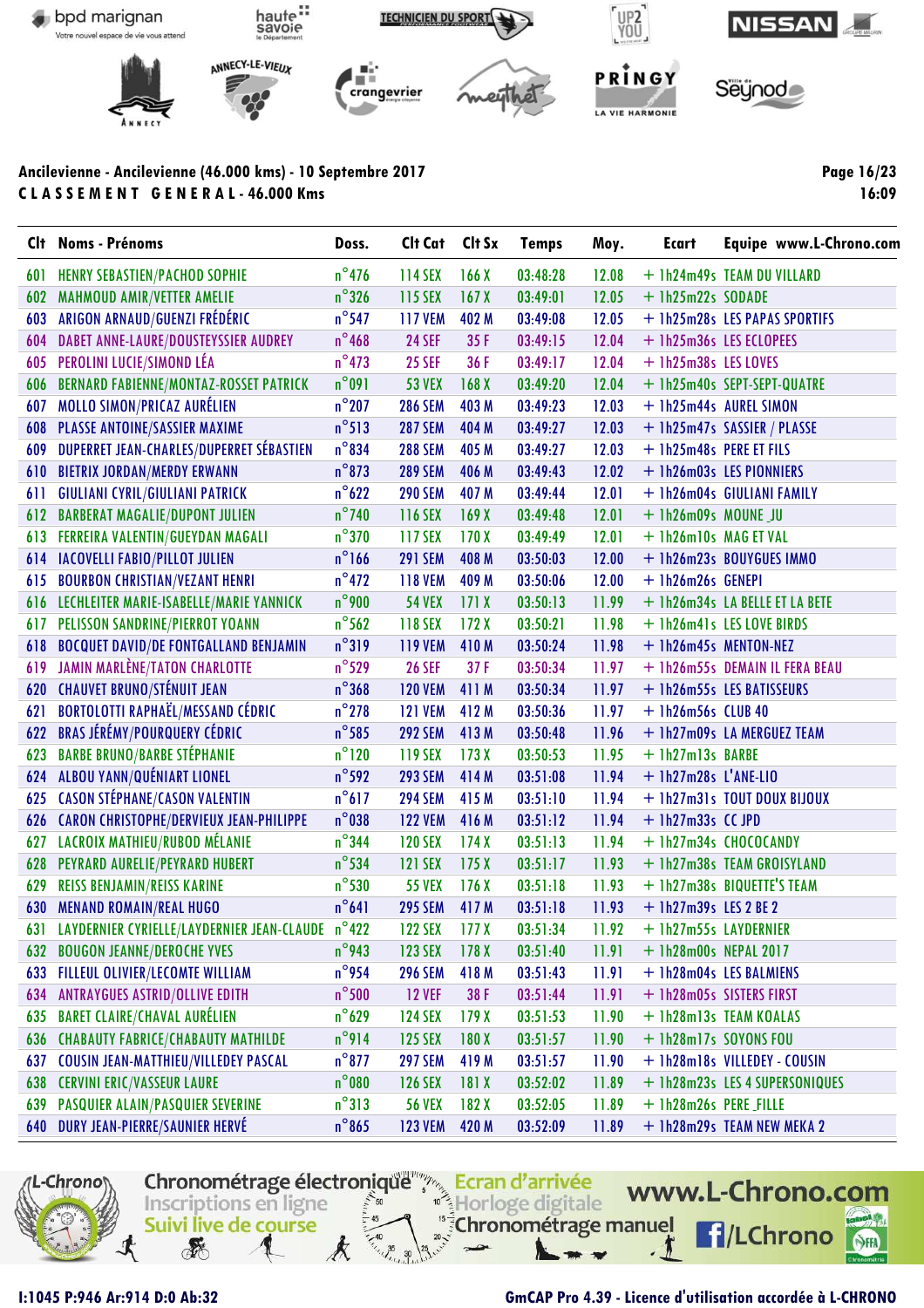

**Page 17/23 16:09**

| Clt | <b>Noms - Prénoms</b>                           | Doss.            | Clt Cat        | Clt Sx | <b>Temps</b> | Moy.  | <b>Ecart</b>           | Equipe www.L-Chrono.com        |
|-----|-------------------------------------------------|------------------|----------------|--------|--------------|-------|------------------------|--------------------------------|
| 641 | <b>MEYER FRANCOIS/SIMPSON JACOB</b>             | $n^{\circ}291$   | <b>298 SEM</b> | 421 M  | 03:52:10     | 11.89 |                        | + 1h28m30s JAKE_FRANÇOIS       |
| 642 | <b>DARTOIS FABRICE/MISSILLIER LIONEL</b>        | $n^{\circ}$ 134  | <b>124 VEM</b> | 422 M  | 03:52:10     | 11.89 |                        | + 1h28m31s LES MARMOTTES       |
| 643 | <b>ALLEGRET MAXIME/GUERIN ELIOTT</b>            | $n^{\circ}$ 546  | <b>299 SEM</b> | 423 M  | 03:52:12     | 11.89 |                        | + 1h28m32s TEAM MOUSTACHE      |
| 644 | <b>BOUILLOT DIDIER/TENANT FRE</b>               | $n^{\circ}$ 467  | <b>125 VEM</b> | 424 M  | 03:52:17     | 11.88 |                        | + 1h28m37s TEAM VELO'V         |
| 645 | RODRIGUEZ ETIENNE/RODRIGUEZ SANDRA              | $n^{\circ}019$   | <b>57 VEX</b>  | 183X   | 03:52:21     | 11.88 |                        | + 1h28m42s RODRIGUEZ ES        |
|     | <b>646 STEFANUTTI ARNAUD/STEFANUTTI SYLVAIN</b> | $n^{\circ}$ 677  | <b>126 VEM</b> | 425 M  | 03:52:24     | 11.88 |                        | + 1h28m44s LES FRANGINS STEF   |
| 647 | LÉNON CORENTIN/LÉNON HERVÉ                      | $n^{\circ}$ 495  | <b>300 SEM</b> | 426 M  | 03:52:34     | 11.87 |                        | + 1h28m54s LENON' THE ROAD     |
| 648 | JOURDAN ARNAUD/MASSARD THOMAS                   | $n^{\circ}$ 274  | <b>301 SEM</b> | 427 M  | 03:52:36     | 11.87 |                        | + 1h28m57s LES PONCHOS VILLA   |
| 649 | DELEPAU CÉLINE/FAVRAT ANAÏS                     | $n^{\circ}479$   | <b>27 SEF</b>  | 39 F   | 03:52:39     | 11.86 |                        | + 1h28m59s LES ECAMIENNES      |
|     | 650 SCHIEBER ANNE-HELENE/SCHIEBER LAURENT       | $n^{\circ}761$   | <b>58 VEX</b>  | 184X   | 03:52:41     | 11.86 | + 1h29m01s LA TRIBU    |                                |
| 651 | <b>AUBERT THIBAUD/BLOT OLIVIER</b>              | $n^{\circ}$ 176  | <b>302 SEM</b> | 428 M  | 03:52:43     | 11.86 | + 1h29m03s TAUBLORUN   |                                |
|     | 652 CLEMENT STÉPHANE/DAVILLERD MURIEL           | $n^{\circ}$ 073  | <b>59 VEX</b>  | 185X   | 03:52:50     | 11.85 | + 1h29m10s MUST        |                                |
| 653 | <b>LAMY DIDIER/LEFORT JULIE</b>                 | $n^{\circ}$ 995  | <b>60 VEX</b>  | 186 X  | 03:52:51     | 11.85 | + 1h29m12s LES RELAX   |                                |
| 654 | <b>EDMOND JEAN-MICHEL/POCHARD OLIVIER</b>       | $n^{\circ}$ 145  | <b>127 VEM</b> | 429 M  | 03:53:21     | 11.83 | $+$ 1h29m41s /         |                                |
| 655 | <b>GIGNOUX THOMAS/VALIGNAT CHRISTOPHE</b>       | $n^{\circ}813$   | <b>128 VEM</b> | 430 M  | 03:53:28     | 11.82 | + 1h29m49s CHRISTOM    |                                |
| 656 | <b>CERDAN CRISTOPHE/CERDAN EMILIE</b>           | $n^{\circ}$ 676  | <b>127 SEX</b> | 187X   | 03:53:31     | 11.82 | + 1h29m52s LES CERAINS |                                |
| 657 | <b>GIRALDO MICHEL/VANHAESEBROUCK PHILIPPE</b>   | $n^{\circ}$ 1024 | <b>129 VEM</b> | 431 M  | 03:53:36     | 11.82 | $+$ 1h29m57s $CARGO$   |                                |
| 658 | MOLLE ANAIS/VILLEDEY SOLENE                     | $n^{\circ}621$   | <b>28 SEF</b>  | 40 F   | 03:53:40     | 11.81 |                        | + 1h30m01s ON BAT LEO ET DADA  |
| 659 | PIRKELBAUER LÉO/PRAVIEUX DAVID                  | $n^{\circ}$ 630  | <b>303 SEM</b> | 432 M  | 03:53:42     | 11.81 |                        | + 1h30m02s TEAM BINOUZE        |
| 660 | <b>BALLERY BENOIT/TERBOIS PHILIPPE</b>          | $n^{\circ}310$   | <b>130 VEM</b> | 433 M  | 03:53:48     | 11.81 |                        | + 1h30m08s LES SUMERIENS       |
| 661 | <b>GIGLIO JOSEPH/STIKER BERTRAND</b>            | $n^{\circ}$ 937  | <b>304 SEM</b> | 434 M  | 03:53:57     | 11.80 |                        | + 1h30m18s LA TEAM BERJO       |
|     | <b>662 LECOINTE YOANN/PICHOLLET SÉVERINE</b>    | $n^{\circ}$ 246  | <b>128 SEX</b> | 188 X  | 03:54:05     | 11.79 | $+$ 1h30m25s SEV ET YO |                                |
| 663 | <b>BERNARD STÉPHANE/MONTI STEFANE</b>           | $n^{\circ}$ 136  | <b>131 VEM</b> | 435 M  | 03:54:11     | 11.79 |                        | + 1h30m32s SPRITZ TEAM         |
| 664 | <b>MORLET DANYEL/MORLET ELMA</b>                | $n^{\circ}$ 068  | <b>129 SEX</b> | 189 X  | 03:54:31     | 11.77 |                        | + 1h30m52s MORLET TEAM         |
| 665 | CARVALHO JOAQUIM/OSORIO ENRIQUE                 | $n^{\circ}$ 662  | <b>132 VEM</b> | 436 M  | 03:54:37     | 11.76 | + 1h30m57s PRYSMIAN    |                                |
| 666 | AZEAU CLARA/PICOT KÉVIN                         | $n^{\circ}$ 165  | <b>130 SEX</b> | 190X   | 03:54:42     | 11.76 |                        | + 1h31m02s TEAM PATATE         |
| 667 | MULLER ANNICK/VINCENT ALAIN                     | $n^{\circ}$ 173  | <b>61 VEX</b>  | 191X   | 03:54:48     | 11.76 |                        | + 1h31m08s LES FRIPOUNETS      |
| 668 | SLOTTVED LAETITIA/SLOTTVED THOMAS               | $n^{\circ}328$   | <b>62 VEX</b>  | 192X   | 03:55:02     | 11.74 | + 1h31m22s LES VIKINGS |                                |
| 669 | <b>BIANCHINI DANIEL/BIANCHINI DORIAN</b>        | $n^{\circ}$ 505  | <b>305 SEM</b> | 437 M  | 03:55:17     | 11.73 |                        | + 1h31m38s LES FRANCS MOUILLES |
| 670 | <b>CHABRUT PATRICK/DESCHENAUX MANON</b>         | $n^{\circ}314$   | 131 SEX        | 193X   | 03:55:19     | 11.73 | + 1h31m39s EASY PEASY  |                                |
|     | 671 POUGET PATRICK/SABOT LAURENCE               | $n^{\circ}$ 930  | <b>63 VEX</b>  | 194X   | 03:55:29     | 11.72 |                        | + 1h31m49s TRI 07 POUGET SABOT |
| 672 | REGAISSÉ MIREILLE/ROSTAN ANGELE                 | $n^{\circ}$ 604  | <b>13 VEF</b>  | 41 F   | 03:55:32     | 11.72 |                        | + 1h31m53s NI ANGE NI DÉMON    |
| 673 | <b>GERAT ARC'HANTAEL/MICHAUD CORINNE</b>        | $n^{\circ}$ 209  | <b>14 VEF</b>  | 42F    | 03:55:41     | 11.71 |                        | + 1h32m02s LA TEAM TALOTT      |
| 674 | <b>BOUTHELOUP GREGORY/CINQUIN CHARLENE</b>      | $n^{\circ}$ 004  | <b>132 SEX</b> | 195X   | 03:55:42     | 11.71 |                        | + 1h32m03s SAUCIS'MAYO         |
| 675 | <b>BAUDOT LAURENT/MASSELIER JEAN CHRISTOPHE</b> | $n^{\circ}$ 493  | <b>306 SEM</b> | 438 M  | 03:55:46     | 11.71 | + 1h32m06s CUMULUS     |                                |
| 676 | <b>AUBAGUE ALLAN/AUBAGUE FRANCK</b>             | $n^{\circ}$ 582  | <b>307 SEM</b> | 439 M  | 03:55:55     | 11.70 |                        | + 1h32m16s CORSICA FRATELLU    |
| 677 | <b>GRIVET NICOLAS/GRIVET RODOLPHE</b>           | $n^{\circ}889$   | <b>308 SEM</b> | 440 M  | 03:55:57     | 11.70 |                        | + 1h32m18s LA BROMANCE         |
| 678 | <b>GENLOT LISA/GENLOT MICHEL</b>                | $n^{\circ}$ 055  | <b>133 SEX</b> | 196X   | 03:56:04     | 11.69 | + 1h32m25s SPECKOSS    |                                |
| 679 | <b>CHAUVINEAU MARC/GARINO THIERRY</b>           | $n^{\circ}041$   | <b>133 VEM</b> | 441 M  | 03:56:27     | 11.67 |                        | + 1h32m48s LES MARINS DU LAC   |
| 680 | <b>CAILLOT SÉBASTIEN/DEJEAN JEAN PIERRE</b>     | $n^{\circ}850$   | <b>134 VEM</b> | 442 M  | 03:56:35     | 11.67 |                        | + 1h32m56s LES RINGALS DU MOLE |
|     |                                                 |                  |                |        |              |       |                        |                                |

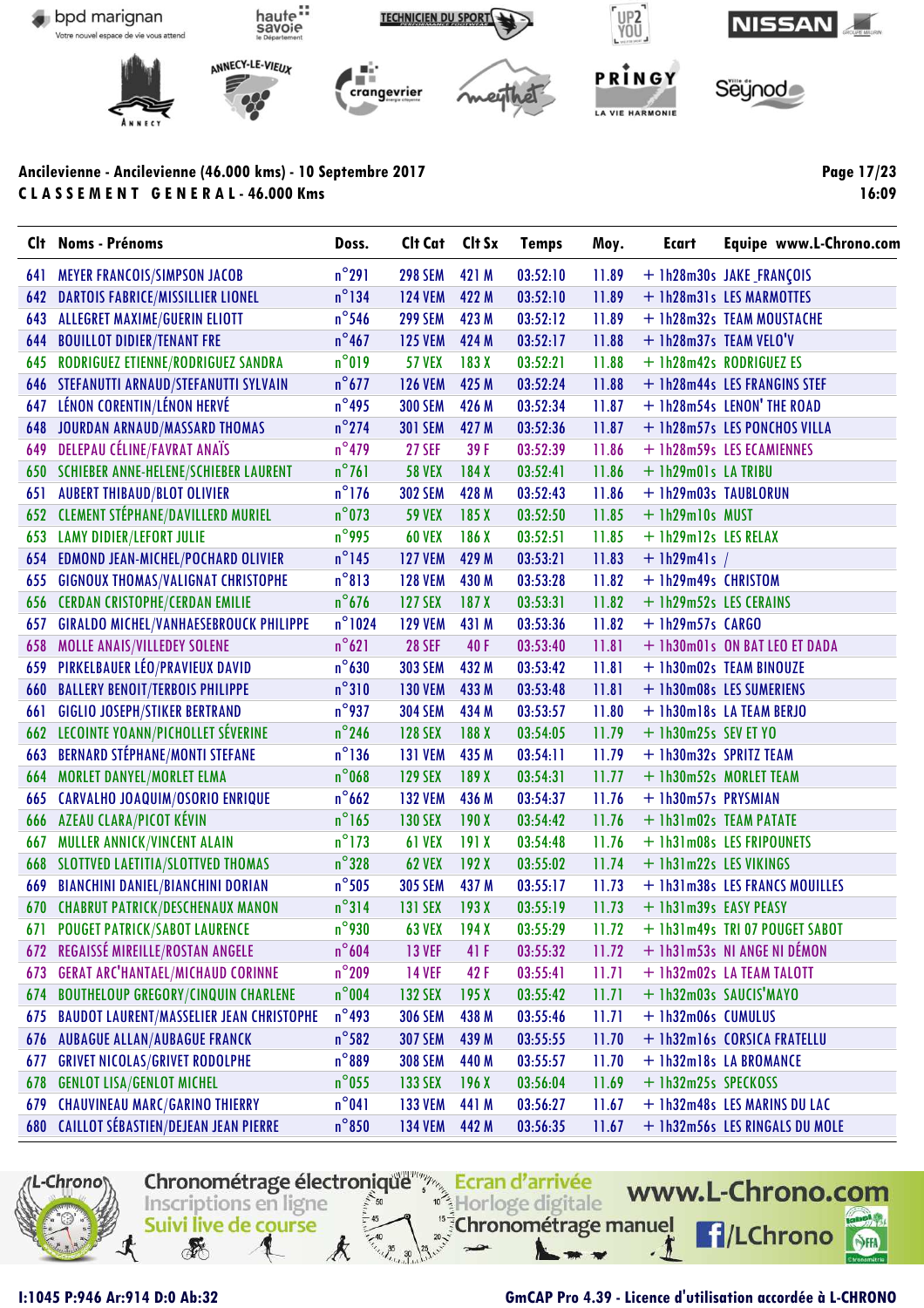

Page 18/23 16:09

|     | Clt Noms - Prénoms                         | Doss.            | Clt Cat        | Clt Sx           | <b>Temps</b> | Moy.  | Ecart                  | Equipe www.L-Chrono.com       |
|-----|--------------------------------------------|------------------|----------------|------------------|--------------|-------|------------------------|-------------------------------|
| 681 | <b>CIOT ROMUALD/THUBERT FLORENT</b>        | $n^{\circ}$ 390  | <b>309 SEM</b> | 443 M            | 03:56:42     | 11.66 |                        | + 1h33m03s LE TROU NOIR       |
| 682 | <b>BELLEVILLE GEORGES/BUCHS MICHEL</b>     | $n^{\circ}$ 060  | <b>135 VEM</b> | 444 M            | 03:56:55     | 11.65 |                        | + 1h33m16s LES GAIS LURONS    |
| 683 | <b>BURLOT LAURENCE/CHATELAIN SOPHIE</b>    | $n^{\circ}$ 127  | <b>15 VEF</b>  | 43 F             | 03:57:17     | 11.63 | + 1h33m37s LES CIGALES |                               |
| 684 | <b>DUMET DAVID/DUMET SOPHIE</b>            | $n^{\circ}$ 523  | <b>64 VEX</b>  | 197X             | 03:57:17     | 11.63 | $+$ 1h33m37s SODA      |                               |
| 685 | SABLONG THOMAS-JÉRÉMIE/VALVASON FABIEN     | $n^{\circ}$ 952  | <b>134 SEX</b> | 198 X            | 03:57:29     | 11.62 |                        | + 1h33m49s RUNNING DIOTS      |
| 686 | HUE- RENAUDIN ALYZEE/REDON CAROLINE        | $n^{\circ}$ 986  | <b>29 SEF</b>  | 44 F             | 03:57:32     | 11.62 |                        | + 1h33m53s LES ZYPERACTIVES   |
| 687 | <b>GRIMAULT DAVID/LEGUEN ANNE</b>          | $n^{\circ}614$   | <b>135 SEX</b> | 199 X            | 03:57:39     | 11.61 |                        | + 1h34m00s ANNE ET DAVID      |
| 688 | MAILLOT MARION/MATECAT MATECAT             | $n^{\circ}331$   | 136 SEX        | 200X             | 03:57:41     | 11.61 |                        | + 1h34m02s LES CODA'BOTS      |
| 689 | <b>GHEUNG PIERRE/QUINT ISABELLE</b>        | $n^{\circ}$ 962  | <b>65 VEX</b>  | 201 X            | 03:57:45     | 11.61 | $+$ 1h34m05s COCOGIL   |                               |
|     | <b>690 FLAMION ANTONIN/FLAMION LAURINE</b> | $n^{\circ}$ 919  | <b>137 SEX</b> | 202 X            | 03:57:47     | 11.61 |                        | + 1h34m07s LES FLAMIONS       |
| 691 | LEVEN DELPHINE/LEVEN FRANCOIS              | $n^{\circ}$ 126  | <b>66 VEX</b>  | 203X             | 03:57:56     | 11.60 | + 1h34m16s LEVEN       |                               |
| 692 | <b>FALLAI SANDRINE/FALLAI SEBASTIEN</b>    | $n^{\circ}$ 782  | 138 SEX        | 204X             | 03:57:56     | 11.60 | + 1h34m17s LES FALLOU  |                               |
| 693 | <b>DAINES MARY/DAINES NICOLAS</b>          | $n^{\circ}$ 033  | <b>139 SEX</b> | 205X             | 03:58:12     | 11.59 |                        | + 1h34m32s FAMILLE DAINES 2   |
| 694 | <b>CHALUMEAU JEREMY/VERDOULET LISE</b>     | $n^{\circ}$ 336  | <b>140 SEX</b> | 206 X            | 03:58:17     | 11.58 | + 1h34m38s LES BEAUF'S |                               |
| 695 | PIROT VIOLETTE/SCHOONHEERE VINCENT         | $n^{\circ}$ 650  | <b>141 SEX</b> | 207 <sub>X</sub> | 03:58:28     | 11.57 |                        | + 1h34m48s LES NORDIQUES      |
| 696 | <b>BONTRON YANNICK/GRANGER ANTHONY</b>     | $n^{\circ}$ 1004 | <b>310 SEM</b> | 445 M            | 03:58:37     | 11.57 | + 1h34m58s CHABERT 3   |                               |
| 697 | <b>GACHON LAURENT/MELLIER TEDDY</b>        | $n^{\circ}815$   | <b>311 SEM</b> | 446 M            | 03:58:52     | 11.55 |                        | + 1h35m13s LES ZANODINS BIS   |
| 698 | <b>CNOCKAERT BENOIT/MAGANA VINCENT</b>     | $n^{\circ}$ 015  | <b>136 VEM</b> | 447 M            | 03:59:39     | 11.52 | $+$ 1h35m59s NEXUS67   |                               |
| 699 | <b>CHAUVIN MAUD/QUINTRIC GAËLLE</b>        | $n^{\circ}363$   | <b>30 SEF</b>  | 45 F             | 03:59:39     | 11.52 |                        | + 1h36m00s TEAM LES GAZELLES  |
| 700 | <b>BLANC MARTINE/GRAYER STÉPHANIE</b>      | $n^{\circ}$ 429  | <b>16 VEF</b>  | 46 F             | 03:59:39     | 11.52 |                        | + 1h36m00s TITINE STEPH       |
| 701 | <b>DEPARDE RINA/DEPARDE XAVIER</b>         | $n^{\circ}$ 751  | <b>142 SEX</b> | 208 X            | 03:59:43     | 11.51 | + 1h36m03s DEPARDE     |                               |
| 702 | <b>DEMARTA NICOLAS/DURET DAMIEN</b>        | $n^{\circ}$ 086  | <b>137 VEM</b> | 448 M            | 04:00:20     | 11.48 | $+$ 1h36m41s DEDE      |                               |
| 703 | <b>CREVOLA FRANÇOIS/MADRAK CHRISTOPHE</b>  | $n^{\circ}$ 463  | <b>138 VEM</b> | 449 M            | 04:00:25     | 11.48 |                        | + 1h36m45s COURIR A MONTLUEL  |
| 704 | <b>BERNARDO PEDRO/POLIDORI VALERIE</b>     | $n^{\circ}$ 183  | <b>67 VEX</b>  | 209X             | 04:00:37     | 11.47 | + 1h36m58s LES TORTUES |                               |
| 705 | <b>CARLIOZ ALEXANDRA/TRANCHANT MARIE</b>   | $n^{\circ}082$   | <b>31 SEF</b>  | 47F              | 04:00:38     | 11.47 |                        | + 1h36m58s LES FILLES DE MAR' |
| 706 | <b>ETIENNE NICOLAS/MAURAND ANTOINE</b>     | $n^{\circ}$ 434  | <b>312 SEM</b> | 450 M            | 04:00:40     | 11.47 |                        | + 1h37m00s NANCY EN PROMENADE |
| 707 | <b>MOREY STEEVE/PORTAZ JACK</b>            | $n^{\circ}$ 957  | <b>313 SEM</b> | 451 M            | 04:00:51     | 11.46 | + 1h37m11s LES MOPOS   |                               |
| 708 | <b>DONADIO ELSA/FERRY JULIEN</b>           | $n^{\circ}$ 762  | 143 SEX        | 210X             | 04:01:08     | 11.45 | + 1h37m29s FERRY TAIL  |                               |
| 709 | MANGE STEPHANE/ZOCCOLO PHILIPPE            | $n^{\circ}$ 778  | <b>139 VEM</b> | 452 M            | 04:01:08     | 11.45 | $+$ 1h37m29s ZOC TEAM  |                               |
| 710 | <b>FERRY MAYLIS/GARRIGUES MATTHIEU</b>     | $n^{\circ}$ 116  | <b>144 SEX</b> | 211X             | 04:01:09     | 11.45 |                        | + 1h37m30s FERRYTOURNELLE     |
|     | <b>MILLET SEVERIN/TRANCHANT BENJAMIN</b>   | $n^{\circ}$ 591  | <b>314 SEM</b> | 453 M            | 04:01:16     | 11.44 |                        | + 1h37m37s LES BEAUFS!        |
|     | 712 BONNEAU CHLOÉ/BOURDET THOMAS           | $n^{\circ}$ 466  | <b>145 SEX</b> | 212X             | 04:01:19     | 11.44 |                        | + 1h37m40s CROUTARD TEAM      |
| 713 | <b>DESPICHT YANN/GAILLARD NELSON</b>       | $n^{\circ}$ 927  | <b>315 SEM</b> | 454 M            | 04:01:36     | 11.42 | + 1h37m56s LES FELES   |                               |
| 714 | <b>FLORIMOND CÉLINE/MIMAUD EMMANUELLE</b>  | $n^{\circ}$ 475  | <b>32 SEF</b>  | 48F              | 04:01:39     | 11.42 |                        | + 1h37m59s LES MARMOTTES      |
| 715 | D'ASNIERES DE VEIGY LORY/MARCHAND PATRICK  | $n^{\circ}$ 931  | <b>316 SEM</b> | 455 M            | 04:01:41     | 11.42 |                        | + 1h38m02s PIZZA PEPONE       |
| 716 | <b>GOYET PIERRE/THIEL JEAN BENOIT</b>      | $n^{\circ}451$   | <b>317 SEM</b> | 456 M            | 04:01:42     | 11.42 |                        | + 1h38m02s RUNNING POTATOES   |
| 717 | <b>BALDI NICOLAS/EMMANUELLE HEIN</b>       | $n^{\circ}$ 970  | <b>146 SEX</b> | 213X             | 04:01:52     | 11.41 |                        | + 1h38m12s BOULET ET BALDI    |
| 718 | DEKKIL VIRGINIE/ROBIN ALBERTINE            | $n^{\circ}$ 524  | <b>33 SEF</b>  | 49 F             | 04:02:02     | 11.40 |                        | + 1h38m22s LES VOISINES       |
| 719 | DIEU-GUILLOT MARIE-LAURE/GUILLOT RENAUD    | $n^{\circ}$ 533  | <b>147 SEX</b> | 214X             | 04:02:04     | 11.40 | $+ 1h38m25s$ ANTCAP 75 |                               |
|     | 720 MOLLO DANIEL/MOLLO DIMITRI             | $n^{\circ}781$   | <b>318 SEM</b> | 457 M            | 04:02:10     | 11.40 |                        | + 1h38m30s LES MOLOCHES       |
|     |                                            |                  |                |                  |              |       |                        |                               |



I:1045 P:946 Ar:914 D:0 Ab:32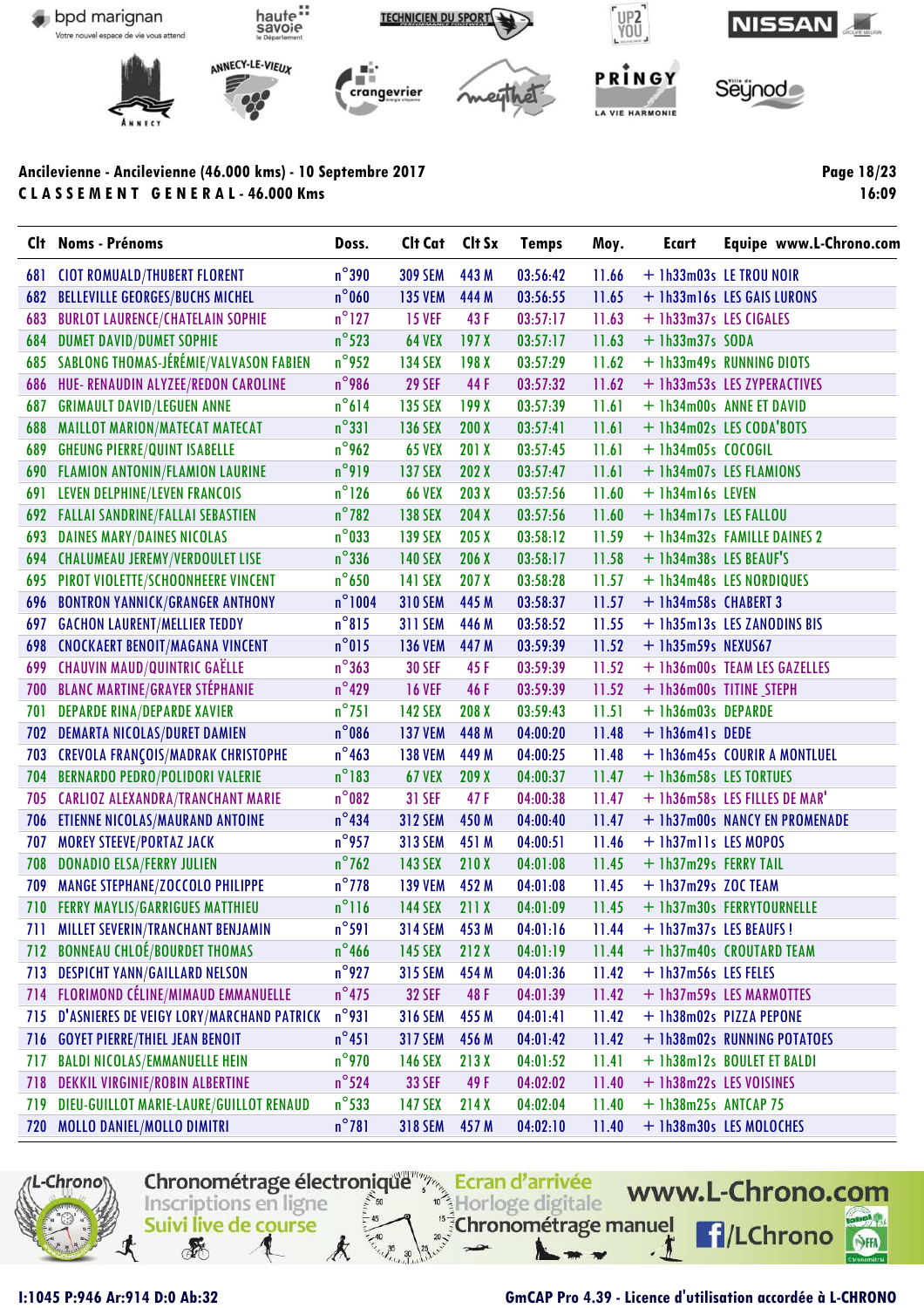

Page 19/23 16:09

|     | Clt Noms - Prénoms                            | Doss.           | Cit Cat Cit Sx |       | <b>Temps</b> | Moy.  | <b>Ecart</b>            | Equipe www.L-Chrono.com         |
|-----|-----------------------------------------------|-----------------|----------------|-------|--------------|-------|-------------------------|---------------------------------|
| 721 | <b>SPIES CORALIE/SPIES GRÉGOIRE</b>           | $n^{\circ}$ 733 | <b>148 SEX</b> | 215X  | 04:02:16     | 11.39 |                         | + 1h38m36s TOTALY SPIES         |
| 722 | <b>CLERC-DUBOIS THEO/GRANCHAMP LAURE</b>      | $n^{\circ}$ 574 | <b>149 SEX</b> | 216X  | 04:02:17     | 11.39 | + 1h38m38s APERO        |                                 |
| 723 | <b>PARMENTIER THOMAS/SERRE MAUD</b>           | $n^{\circ}$ 792 | <b>150 SEX</b> | 217X  | 04:02:24     | 11.39 |                         | + 1h38m45s LES BOUDINS          |
| 724 | MOREL ARTHUR/MOREL JEAN-BAPTISTE              | $n^{\circ}391$  | <b>319 SEM</b> | 458 M | 04:02:35     | 11.38 | + 1h38m56s LES MEEPLES  |                                 |
| 725 | <b>MOREL JEAN/MOREL XAVIER</b>                | $n^{\circ}$ 388 | <b>140 VEM</b> | 459 M | 04:02:38     | 11.38 | $+$ 1h38m58s MOMOS 4_5  |                                 |
| 726 | ALMARAZ MATEOS STEFAN/VILLARD BENJAMIN        | $n^{\circ}$ 204 | <b>320 SEM</b> | 460 M | 04:02:39     | 11.37 | $+$ 1h39m00s /          |                                 |
| 727 | <b>GRANDJEAN JEAN_PAUL/GRANDJEAN MARION</b>   | $n^{\circ}$ 050 | <b>34 SEF</b>  | 50F   | 04:02:41     | 11.37 | + 1h39m02s SPECKSPORT   |                                 |
| 728 | <b>CATALA SYLVAIN/MERCHE SARAH</b>            | $n^{\circ}$ 235 | 151 SEX        | 218 X | 04:02:48     | 11.37 |                         | + 1h39m08s L'HOMME SANS PLUIE   |
| 729 | <b>CHESSEL JEAN-PHILIPPE/JACQUIER PATRICK</b> | $n^{\circ}$ 660 | <b>141 VEM</b> | 461 M | 04:02:48     | 11.37 |                         | + 1h39m09s TEAM PAT BOBAN       |
| 730 | <b>BOUQUEROD ALEXANDRE/GRELIER PAULINE</b>    | $n^{\circ}$ 797 | <b>152 SEX</b> | 219X  | 04:03:00     | 11.36 |                         | + 1h39m20s ON THE ROAD AGAIN!   |
| 731 | <b>BECART SOLENNE/LE GOVIC NOÉMIE</b>         | $n^{\circ}$ 855 | <b>35 SEF</b>  | 51 F  | 04:03:02     | 11.36 |                         | + 1h39m23s LES SONO-TONNES      |
| 732 | <b>GAGNEUX DYLAN/WIND SYLVAIN</b>             | $n^{\circ}1021$ | <b>321 SEM</b> | 462 M | 04:03:03     | 11.36 | $+$ 1h39m24s UP2YOU 4   |                                 |
| 733 | <b>DAUDIN CATHERINE/DOUSSOT SOPHIE</b>        | $n^{\circ}$ 146 | <b>17 VEF</b>  | 52F   | 04:03:25     | 11.34 |                         | + 1h39m46s CHOUPETTE CATHOUK    |
| 734 | <b>COLLIGNON EDOUARD/COLLIGNON RÉMI</b>       | $n^{\circ}$ 777 | <b>322 SEM</b> | 463 M | 04:03:29     | 11.34 | $+$ 1h39m49s DAD SON    |                                 |
| 735 | <b>BOULANGER ROMAIN/PLAITIN CAROLE</b>        | $n^{\circ}$ 620 | <b>153 SEX</b> | 220 X | 04:03:37     | 11.33 | + 1h39m58s WEST COAST   |                                 |
| 736 | DUPONCHEL ANNE/GENET JEAN JACQUES             | $n^{\circ}$ 349 | <b>68 VEX</b>  | 221 X | 04:03:41     | 11.33 |                         | + 1h40m01s LES SENONAIS         |
| 737 | DEMAY JÉRÔME/TRIEU TAM                        | $n^{\circ}$ 988 | <b>142 VEM</b> | 464 M | 04:03:45     | 11.32 |                         | + 1h40m05s LES VIEUX IRESTIENS  |
| 738 | MARTINETTI VERONIQUE/PITROIS MICHEL           | $n^{\circ}$ 944 | <b>69 VEX</b>  | 222X  | 04:03:45     | 11.32 |                         | + 1h40m05s PITROIS/MARTINETTI   |
| 739 | MONRO SALLY/ODEYER NELLY                      | $n^{\circ}$ 228 | <b>36 SEF</b>  | 53F   | 04:03:50     | 11.32 |                         | + Ih40ml1s NOT FAST NOT FURIOUS |
| 740 | <b>DUCLOS SUZY/FRANCILLETTE FREDERIQUE</b>    | $n^{\circ}$ 247 | <b>37 SEF</b>  | 54 F  | 04:03:53     | 11.32 | + 1h40m13s FRANPONT     |                                 |
| 741 | <b>BABA SAID/LAURENT XAVIER</b>               | $n^{\circ}694$  | <b>143 VEM</b> | 465 M | 04:03:54     | 11.32 | $+$ 1h40m14s /          |                                 |
| 742 | NOMBRET CATHERINE/PAVIGLIANITI CLAUDIA        | $n^{\circ}$ 920 | <b>18 VEF</b>  | 55 F  | 04:03:57     | 11.31 |                         | + 1h40m18s LES RASTAROQUETTES   |
| 743 | BERLIER EMMANUELLE/VERDEL PHILIPPE            | $n^{\circ}$ 570 | <b>154 SEX</b> | 223X  | 04:03:59     | 11.31 | + 1h40m19s MANUEPHIL    |                                 |
| 744 | AUVRAY PRISCA/AUVRAY GUIGON ALIXE             | $n^{\circ}$ 245 | <b>38 SEF</b>  | 56 F  | 04:04:01     | 11.31 |                         | + 1h40m22s LES BOURRINES        |
| 745 | <b>MAATY DELPHINE/TROMAS CAROLINE</b>         | $n^{\circ}741$  | <b>39 SEF</b>  | 57F   | 04:04:01     | 11.31 | + 1h40m22s LES COUZ'IN  |                                 |
| 746 | OCAMPO ALPHONSE/SAU NATHALIE                  | $n^{\circ}$ 290 | <b>70 VEX</b>  | 224X  | 04:04:28     | 11.29 | + 1h40m48s LA FAMILIA   |                                 |
| 747 | <b>JOLY ELODIE/JOLY MATHIEU</b>               | $n^{\circ}551$  | <b>155 SEX</b> | 225X  | 04:04:47     | 11.28 |                         | + 1h41m07s LES JOLY COEURS      |
| 748 | <b>CHEVARIN GUY/TETENOIRE DENIS</b>           | $n^{\circ}$ 143 | <b>144 VEM</b> | 466 M | 04:05:00     | 11.27 | + 1h41m21s GUYGUY       |                                 |
| 749 | <b>BATTARD DOMINIQUE/BERGER ELODIE</b>        | $n^{\circ}$ 971 | <b>156 SEX</b> | 226X  | 04:05:13     | 11.26 | + 1h41m33s LES CHOUBIS  |                                 |
| 750 | AUVITY GAELLE/OLSZEWSKI JACQUES               | $n^{\circ}$ 975 | <b>157 SEX</b> | 227X  | 04:05:19     | 11.25 |                         | $+$ 1h41m40s TRI 07 OLS/AUV     |
|     | 751 HUIN DIDIER/RACAT BRUNO                   | $n^{\circ}430$  | <b>145 VEM</b> | 467 M | 04:05:22     | 11.25 | + 1h41m43s BELLISSIMA   |                                 |
|     | 752 COULOUD LOUIS/GODALLIER MARION            | $n^{\circ}$ 836 | <b>158 SEX</b> | 228 X | 04:05:34     | 11.24 |                         | + 1h41m54s LES BISOUNOURS       |
| 753 | <b>GOSSET PHILIPPE/HOUSSIN ALEXIA</b>         | $n^{\circ}$ 916 | <b>159 SEX</b> | 229X  | 04:05:39     | 11.24 | + 1h42m00s NICOMILIE    |                                 |
| 754 | <b>ARIAS JIMMY/ARIAS STEPHANE</b>             | $n^{\circ}$ 258 | <b>323 SEM</b> | 468 M | 04:05:43     | 11.23 | + 1h42m04s ARIAS        |                                 |
| 755 | TASIEMSKI PHILIPPE/TASIEMSKI SANDRINE         | $n^{\circ}$ 583 | <b>160 SEX</b> | 230 X | 04:05:46     | 11.23 |                         | + 1h42m06s PHILIPPE ET SANDRINE |
| 756 | <b>CHAMBARD LAURIANE/CONAN CLÉMENT</b>        | $n^{\circ}$ 514 | <b>161 SEX</b> | 231X  | 04:05:52     | 11.23 |                         | + 1h42m13s LIEVRE ET TORTUE     |
| 757 | <b>BELOT EMMANUEL/BRETZNER CHRISTINE</b>      | $n^{\circ}$ 044 | <b>71 VEX</b>  | 232 X | 04:06:08     | 11.21 | + 1h42m29s SPECKSPORT   |                                 |
| 758 | <b>CROSNIER MARIE-AGNES/LAGARDE OLIVIER</b>   | $n^{\circ}352$  | <b>72 VEX</b>  | 233X  | 04:06:11     | 11.21 |                         | + 1h42m32s MAIRIE DE TANINGES   |
| 759 | <b>AISSAOUI KEMEL/CARRIER FABIENNE</b>        | $n^{\circ}$ 520 | <b>73 VEX</b>  | 234 X | 04:06:32     | 11.20 | $+$ 1h42m52s TOI ET MOI |                                 |
|     | 760 RAVEL ALEXIS/RAVEL EMMANUELLE             | $n^{\circ}$ 239 | <b>162 SEX</b> | 235X  | 04:06:48     | 11.18 | + 1h43m09s CHOCAPIC     |                                 |



I:1045 P:946 Ar:914 D:0 Ab:32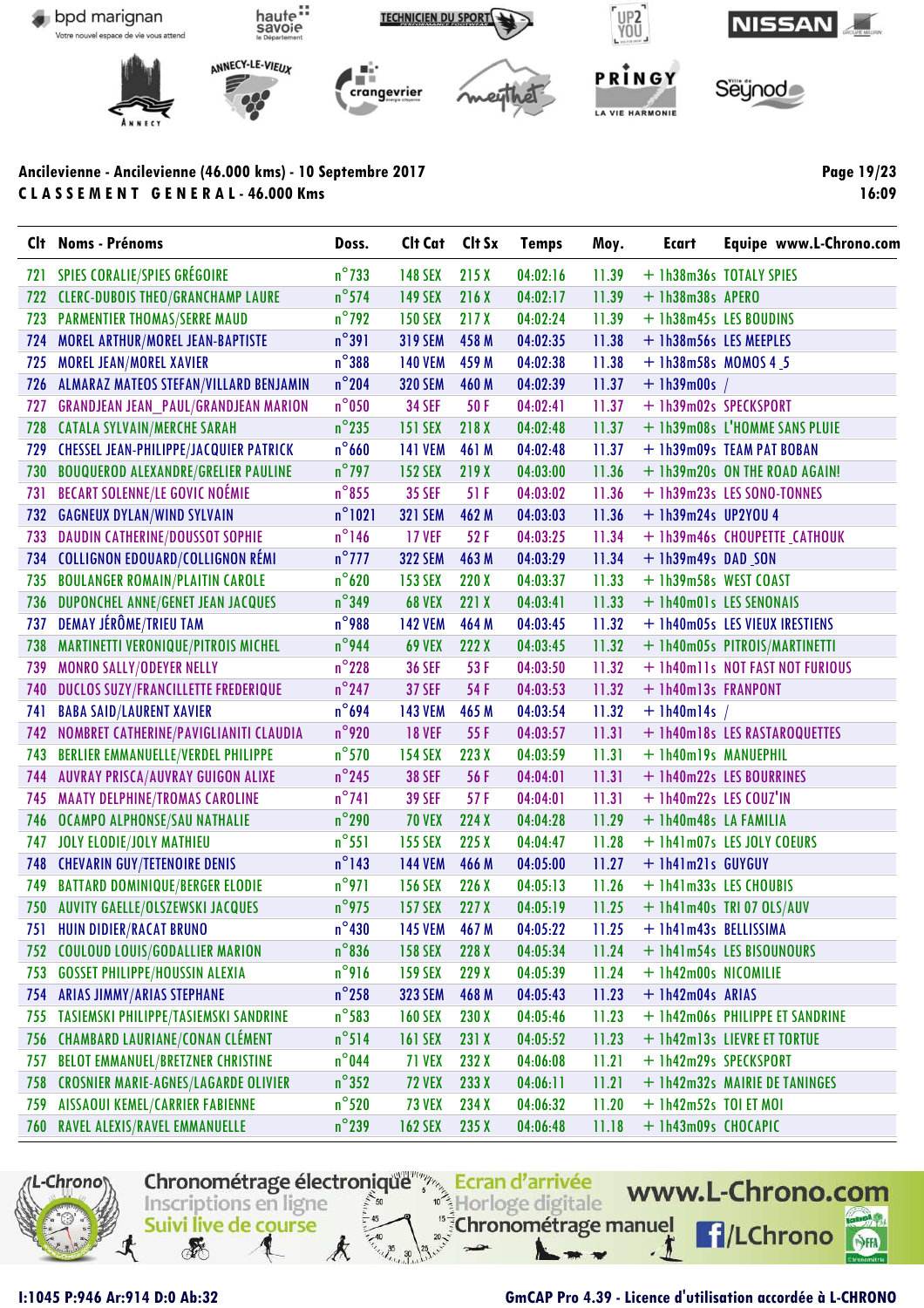

Page 20/23 16:09

| $n^{\circ}$ 098<br><b>CADON DENIS/CADON VERONIQUE</b><br><b>74 VEX</b><br>236 X<br>04:07:13<br>11.16<br>+ 1h43m33s TEAM CADON<br>761<br>$n^{\circ}$ 366<br>762 FEVRE DAVID/REGO JEAN<br><b>146 VEM</b><br>469 M<br>04:07:20<br>11.16<br>+ 1h43m41s LES DURS A SUIVRE<br><b>DAGHERIR STÉPHANIE/RICQUART LUCILE</b><br>$n^{\circ}303$<br>763<br><b>40 SEF</b><br>04:07:21<br>11.16<br>58 F<br>+ 1h43m42s LUCILE ET STEPH<br>COQUAZ-GAROUDET ELISABETH/VEYRAT DUREBEX Jn°961<br>237 X<br>11.15<br><b>163 SEX</b><br>04:07:32<br>+ 1h43m53s LES JOSINETTES<br>764<br><b>CADET PASCAL/MERLE CHRISTIAN</b><br>$n^{\circ}$ 077<br>11.14<br><b>147 VEM</b><br>470 M<br>04:07:44<br>+ 1h44m04s TONTONS FLINGUEURS<br>765<br>$n^{\circ}103$<br><b>DUBOIS CHRISTOPHE/TERRIER PATRICK</b><br>04:07:44<br>11.14<br><b>148 VEM</b><br>471 M<br>+ 1h44m05s VILLAZ<br>766<br><b>BLANC AURÉLIEN/BLANC MARGAUX</b><br>$n^{\circ}$ 285<br>238 X<br>11.14<br>767<br><b>164 SEX</b><br>04:07:49<br>+ 1h44m09s MARGAUREL<br>$n^{\circ}$ 130<br><b>CECCHINI AUDE/TISSOT ADELINE</b><br>768<br>41 SEF<br>59 F<br>04:08:02<br>11.13<br>+ 1h44m22s LES SISTERS<br>$n^{\circ}$ 280<br>769<br><b>DURAFFOURG SANDRA/MOSSU MORGANE</b><br>42 SEF<br>60F<br>04:08:35<br>11.10<br>+ 1h44m56s LES GESSIENNES<br>$n^{\circ}$ 293<br><b>COMPASSI CHRISTOPHE/DELATTRE MARION</b><br>11.10<br>239 X<br>04:08:40<br>+ 1h45m01s JUDO LA MOTTE<br>770<br><b>165 SEX</b><br>$n^{\circ}$ 037<br>LEBERVET VINCENT/NADAL JEROME<br>11.09<br><b>149 VEM</b><br>472 M<br>04:08:47<br>+ 1h45m07s ANNECIEN ANGEVIN<br>771<br>$n^{\circ}608$<br><b>BOUVARD JUSTINE/ESCANÉ CHARLOTTE</b><br>11.07<br>772<br><b>43 SEF</b><br>61 F<br>04:09:18<br>+ 1h45m39s BOUVY CHACHON<br>$n^{\circ}$ 985<br>TEILLERIE LORAN/TROCCAZ MYRIAM<br><b>75 VEX</b><br>240X<br>04:09:27<br>11.06<br>+ 1h45m48s KABAN<br>773<br>$n^{\circ}$ 750<br><b>LANDI FLORIS/SAPPEY LAURE</b><br><b>166 SEX</b><br>241 X<br>04:09:42<br>11.05<br>+ 1h46m02s JJF WE LOVE YOU<br>774<br>$n^{\circ}$ 078<br><b>BROSSE NADIA/GIRARD AUDREY</b><br>44 SEF<br>62F<br>04:09:56<br>11.04<br>775<br>+ 1h46m16s LES SORIETTES<br>ESCALAIS SEBASTIEN/SAUTEREAU DU PART SEBASTI n°556<br>11.03<br>473 M<br>04:10:14<br>+ 1h46m34s SEB SEB<br>776<br><b>150 VEM</b><br><b>CHEVALLEY SEVERINE/HEBERT BÉATRICE</b><br>$n^{\circ}691$<br>11.02<br>777<br><b>45 SEF</b><br>63F<br>04:10:26<br>$+$ 1h46m46s NYC2018<br>$n^{\circ}$ 454<br><b>VUADENS DOMINIQUE/VUADENS MARIE</b><br>242 X<br>04:10:30<br>11.02<br>778<br><b>76 VEX</b><br>+ 1h46m51s DOM ET MARIE<br>$n^{\circ}$ 494<br>MIGNOT STEPHANE/PILLAC BRUNO<br>474 M<br>04:10:38<br>11.01<br>779<br><b>151 VEM</b><br>+ 1h46m59s CAP BUGEY 1<br>$n^{\circ}$ 990<br><b>BRIGNON CLAIRE/EMERY THOMAS</b><br>04:10:42<br>780<br><b>167 SEX</b><br>243X<br>11.01<br>+ 1h47m03s PASQUAMARS<br>$n^{\circ}851$<br><b>DIAZ VIRGINIE/MAUCHAND FRANCOIS</b><br><b>168 SEX</b><br>244 X<br>04:11:05<br>10.99<br>+ 1h47m25s TE EXTRANO<br>781<br>$n^{\circ}$ 234<br><b>FUND JEAN LUC/FUND JEAN PIERRE</b><br>475 M<br>04:11:06<br>10.99<br>+ 1h47m26s FUNDERIE<br>782<br><b>152 VEM</b><br><b>BALERIN GWENAEL/ORY PIERRE</b><br>$n^{\circ}$ 704<br>10.98<br>783<br><b>324 SEM</b><br>476 M<br>04:11:26<br>+ 1h47m46s SIN AVANT CHOUCHOU<br>$n^{\circ}$ 700<br>SALPHATI JEAN CHARLES/VIRICEL SYLVIE<br>10.97<br><b>77 VEX</b><br>245X<br>04:11:30<br>+ 1h47m51s SISSI ET CHALIIE<br>784<br>$n^{\circ}$ 655<br>FLEURY DOMINIQUE/PORRAZ JESSICA<br>10.97<br>785<br><b>46 SEF</b><br>64 F<br>04:11:34<br>+ 1h47m55s LES ROUGES<br>$n^{\circ}$ 358<br><b>AUDET JUSTINE/HAK VALERIE</b><br><b>47 SEF</b><br>65F<br>04:11:41<br>10.97<br>+ 1h48m01s JUVALMINE<br>786<br>$n^{\circ}$ 008<br><b>GARDET LAURENT/MOREL JEREMIE</b><br>477 M<br>10.97<br>787<br><b>325 SEM</b><br>04:11:41<br>+ 1h48m02s PFEIFFER 4<br>$n^{\circ}890$<br><b>BRET CAMILLE/LEDRU REMI</b><br>788<br><b>169 SEX</b><br>246 X<br>04:12:15<br>10.94<br>+ 1h48m36s CRACOTTE<br>REFFET FRÉDÉRIQUE/SALLEFRANQUE MAYDER<br>$n^{\circ}$ 958<br>789<br>10.94<br><b>19 VEF</b><br>66 F<br>04:12:19<br>+ 1h48m40s LES TORTUES NINJA<br>$n^{\circ}1015$<br><b>BEN AYED ALI/OTREBSKI BARTOSZ</b><br><b>326 SEM</b><br>478 M<br>04:12:22<br>10.94<br>790<br>+ 1h48m42s VICIOUS RACCOONS<br>$n^{\circ}860$<br>791 CONAND DAVID/EL HADEUF SAMIR<br>327 SEM 479 M 04:12:36<br>10.93 + 1h48m56s LA AVO' TEAM<br>$n^{\circ}361$<br><b>BUISSON JEAN BAPTISTE/TRÉNEL CHARLÈNE</b><br>04:12:36<br>10.93<br>+ 1h48m57s CANONS A NEIGE<br><b>170 SEX</b><br>247 X<br>792<br>DARD ELISE/MERIENNE THÉO<br>$n^{\circ}$ 905<br>248 X<br>10.91<br>793<br>171 SEX<br>04:12:53<br>+ 1h49m13s LES INDECIS<br>$n^{\circ}671$<br><b>MORO GLADYS/MORO LORIS</b><br>04:12:55<br>10.91<br>+ 1h49m16s RAINMAKERS<br><b>172 SEX</b><br>249 X<br>794<br>JAN CLAIRE-LYSE/PERRIER CHLOÉ<br>$n^{\circ}$ 064<br>48 SEF<br>04:12:58<br>10.91<br>+ 1h49m18s ELLES 1<br>795<br>67 F<br>$n^{\circ}$ 672<br>04:12:59<br>10.91<br><b>GONTIER NICOLAS/LAPERRIERE LUDIVINE</b><br>173 SEX<br>250X<br>+ 1h49m19s NICO LUDIE<br>796<br>$n^{\circ}$ 965<br>04:13:21<br>10.89<br>+ 1h49m41s KO OLINA<br>797<br><b>ELWELL MAUD/ELWELL RICHARD</b><br><b>174 SEX</b><br>251X<br>$n^{\circ}$ 389<br><b>BERTRAND PIERRE/GALLOT REMY</b><br><b>328 SEM</b><br>04:13:34<br>10.88<br>798<br>480 M<br>$+$ 1h49m55s /<br>DO CAMPOS CINDY/SCELLES MARIELLE<br>$n^{\circ}$ 354<br>49 SEF<br>10.87<br>68F<br>04:13:51<br>+ 1h50ml1s REB ELLES<br>799<br>800 DEVILLE-CAVELLIN ESTELLE/DEVILLE-CAVELLIN STEP n°749<br>04:14:33<br>10.84<br>+ 1h50m53s NOT TO LATE<br><b>78 VEX</b><br>252X | Clt Noms - Prénoms | Doss. | Cit Cat Cit Sx | <b>Temps</b> | Moy. | Ecart | Equipe www.L-Chrono.com |
|---------------------------------------------------------------------------------------------------------------------------------------------------------------------------------------------------------------------------------------------------------------------------------------------------------------------------------------------------------------------------------------------------------------------------------------------------------------------------------------------------------------------------------------------------------------------------------------------------------------------------------------------------------------------------------------------------------------------------------------------------------------------------------------------------------------------------------------------------------------------------------------------------------------------------------------------------------------------------------------------------------------------------------------------------------------------------------------------------------------------------------------------------------------------------------------------------------------------------------------------------------------------------------------------------------------------------------------------------------------------------------------------------------------------------------------------------------------------------------------------------------------------------------------------------------------------------------------------------------------------------------------------------------------------------------------------------------------------------------------------------------------------------------------------------------------------------------------------------------------------------------------------------------------------------------------------------------------------------------------------------------------------------------------------------------------------------------------------------------------------------------------------------------------------------------------------------------------------------------------------------------------------------------------------------------------------------------------------------------------------------------------------------------------------------------------------------------------------------------------------------------------------------------------------------------------------------------------------------------------------------------------------------------------------------------------------------------------------------------------------------------------------------------------------------------------------------------------------------------------------------------------------------------------------------------------------------------------------------------------------------------------------------------------------------------------------------------------------------------------------------------------------------------------------------------------------------------------------------------------------------------------------------------------------------------------------------------------------------------------------------------------------------------------------------------------------------------------------------------------------------------------------------------------------------------------------------------------------------------------------------------------------------------------------------------------------------------------------------------------------------------------------------------------------------------------------------------------------------------------------------------------------------------------------------------------------------------------------------------------------------------------------------------------------------------------------------------------------------------------------------------------------------------------------------------------------------------------------------------------------------------------------------------------------------------------------------------------------------------------------------------------------------------------------------------------------------------------------------------------------------------------------------------------------------------------------------------------------------------------------------------------------------------------------------------------------------------------------------------------------------------------------------------------------------------------------------------------------------------------------------------------------------------------------------------------------------------------------------------------------------------------------------------------------------------------------------------------------------------------------------------------------------------------------------------------------------------------------------------------------------------------------------------------------------------------------------------------------------------------------------------------------------------------------------------------------------------------------------------------------------------------------------------------------------------------------------------------------------------------------------------|--------------------|-------|----------------|--------------|------|-------|-------------------------|
|                                                                                                                                                                                                                                                                                                                                                                                                                                                                                                                                                                                                                                                                                                                                                                                                                                                                                                                                                                                                                                                                                                                                                                                                                                                                                                                                                                                                                                                                                                                                                                                                                                                                                                                                                                                                                                                                                                                                                                                                                                                                                                                                                                                                                                                                                                                                                                                                                                                                                                                                                                                                                                                                                                                                                                                                                                                                                                                                                                                                                                                                                                                                                                                                                                                                                                                                                                                                                                                                                                                                                                                                                                                                                                                                                                                                                                                                                                                                                                                                                                                                                                                                                                                                                                                                                                                                                                                                                                                                                                                                                                                                                                                                                                                                                                                                                                                                                                                                                                                                                                                                                                                                                                                                                                                                                                                                                                                                                                                                                                                                                                                                                                 |                    |       |                |              |      |       |                         |
|                                                                                                                                                                                                                                                                                                                                                                                                                                                                                                                                                                                                                                                                                                                                                                                                                                                                                                                                                                                                                                                                                                                                                                                                                                                                                                                                                                                                                                                                                                                                                                                                                                                                                                                                                                                                                                                                                                                                                                                                                                                                                                                                                                                                                                                                                                                                                                                                                                                                                                                                                                                                                                                                                                                                                                                                                                                                                                                                                                                                                                                                                                                                                                                                                                                                                                                                                                                                                                                                                                                                                                                                                                                                                                                                                                                                                                                                                                                                                                                                                                                                                                                                                                                                                                                                                                                                                                                                                                                                                                                                                                                                                                                                                                                                                                                                                                                                                                                                                                                                                                                                                                                                                                                                                                                                                                                                                                                                                                                                                                                                                                                                                                 |                    |       |                |              |      |       |                         |
|                                                                                                                                                                                                                                                                                                                                                                                                                                                                                                                                                                                                                                                                                                                                                                                                                                                                                                                                                                                                                                                                                                                                                                                                                                                                                                                                                                                                                                                                                                                                                                                                                                                                                                                                                                                                                                                                                                                                                                                                                                                                                                                                                                                                                                                                                                                                                                                                                                                                                                                                                                                                                                                                                                                                                                                                                                                                                                                                                                                                                                                                                                                                                                                                                                                                                                                                                                                                                                                                                                                                                                                                                                                                                                                                                                                                                                                                                                                                                                                                                                                                                                                                                                                                                                                                                                                                                                                                                                                                                                                                                                                                                                                                                                                                                                                                                                                                                                                                                                                                                                                                                                                                                                                                                                                                                                                                                                                                                                                                                                                                                                                                                                 |                    |       |                |              |      |       |                         |
|                                                                                                                                                                                                                                                                                                                                                                                                                                                                                                                                                                                                                                                                                                                                                                                                                                                                                                                                                                                                                                                                                                                                                                                                                                                                                                                                                                                                                                                                                                                                                                                                                                                                                                                                                                                                                                                                                                                                                                                                                                                                                                                                                                                                                                                                                                                                                                                                                                                                                                                                                                                                                                                                                                                                                                                                                                                                                                                                                                                                                                                                                                                                                                                                                                                                                                                                                                                                                                                                                                                                                                                                                                                                                                                                                                                                                                                                                                                                                                                                                                                                                                                                                                                                                                                                                                                                                                                                                                                                                                                                                                                                                                                                                                                                                                                                                                                                                                                                                                                                                                                                                                                                                                                                                                                                                                                                                                                                                                                                                                                                                                                                                                 |                    |       |                |              |      |       |                         |
|                                                                                                                                                                                                                                                                                                                                                                                                                                                                                                                                                                                                                                                                                                                                                                                                                                                                                                                                                                                                                                                                                                                                                                                                                                                                                                                                                                                                                                                                                                                                                                                                                                                                                                                                                                                                                                                                                                                                                                                                                                                                                                                                                                                                                                                                                                                                                                                                                                                                                                                                                                                                                                                                                                                                                                                                                                                                                                                                                                                                                                                                                                                                                                                                                                                                                                                                                                                                                                                                                                                                                                                                                                                                                                                                                                                                                                                                                                                                                                                                                                                                                                                                                                                                                                                                                                                                                                                                                                                                                                                                                                                                                                                                                                                                                                                                                                                                                                                                                                                                                                                                                                                                                                                                                                                                                                                                                                                                                                                                                                                                                                                                                                 |                    |       |                |              |      |       |                         |
|                                                                                                                                                                                                                                                                                                                                                                                                                                                                                                                                                                                                                                                                                                                                                                                                                                                                                                                                                                                                                                                                                                                                                                                                                                                                                                                                                                                                                                                                                                                                                                                                                                                                                                                                                                                                                                                                                                                                                                                                                                                                                                                                                                                                                                                                                                                                                                                                                                                                                                                                                                                                                                                                                                                                                                                                                                                                                                                                                                                                                                                                                                                                                                                                                                                                                                                                                                                                                                                                                                                                                                                                                                                                                                                                                                                                                                                                                                                                                                                                                                                                                                                                                                                                                                                                                                                                                                                                                                                                                                                                                                                                                                                                                                                                                                                                                                                                                                                                                                                                                                                                                                                                                                                                                                                                                                                                                                                                                                                                                                                                                                                                                                 |                    |       |                |              |      |       |                         |
|                                                                                                                                                                                                                                                                                                                                                                                                                                                                                                                                                                                                                                                                                                                                                                                                                                                                                                                                                                                                                                                                                                                                                                                                                                                                                                                                                                                                                                                                                                                                                                                                                                                                                                                                                                                                                                                                                                                                                                                                                                                                                                                                                                                                                                                                                                                                                                                                                                                                                                                                                                                                                                                                                                                                                                                                                                                                                                                                                                                                                                                                                                                                                                                                                                                                                                                                                                                                                                                                                                                                                                                                                                                                                                                                                                                                                                                                                                                                                                                                                                                                                                                                                                                                                                                                                                                                                                                                                                                                                                                                                                                                                                                                                                                                                                                                                                                                                                                                                                                                                                                                                                                                                                                                                                                                                                                                                                                                                                                                                                                                                                                                                                 |                    |       |                |              |      |       |                         |
|                                                                                                                                                                                                                                                                                                                                                                                                                                                                                                                                                                                                                                                                                                                                                                                                                                                                                                                                                                                                                                                                                                                                                                                                                                                                                                                                                                                                                                                                                                                                                                                                                                                                                                                                                                                                                                                                                                                                                                                                                                                                                                                                                                                                                                                                                                                                                                                                                                                                                                                                                                                                                                                                                                                                                                                                                                                                                                                                                                                                                                                                                                                                                                                                                                                                                                                                                                                                                                                                                                                                                                                                                                                                                                                                                                                                                                                                                                                                                                                                                                                                                                                                                                                                                                                                                                                                                                                                                                                                                                                                                                                                                                                                                                                                                                                                                                                                                                                                                                                                                                                                                                                                                                                                                                                                                                                                                                                                                                                                                                                                                                                                                                 |                    |       |                |              |      |       |                         |
|                                                                                                                                                                                                                                                                                                                                                                                                                                                                                                                                                                                                                                                                                                                                                                                                                                                                                                                                                                                                                                                                                                                                                                                                                                                                                                                                                                                                                                                                                                                                                                                                                                                                                                                                                                                                                                                                                                                                                                                                                                                                                                                                                                                                                                                                                                                                                                                                                                                                                                                                                                                                                                                                                                                                                                                                                                                                                                                                                                                                                                                                                                                                                                                                                                                                                                                                                                                                                                                                                                                                                                                                                                                                                                                                                                                                                                                                                                                                                                                                                                                                                                                                                                                                                                                                                                                                                                                                                                                                                                                                                                                                                                                                                                                                                                                                                                                                                                                                                                                                                                                                                                                                                                                                                                                                                                                                                                                                                                                                                                                                                                                                                                 |                    |       |                |              |      |       |                         |
|                                                                                                                                                                                                                                                                                                                                                                                                                                                                                                                                                                                                                                                                                                                                                                                                                                                                                                                                                                                                                                                                                                                                                                                                                                                                                                                                                                                                                                                                                                                                                                                                                                                                                                                                                                                                                                                                                                                                                                                                                                                                                                                                                                                                                                                                                                                                                                                                                                                                                                                                                                                                                                                                                                                                                                                                                                                                                                                                                                                                                                                                                                                                                                                                                                                                                                                                                                                                                                                                                                                                                                                                                                                                                                                                                                                                                                                                                                                                                                                                                                                                                                                                                                                                                                                                                                                                                                                                                                                                                                                                                                                                                                                                                                                                                                                                                                                                                                                                                                                                                                                                                                                                                                                                                                                                                                                                                                                                                                                                                                                                                                                                                                 |                    |       |                |              |      |       |                         |
|                                                                                                                                                                                                                                                                                                                                                                                                                                                                                                                                                                                                                                                                                                                                                                                                                                                                                                                                                                                                                                                                                                                                                                                                                                                                                                                                                                                                                                                                                                                                                                                                                                                                                                                                                                                                                                                                                                                                                                                                                                                                                                                                                                                                                                                                                                                                                                                                                                                                                                                                                                                                                                                                                                                                                                                                                                                                                                                                                                                                                                                                                                                                                                                                                                                                                                                                                                                                                                                                                                                                                                                                                                                                                                                                                                                                                                                                                                                                                                                                                                                                                                                                                                                                                                                                                                                                                                                                                                                                                                                                                                                                                                                                                                                                                                                                                                                                                                                                                                                                                                                                                                                                                                                                                                                                                                                                                                                                                                                                                                                                                                                                                                 |                    |       |                |              |      |       |                         |
|                                                                                                                                                                                                                                                                                                                                                                                                                                                                                                                                                                                                                                                                                                                                                                                                                                                                                                                                                                                                                                                                                                                                                                                                                                                                                                                                                                                                                                                                                                                                                                                                                                                                                                                                                                                                                                                                                                                                                                                                                                                                                                                                                                                                                                                                                                                                                                                                                                                                                                                                                                                                                                                                                                                                                                                                                                                                                                                                                                                                                                                                                                                                                                                                                                                                                                                                                                                                                                                                                                                                                                                                                                                                                                                                                                                                                                                                                                                                                                                                                                                                                                                                                                                                                                                                                                                                                                                                                                                                                                                                                                                                                                                                                                                                                                                                                                                                                                                                                                                                                                                                                                                                                                                                                                                                                                                                                                                                                                                                                                                                                                                                                                 |                    |       |                |              |      |       |                         |
|                                                                                                                                                                                                                                                                                                                                                                                                                                                                                                                                                                                                                                                                                                                                                                                                                                                                                                                                                                                                                                                                                                                                                                                                                                                                                                                                                                                                                                                                                                                                                                                                                                                                                                                                                                                                                                                                                                                                                                                                                                                                                                                                                                                                                                                                                                                                                                                                                                                                                                                                                                                                                                                                                                                                                                                                                                                                                                                                                                                                                                                                                                                                                                                                                                                                                                                                                                                                                                                                                                                                                                                                                                                                                                                                                                                                                                                                                                                                                                                                                                                                                                                                                                                                                                                                                                                                                                                                                                                                                                                                                                                                                                                                                                                                                                                                                                                                                                                                                                                                                                                                                                                                                                                                                                                                                                                                                                                                                                                                                                                                                                                                                                 |                    |       |                |              |      |       |                         |
|                                                                                                                                                                                                                                                                                                                                                                                                                                                                                                                                                                                                                                                                                                                                                                                                                                                                                                                                                                                                                                                                                                                                                                                                                                                                                                                                                                                                                                                                                                                                                                                                                                                                                                                                                                                                                                                                                                                                                                                                                                                                                                                                                                                                                                                                                                                                                                                                                                                                                                                                                                                                                                                                                                                                                                                                                                                                                                                                                                                                                                                                                                                                                                                                                                                                                                                                                                                                                                                                                                                                                                                                                                                                                                                                                                                                                                                                                                                                                                                                                                                                                                                                                                                                                                                                                                                                                                                                                                                                                                                                                                                                                                                                                                                                                                                                                                                                                                                                                                                                                                                                                                                                                                                                                                                                                                                                                                                                                                                                                                                                                                                                                                 |                    |       |                |              |      |       |                         |
|                                                                                                                                                                                                                                                                                                                                                                                                                                                                                                                                                                                                                                                                                                                                                                                                                                                                                                                                                                                                                                                                                                                                                                                                                                                                                                                                                                                                                                                                                                                                                                                                                                                                                                                                                                                                                                                                                                                                                                                                                                                                                                                                                                                                                                                                                                                                                                                                                                                                                                                                                                                                                                                                                                                                                                                                                                                                                                                                                                                                                                                                                                                                                                                                                                                                                                                                                                                                                                                                                                                                                                                                                                                                                                                                                                                                                                                                                                                                                                                                                                                                                                                                                                                                                                                                                                                                                                                                                                                                                                                                                                                                                                                                                                                                                                                                                                                                                                                                                                                                                                                                                                                                                                                                                                                                                                                                                                                                                                                                                                                                                                                                                                 |                    |       |                |              |      |       |                         |
|                                                                                                                                                                                                                                                                                                                                                                                                                                                                                                                                                                                                                                                                                                                                                                                                                                                                                                                                                                                                                                                                                                                                                                                                                                                                                                                                                                                                                                                                                                                                                                                                                                                                                                                                                                                                                                                                                                                                                                                                                                                                                                                                                                                                                                                                                                                                                                                                                                                                                                                                                                                                                                                                                                                                                                                                                                                                                                                                                                                                                                                                                                                                                                                                                                                                                                                                                                                                                                                                                                                                                                                                                                                                                                                                                                                                                                                                                                                                                                                                                                                                                                                                                                                                                                                                                                                                                                                                                                                                                                                                                                                                                                                                                                                                                                                                                                                                                                                                                                                                                                                                                                                                                                                                                                                                                                                                                                                                                                                                                                                                                                                                                                 |                    |       |                |              |      |       |                         |
|                                                                                                                                                                                                                                                                                                                                                                                                                                                                                                                                                                                                                                                                                                                                                                                                                                                                                                                                                                                                                                                                                                                                                                                                                                                                                                                                                                                                                                                                                                                                                                                                                                                                                                                                                                                                                                                                                                                                                                                                                                                                                                                                                                                                                                                                                                                                                                                                                                                                                                                                                                                                                                                                                                                                                                                                                                                                                                                                                                                                                                                                                                                                                                                                                                                                                                                                                                                                                                                                                                                                                                                                                                                                                                                                                                                                                                                                                                                                                                                                                                                                                                                                                                                                                                                                                                                                                                                                                                                                                                                                                                                                                                                                                                                                                                                                                                                                                                                                                                                                                                                                                                                                                                                                                                                                                                                                                                                                                                                                                                                                                                                                                                 |                    |       |                |              |      |       |                         |
|                                                                                                                                                                                                                                                                                                                                                                                                                                                                                                                                                                                                                                                                                                                                                                                                                                                                                                                                                                                                                                                                                                                                                                                                                                                                                                                                                                                                                                                                                                                                                                                                                                                                                                                                                                                                                                                                                                                                                                                                                                                                                                                                                                                                                                                                                                                                                                                                                                                                                                                                                                                                                                                                                                                                                                                                                                                                                                                                                                                                                                                                                                                                                                                                                                                                                                                                                                                                                                                                                                                                                                                                                                                                                                                                                                                                                                                                                                                                                                                                                                                                                                                                                                                                                                                                                                                                                                                                                                                                                                                                                                                                                                                                                                                                                                                                                                                                                                                                                                                                                                                                                                                                                                                                                                                                                                                                                                                                                                                                                                                                                                                                                                 |                    |       |                |              |      |       |                         |
|                                                                                                                                                                                                                                                                                                                                                                                                                                                                                                                                                                                                                                                                                                                                                                                                                                                                                                                                                                                                                                                                                                                                                                                                                                                                                                                                                                                                                                                                                                                                                                                                                                                                                                                                                                                                                                                                                                                                                                                                                                                                                                                                                                                                                                                                                                                                                                                                                                                                                                                                                                                                                                                                                                                                                                                                                                                                                                                                                                                                                                                                                                                                                                                                                                                                                                                                                                                                                                                                                                                                                                                                                                                                                                                                                                                                                                                                                                                                                                                                                                                                                                                                                                                                                                                                                                                                                                                                                                                                                                                                                                                                                                                                                                                                                                                                                                                                                                                                                                                                                                                                                                                                                                                                                                                                                                                                                                                                                                                                                                                                                                                                                                 |                    |       |                |              |      |       |                         |
|                                                                                                                                                                                                                                                                                                                                                                                                                                                                                                                                                                                                                                                                                                                                                                                                                                                                                                                                                                                                                                                                                                                                                                                                                                                                                                                                                                                                                                                                                                                                                                                                                                                                                                                                                                                                                                                                                                                                                                                                                                                                                                                                                                                                                                                                                                                                                                                                                                                                                                                                                                                                                                                                                                                                                                                                                                                                                                                                                                                                                                                                                                                                                                                                                                                                                                                                                                                                                                                                                                                                                                                                                                                                                                                                                                                                                                                                                                                                                                                                                                                                                                                                                                                                                                                                                                                                                                                                                                                                                                                                                                                                                                                                                                                                                                                                                                                                                                                                                                                                                                                                                                                                                                                                                                                                                                                                                                                                                                                                                                                                                                                                                                 |                    |       |                |              |      |       |                         |
|                                                                                                                                                                                                                                                                                                                                                                                                                                                                                                                                                                                                                                                                                                                                                                                                                                                                                                                                                                                                                                                                                                                                                                                                                                                                                                                                                                                                                                                                                                                                                                                                                                                                                                                                                                                                                                                                                                                                                                                                                                                                                                                                                                                                                                                                                                                                                                                                                                                                                                                                                                                                                                                                                                                                                                                                                                                                                                                                                                                                                                                                                                                                                                                                                                                                                                                                                                                                                                                                                                                                                                                                                                                                                                                                                                                                                                                                                                                                                                                                                                                                                                                                                                                                                                                                                                                                                                                                                                                                                                                                                                                                                                                                                                                                                                                                                                                                                                                                                                                                                                                                                                                                                                                                                                                                                                                                                                                                                                                                                                                                                                                                                                 |                    |       |                |              |      |       |                         |
|                                                                                                                                                                                                                                                                                                                                                                                                                                                                                                                                                                                                                                                                                                                                                                                                                                                                                                                                                                                                                                                                                                                                                                                                                                                                                                                                                                                                                                                                                                                                                                                                                                                                                                                                                                                                                                                                                                                                                                                                                                                                                                                                                                                                                                                                                                                                                                                                                                                                                                                                                                                                                                                                                                                                                                                                                                                                                                                                                                                                                                                                                                                                                                                                                                                                                                                                                                                                                                                                                                                                                                                                                                                                                                                                                                                                                                                                                                                                                                                                                                                                                                                                                                                                                                                                                                                                                                                                                                                                                                                                                                                                                                                                                                                                                                                                                                                                                                                                                                                                                                                                                                                                                                                                                                                                                                                                                                                                                                                                                                                                                                                                                                 |                    |       |                |              |      |       |                         |
|                                                                                                                                                                                                                                                                                                                                                                                                                                                                                                                                                                                                                                                                                                                                                                                                                                                                                                                                                                                                                                                                                                                                                                                                                                                                                                                                                                                                                                                                                                                                                                                                                                                                                                                                                                                                                                                                                                                                                                                                                                                                                                                                                                                                                                                                                                                                                                                                                                                                                                                                                                                                                                                                                                                                                                                                                                                                                                                                                                                                                                                                                                                                                                                                                                                                                                                                                                                                                                                                                                                                                                                                                                                                                                                                                                                                                                                                                                                                                                                                                                                                                                                                                                                                                                                                                                                                                                                                                                                                                                                                                                                                                                                                                                                                                                                                                                                                                                                                                                                                                                                                                                                                                                                                                                                                                                                                                                                                                                                                                                                                                                                                                                 |                    |       |                |              |      |       |                         |
|                                                                                                                                                                                                                                                                                                                                                                                                                                                                                                                                                                                                                                                                                                                                                                                                                                                                                                                                                                                                                                                                                                                                                                                                                                                                                                                                                                                                                                                                                                                                                                                                                                                                                                                                                                                                                                                                                                                                                                                                                                                                                                                                                                                                                                                                                                                                                                                                                                                                                                                                                                                                                                                                                                                                                                                                                                                                                                                                                                                                                                                                                                                                                                                                                                                                                                                                                                                                                                                                                                                                                                                                                                                                                                                                                                                                                                                                                                                                                                                                                                                                                                                                                                                                                                                                                                                                                                                                                                                                                                                                                                                                                                                                                                                                                                                                                                                                                                                                                                                                                                                                                                                                                                                                                                                                                                                                                                                                                                                                                                                                                                                                                                 |                    |       |                |              |      |       |                         |
|                                                                                                                                                                                                                                                                                                                                                                                                                                                                                                                                                                                                                                                                                                                                                                                                                                                                                                                                                                                                                                                                                                                                                                                                                                                                                                                                                                                                                                                                                                                                                                                                                                                                                                                                                                                                                                                                                                                                                                                                                                                                                                                                                                                                                                                                                                                                                                                                                                                                                                                                                                                                                                                                                                                                                                                                                                                                                                                                                                                                                                                                                                                                                                                                                                                                                                                                                                                                                                                                                                                                                                                                                                                                                                                                                                                                                                                                                                                                                                                                                                                                                                                                                                                                                                                                                                                                                                                                                                                                                                                                                                                                                                                                                                                                                                                                                                                                                                                                                                                                                                                                                                                                                                                                                                                                                                                                                                                                                                                                                                                                                                                                                                 |                    |       |                |              |      |       |                         |
|                                                                                                                                                                                                                                                                                                                                                                                                                                                                                                                                                                                                                                                                                                                                                                                                                                                                                                                                                                                                                                                                                                                                                                                                                                                                                                                                                                                                                                                                                                                                                                                                                                                                                                                                                                                                                                                                                                                                                                                                                                                                                                                                                                                                                                                                                                                                                                                                                                                                                                                                                                                                                                                                                                                                                                                                                                                                                                                                                                                                                                                                                                                                                                                                                                                                                                                                                                                                                                                                                                                                                                                                                                                                                                                                                                                                                                                                                                                                                                                                                                                                                                                                                                                                                                                                                                                                                                                                                                                                                                                                                                                                                                                                                                                                                                                                                                                                                                                                                                                                                                                                                                                                                                                                                                                                                                                                                                                                                                                                                                                                                                                                                                 |                    |       |                |              |      |       |                         |
|                                                                                                                                                                                                                                                                                                                                                                                                                                                                                                                                                                                                                                                                                                                                                                                                                                                                                                                                                                                                                                                                                                                                                                                                                                                                                                                                                                                                                                                                                                                                                                                                                                                                                                                                                                                                                                                                                                                                                                                                                                                                                                                                                                                                                                                                                                                                                                                                                                                                                                                                                                                                                                                                                                                                                                                                                                                                                                                                                                                                                                                                                                                                                                                                                                                                                                                                                                                                                                                                                                                                                                                                                                                                                                                                                                                                                                                                                                                                                                                                                                                                                                                                                                                                                                                                                                                                                                                                                                                                                                                                                                                                                                                                                                                                                                                                                                                                                                                                                                                                                                                                                                                                                                                                                                                                                                                                                                                                                                                                                                                                                                                                                                 |                    |       |                |              |      |       |                         |
|                                                                                                                                                                                                                                                                                                                                                                                                                                                                                                                                                                                                                                                                                                                                                                                                                                                                                                                                                                                                                                                                                                                                                                                                                                                                                                                                                                                                                                                                                                                                                                                                                                                                                                                                                                                                                                                                                                                                                                                                                                                                                                                                                                                                                                                                                                                                                                                                                                                                                                                                                                                                                                                                                                                                                                                                                                                                                                                                                                                                                                                                                                                                                                                                                                                                                                                                                                                                                                                                                                                                                                                                                                                                                                                                                                                                                                                                                                                                                                                                                                                                                                                                                                                                                                                                                                                                                                                                                                                                                                                                                                                                                                                                                                                                                                                                                                                                                                                                                                                                                                                                                                                                                                                                                                                                                                                                                                                                                                                                                                                                                                                                                                 |                    |       |                |              |      |       |                         |
|                                                                                                                                                                                                                                                                                                                                                                                                                                                                                                                                                                                                                                                                                                                                                                                                                                                                                                                                                                                                                                                                                                                                                                                                                                                                                                                                                                                                                                                                                                                                                                                                                                                                                                                                                                                                                                                                                                                                                                                                                                                                                                                                                                                                                                                                                                                                                                                                                                                                                                                                                                                                                                                                                                                                                                                                                                                                                                                                                                                                                                                                                                                                                                                                                                                                                                                                                                                                                                                                                                                                                                                                                                                                                                                                                                                                                                                                                                                                                                                                                                                                                                                                                                                                                                                                                                                                                                                                                                                                                                                                                                                                                                                                                                                                                                                                                                                                                                                                                                                                                                                                                                                                                                                                                                                                                                                                                                                                                                                                                                                                                                                                                                 |                    |       |                |              |      |       |                         |
|                                                                                                                                                                                                                                                                                                                                                                                                                                                                                                                                                                                                                                                                                                                                                                                                                                                                                                                                                                                                                                                                                                                                                                                                                                                                                                                                                                                                                                                                                                                                                                                                                                                                                                                                                                                                                                                                                                                                                                                                                                                                                                                                                                                                                                                                                                                                                                                                                                                                                                                                                                                                                                                                                                                                                                                                                                                                                                                                                                                                                                                                                                                                                                                                                                                                                                                                                                                                                                                                                                                                                                                                                                                                                                                                                                                                                                                                                                                                                                                                                                                                                                                                                                                                                                                                                                                                                                                                                                                                                                                                                                                                                                                                                                                                                                                                                                                                                                                                                                                                                                                                                                                                                                                                                                                                                                                                                                                                                                                                                                                                                                                                                                 |                    |       |                |              |      |       |                         |
|                                                                                                                                                                                                                                                                                                                                                                                                                                                                                                                                                                                                                                                                                                                                                                                                                                                                                                                                                                                                                                                                                                                                                                                                                                                                                                                                                                                                                                                                                                                                                                                                                                                                                                                                                                                                                                                                                                                                                                                                                                                                                                                                                                                                                                                                                                                                                                                                                                                                                                                                                                                                                                                                                                                                                                                                                                                                                                                                                                                                                                                                                                                                                                                                                                                                                                                                                                                                                                                                                                                                                                                                                                                                                                                                                                                                                                                                                                                                                                                                                                                                                                                                                                                                                                                                                                                                                                                                                                                                                                                                                                                                                                                                                                                                                                                                                                                                                                                                                                                                                                                                                                                                                                                                                                                                                                                                                                                                                                                                                                                                                                                                                                 |                    |       |                |              |      |       |                         |
|                                                                                                                                                                                                                                                                                                                                                                                                                                                                                                                                                                                                                                                                                                                                                                                                                                                                                                                                                                                                                                                                                                                                                                                                                                                                                                                                                                                                                                                                                                                                                                                                                                                                                                                                                                                                                                                                                                                                                                                                                                                                                                                                                                                                                                                                                                                                                                                                                                                                                                                                                                                                                                                                                                                                                                                                                                                                                                                                                                                                                                                                                                                                                                                                                                                                                                                                                                                                                                                                                                                                                                                                                                                                                                                                                                                                                                                                                                                                                                                                                                                                                                                                                                                                                                                                                                                                                                                                                                                                                                                                                                                                                                                                                                                                                                                                                                                                                                                                                                                                                                                                                                                                                                                                                                                                                                                                                                                                                                                                                                                                                                                                                                 |                    |       |                |              |      |       |                         |
|                                                                                                                                                                                                                                                                                                                                                                                                                                                                                                                                                                                                                                                                                                                                                                                                                                                                                                                                                                                                                                                                                                                                                                                                                                                                                                                                                                                                                                                                                                                                                                                                                                                                                                                                                                                                                                                                                                                                                                                                                                                                                                                                                                                                                                                                                                                                                                                                                                                                                                                                                                                                                                                                                                                                                                                                                                                                                                                                                                                                                                                                                                                                                                                                                                                                                                                                                                                                                                                                                                                                                                                                                                                                                                                                                                                                                                                                                                                                                                                                                                                                                                                                                                                                                                                                                                                                                                                                                                                                                                                                                                                                                                                                                                                                                                                                                                                                                                                                                                                                                                                                                                                                                                                                                                                                                                                                                                                                                                                                                                                                                                                                                                 |                    |       |                |              |      |       |                         |
|                                                                                                                                                                                                                                                                                                                                                                                                                                                                                                                                                                                                                                                                                                                                                                                                                                                                                                                                                                                                                                                                                                                                                                                                                                                                                                                                                                                                                                                                                                                                                                                                                                                                                                                                                                                                                                                                                                                                                                                                                                                                                                                                                                                                                                                                                                                                                                                                                                                                                                                                                                                                                                                                                                                                                                                                                                                                                                                                                                                                                                                                                                                                                                                                                                                                                                                                                                                                                                                                                                                                                                                                                                                                                                                                                                                                                                                                                                                                                                                                                                                                                                                                                                                                                                                                                                                                                                                                                                                                                                                                                                                                                                                                                                                                                                                                                                                                                                                                                                                                                                                                                                                                                                                                                                                                                                                                                                                                                                                                                                                                                                                                                                 |                    |       |                |              |      |       |                         |
|                                                                                                                                                                                                                                                                                                                                                                                                                                                                                                                                                                                                                                                                                                                                                                                                                                                                                                                                                                                                                                                                                                                                                                                                                                                                                                                                                                                                                                                                                                                                                                                                                                                                                                                                                                                                                                                                                                                                                                                                                                                                                                                                                                                                                                                                                                                                                                                                                                                                                                                                                                                                                                                                                                                                                                                                                                                                                                                                                                                                                                                                                                                                                                                                                                                                                                                                                                                                                                                                                                                                                                                                                                                                                                                                                                                                                                                                                                                                                                                                                                                                                                                                                                                                                                                                                                                                                                                                                                                                                                                                                                                                                                                                                                                                                                                                                                                                                                                                                                                                                                                                                                                                                                                                                                                                                                                                                                                                                                                                                                                                                                                                                                 |                    |       |                |              |      |       |                         |
|                                                                                                                                                                                                                                                                                                                                                                                                                                                                                                                                                                                                                                                                                                                                                                                                                                                                                                                                                                                                                                                                                                                                                                                                                                                                                                                                                                                                                                                                                                                                                                                                                                                                                                                                                                                                                                                                                                                                                                                                                                                                                                                                                                                                                                                                                                                                                                                                                                                                                                                                                                                                                                                                                                                                                                                                                                                                                                                                                                                                                                                                                                                                                                                                                                                                                                                                                                                                                                                                                                                                                                                                                                                                                                                                                                                                                                                                                                                                                                                                                                                                                                                                                                                                                                                                                                                                                                                                                                                                                                                                                                                                                                                                                                                                                                                                                                                                                                                                                                                                                                                                                                                                                                                                                                                                                                                                                                                                                                                                                                                                                                                                                                 |                    |       |                |              |      |       |                         |
|                                                                                                                                                                                                                                                                                                                                                                                                                                                                                                                                                                                                                                                                                                                                                                                                                                                                                                                                                                                                                                                                                                                                                                                                                                                                                                                                                                                                                                                                                                                                                                                                                                                                                                                                                                                                                                                                                                                                                                                                                                                                                                                                                                                                                                                                                                                                                                                                                                                                                                                                                                                                                                                                                                                                                                                                                                                                                                                                                                                                                                                                                                                                                                                                                                                                                                                                                                                                                                                                                                                                                                                                                                                                                                                                                                                                                                                                                                                                                                                                                                                                                                                                                                                                                                                                                                                                                                                                                                                                                                                                                                                                                                                                                                                                                                                                                                                                                                                                                                                                                                                                                                                                                                                                                                                                                                                                                                                                                                                                                                                                                                                                                                 |                    |       |                |              |      |       |                         |
|                                                                                                                                                                                                                                                                                                                                                                                                                                                                                                                                                                                                                                                                                                                                                                                                                                                                                                                                                                                                                                                                                                                                                                                                                                                                                                                                                                                                                                                                                                                                                                                                                                                                                                                                                                                                                                                                                                                                                                                                                                                                                                                                                                                                                                                                                                                                                                                                                                                                                                                                                                                                                                                                                                                                                                                                                                                                                                                                                                                                                                                                                                                                                                                                                                                                                                                                                                                                                                                                                                                                                                                                                                                                                                                                                                                                                                                                                                                                                                                                                                                                                                                                                                                                                                                                                                                                                                                                                                                                                                                                                                                                                                                                                                                                                                                                                                                                                                                                                                                                                                                                                                                                                                                                                                                                                                                                                                                                                                                                                                                                                                                                                                 |                    |       |                |              |      |       |                         |
|                                                                                                                                                                                                                                                                                                                                                                                                                                                                                                                                                                                                                                                                                                                                                                                                                                                                                                                                                                                                                                                                                                                                                                                                                                                                                                                                                                                                                                                                                                                                                                                                                                                                                                                                                                                                                                                                                                                                                                                                                                                                                                                                                                                                                                                                                                                                                                                                                                                                                                                                                                                                                                                                                                                                                                                                                                                                                                                                                                                                                                                                                                                                                                                                                                                                                                                                                                                                                                                                                                                                                                                                                                                                                                                                                                                                                                                                                                                                                                                                                                                                                                                                                                                                                                                                                                                                                                                                                                                                                                                                                                                                                                                                                                                                                                                                                                                                                                                                                                                                                                                                                                                                                                                                                                                                                                                                                                                                                                                                                                                                                                                                                                 |                    |       |                |              |      |       |                         |
|                                                                                                                                                                                                                                                                                                                                                                                                                                                                                                                                                                                                                                                                                                                                                                                                                                                                                                                                                                                                                                                                                                                                                                                                                                                                                                                                                                                                                                                                                                                                                                                                                                                                                                                                                                                                                                                                                                                                                                                                                                                                                                                                                                                                                                                                                                                                                                                                                                                                                                                                                                                                                                                                                                                                                                                                                                                                                                                                                                                                                                                                                                                                                                                                                                                                                                                                                                                                                                                                                                                                                                                                                                                                                                                                                                                                                                                                                                                                                                                                                                                                                                                                                                                                                                                                                                                                                                                                                                                                                                                                                                                                                                                                                                                                                                                                                                                                                                                                                                                                                                                                                                                                                                                                                                                                                                                                                                                                                                                                                                                                                                                                                                 |                    |       |                |              |      |       |                         |



I:1045 P:946 Ar:914 D:0 Ab:32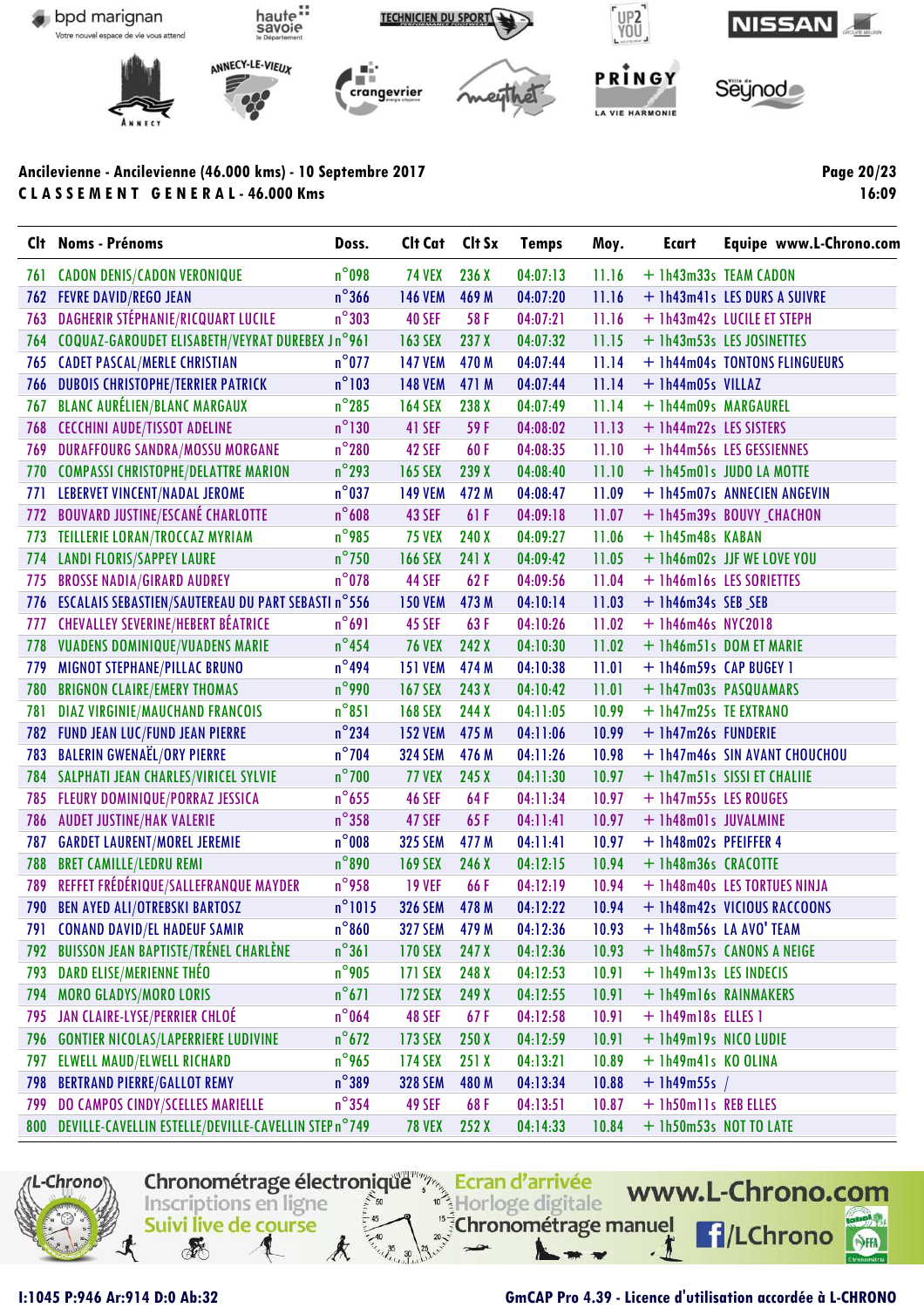

Page 21/23 16:09

|     | Clt Noms - Prénoms                               | Doss.            | Clt Cat        | Clt Sx | <b>Temps</b> | Moy.  | Ecart                  | Equipe www.L-Chrono.com        |
|-----|--------------------------------------------------|------------------|----------------|--------|--------------|-------|------------------------|--------------------------------|
| 801 | <b>CHAUVET GUILLAUME/MATTEVI CLOTILDE</b>        | $n^{\circ}$ 968  | <b>175 SEX</b> | 253X   | 04:14:39     | 10.84 | + 1h51m00s LES TUCHES  |                                |
| 802 | <b>ECHALLIER THOMAS/LAPIERRE RACHEL</b>          | $n^{\circ}$ 768  | <b>176 SEX</b> | 254X   | 04:14:53     | 10.83 | $+$ lh51m13s ADIMC2    |                                |
| 803 | <b>BLAMPEYS MARION/GIORGIO ASTRID</b>            | $n^{\circ}$ 767  | <b>50 SEF</b>  | 69F    | 04:14:54     | 10.83 | + lh51m14s ADIMC1      |                                |
| 804 | <b>MORO DELPHINE/MORO JULIEN</b>                 | $n^{\circ}$ 237  | <b>177 SEX</b> | 255X   | 04:15:03     | 10.82 |                        | + 1h51m23s TEAM DATOU          |
| 805 | <b>DOUSSET THERESE/PHROMMANIVONGS CHRISTINE</b>  | $n^{\circ}$ 966  | <b>20 VEF</b>  | 70 F   | 04:15:07     | 10.82 |                        | + 1h51m28s LES BOULETTES       |
| 806 | <b>GAUTHIER PASCALE/LAURENT LAETITIA</b>         | $n^{\circ}$ 770  | <b>21 VEF</b>  | 71F    | 04:15:10     | 10.82 | + lh51m31s ADIMC4      |                                |
| 807 | <b>HIRTZ THIERRY/LE ROUX CYRIAQUE</b>            | $n^{\circ}603$   | <b>153 VEM</b> | 481 M  | 04:15:19     | 10.81 |                        | + 1h51m40s TEAM MESIGNY        |
| 808 | <b>BACHELIER CAMILLE/BLAIZOT REY</b>             | $n^{\circ}$ 715  | <b>329 SEM</b> | 482 M  | 04:15:21     | 10.81 |                        | + 1h51m41s LES NORMANDS        |
| 809 | PILLOUD NATHALIE/TSOMBANOPOULOS SANDRINE n°769   |                  | <b>22 VEF</b>  | 72F    | 04:15:27     | 10.81 | + 1h51m47s ADIMC3      |                                |
| 810 | <b>BARA YAHIAOUI LAURA/GREIFFENBERG PHILIPPE</b> | $n^{\circ}884$   | <b>79 VEX</b>  | 256X   | 04:15:31     | 10.80 | + 1h51m51s BETTY BOOP  |                                |
| 811 | PLISSONNIER BASTIEN/PLISSONNIER PIERRE           | $n^{\circ}$ 580  | <b>330 SEM</b> | 483 M  | 04:15:34     | 10.80 |                        | + 1h51m54s LES PAUPIETTES      |
| 812 | <b>BERNARD GENEVIEVE/BERNARD PHILIPPE</b>        | $n^{\circ}$ 052  | <b>80 VEX</b>  | 257X   | 04:15:38     | 10.80 | $+$ 1h51m58s J'PHIL    |                                |
| 813 | VOINÇON FABIENNE/VOINÇON FANNY                   | $n^{\circ}$ 760  | <b>51 SEF</b>  | 73 F   | 04:15:44     | 10.79 |                        | + 1h52m04s STAUBLI SPORTS      |
|     | 814 CHIAROT MELISSA/CLOU MATHILDE                | $n^{\circ}$ 757  | <b>52 SEF</b>  | 74 F   | 04:15:53     | 10.79 |                        | + 1h52m13s LES GAZELLES        |
| 815 | <b>BONNET CECILE/WERNERT STEPHANIE</b>           | $n^{\circ}$ 095  | <b>53 SEF</b>  | 75 F   | 04:15:53     | 10.79 | + 1h52m14s VIT'ELLES   |                                |
| 816 | <b>BLANDAMOUR ANNIE/BLANDAMOUR YVONNICK</b>      | $n^{\circ}$ 649  | <b>81 VEX</b>  | 258 X  | 04:15:58     | 10.78 |                        | + 1h52m18s LES ARDECHOIS       |
| 817 | <b>GRILLET CAROLE/JAN RATTNER</b>                | $n^{\circ}$ 564  | <b>178 SEX</b> | 259 X  | 04:15:59     | 10.78 | + 1h52m19s SISTERS     |                                |
| 818 | ARNOULT PAULINE/CUISSARD ANAIS                   | $n^{\circ}$ 268  | <b>54 SEF</b>  | 76 F   | 04:16:00     | 10.78 | + 1h52m20s LES GYPSIES |                                |
| 819 | <b>DECKER LAETITIA/STUTZMANN LÉA</b>             | $n^{\circ}318$   | <b>55 SEF</b>  | 77 F   | 04:16:01     | 10.78 | $+$ 1h52m22s OUICH'    |                                |
| 820 | <b>MOREL OLIVIER/MOREL PATRICK</b>               | $n^{\circ}$ 394  | <b>154 VEM</b> | 484 M  | 04:16:12     | 10.77 |                        | + 1h52m32s LA RIBAMBELLE       |
| 821 | <b>CROTTET GILLES/CROTTET FALCOT RÉMI</b>        | $n^{\circ}$ 399  | <b>331 SEM</b> | 485 M  | 04:16:20     | 10.77 | + 1h52m41s CROTTET     |                                |
| 822 | <b>BRET VANESSA/MORALES ALEJANDRO</b>            | $n^{\circ}$ 1022 | <b>179 SEX</b> | 260X   | 04:16:26     | 10.76 | $+$ 1h52m47s UP2YOU 5  |                                |
| 823 | <b>CUINET OLIVIER/SACQUEPEE RICHARD</b>          | $n^{\circ}$ 023  | <b>155 VEM</b> | 486 M  | 04:16:47     | 10.75 |                        | + 1h53m08s LES BERNARDS        |
| 824 | <b>BASSET GILLES/MARTINS TEIXEIRA JORGE</b>      | $n^{\circ}$ 998  | <b>156 VEM</b> | 487 M  | 04:16:57     | 10.74 |                        | + 1h53m17s TEAM CESSENAZ       |
| 825 | FIEU JESSICA/GUIOT JUSTINE                       | $n^{\circ}110$   | <b>56 SEF</b>  | 78 F   | 04:17:10     | 10.73 | + 1h53m31s LES GIRLS   |                                |
|     | 826 LHUILLIER NINA/LHUILLIER PHILIPPE            | $n^{\circ}$ 974  | <b>180 SEX</b> | 261X   | 04:17:27     | 10.72 |                        | + 1h53m47s SOPHIE L'AIME       |
| 827 | <b>DESBAT FRANCK/GUY JONATHAN</b>                | $n^{\circ}$ 539  | <b>332 SEM</b> | 488 M  | 04:17:41     | 10.71 | $+$ 1h54m02s ZIGOTOS   |                                |
| 828 | <b>GROUT LAURENT/GROUT MATHIAS</b>               | $n^{\circ}$ 456  | <b>333 SEM</b> | 489 M  | 04:17:52     | 10.70 |                        | + 1h54m12s GROUT AND CO        |
| 829 | <b>CASSEVILLE EMILIE/DUTOUR MARION</b>           | $n^{\circ}028$   | <b>57 SEF</b>  | 79 F   | 04:18:01     | 10.70 |                        | + 1h54m22s DEUX ELLE(S)        |
| 830 | <b>DUTRUC BRIGITTE/PATISSIER QUENTIN</b>         | $n^{\circ}816$   | <b>181 SEX</b> | 262X   | 04:18:04     | 10.70 |                        | + 1h54m25s TEAM ST ALBAN       |
|     | <b>831 FOSSE LORIE/LAVOREL BAPTISTE</b>          | $n^{\circ}713$   | <b>182 SEX</b> | 263X   | 04:18:08     | 10.69 |                        | + 1h54m29s MACHU PICCHU        |
| 832 | MAJORAL CORALINE/MERLIER OCEANE                  | $n^{\circ}805$   | <b>58 SEF</b>  | 80F    | 04:18:19     | 10.68 |                        | + 1h54m40s MAJORAL MERLIER     |
| 833 | <b>GUERIN CÉDRINE/MAISON MARIE PIERRE</b>        | $n^{\circ}$ 1005 | <b>23 VEF</b>  | 81F    | 04:18:27     | 10.68 | + 1h54m48s CHABERT 4   |                                |
| 834 | <b>BERMOND GAELLE/BERMOND PATRICE</b>            | $n^{\circ}$ 398  | <b>183 SEX</b> | 264X   | 04:18:29     | 10.68 | + 1h54m50s LES NIMOIS  |                                |
| 835 | <b>LAURENDON STEPHANIE/THORRON LAURE</b>         | $n^{\circ}$ 826  | <b>24 VEF</b>  | 82F    | 04:18:44     | 10.67 |                        | + 1h55m04s TEAM COPS 3         |
| 836 | <b>BEAUMONT EMILIE/MACHY SABRINA</b>             | $n^{\circ}$ 324  | <b>59 SEF</b>  | 83F    | 04:18:54     | 10.66 | + 1h55m15s LE BAP      |                                |
| 837 | DOMANSKI GEOFFREY/TERRIER FRANÇOIS               | $n^{\circ}827$   | <b>334 SEM</b> | 490 M  | 04:19:01     | 10.66 | + 1h55m21s BLUE GOAT   |                                |
| 838 | <b>JOURDE PATRICK/LHOMME PEGGY</b>               | $n^{\circ}$ 799  | <b>82 VEX</b>  | 265X   | 04:19:04     | 10.65 |                        | + 1h55m24s MARABOUT DE FICELLE |
| 839 | <b>BERTHET ASTRID/MOUCHEL ROMAIN</b>             | $n^{\circ}$ 737  | <b>184 SEX</b> | 266X   | 04:19:06     | 10.65 | + 1h55m27s LES MOUCH'  |                                |
|     | 840 BAHUCHET SIMON/TOURTEAU AGATHE               | $n^{\circ}$ 1042 | <b>185 SEX</b> | 267X   | 04:19:08     | 10.65 |                        | + 1h55m28s A DEUX C'EST MIEUX  |
|     |                                                  |                  |                |        |              |       |                        |                                |



I:1045 P:946 Ar:914 D:0 Ab:32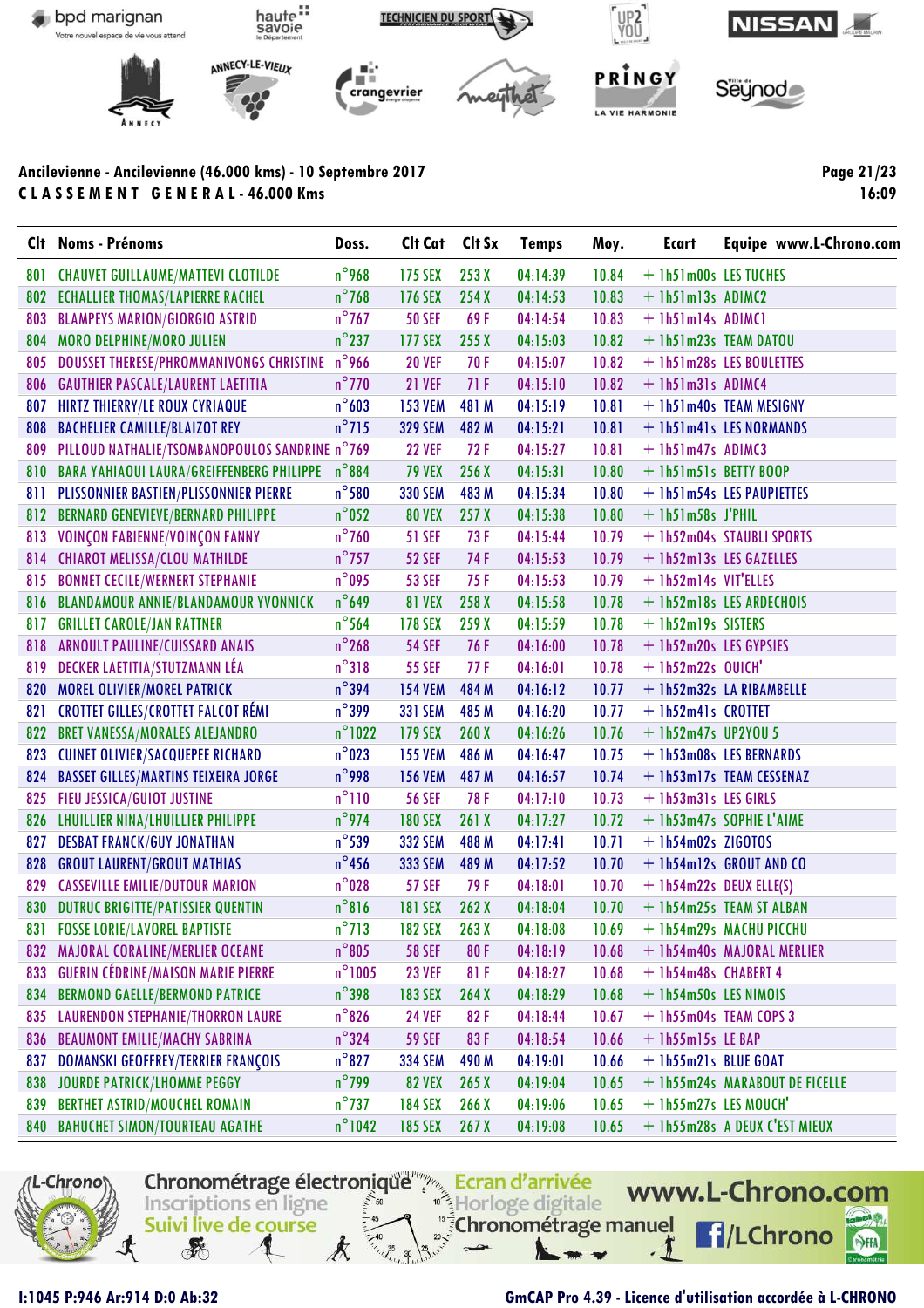

**Page 22/23 16:09**

|     | Clt Noms - Prénoms                             | Doss.           | Clt Cat Clt Sx        |                  | <b>Temps</b> | Moy.  | Ecart                   | Equipe www.L-Chrono.com         |
|-----|------------------------------------------------|-----------------|-----------------------|------------------|--------------|-------|-------------------------|---------------------------------|
| 841 | <b>COUTEL AGNES/LAURENDON MICKAEL</b>          | $n^{\circ}824$  | <b>83 VEX</b>         | 268 <sub>X</sub> | 04:19:16     | 10.65 |                         | $+$ 1h55m36s TEAM COPS 1        |
| 842 | MEZIN BÉRANGÈRE/VERNIERES EMILIE               | $n^{\circ}$ 447 | <b>60 SEF</b>         | 84F              | 04:19:26     | 10.64 |                         | + 1h55m46s BUBBLE TEAM          |
| 843 | <b>GAY PASCAL/SALLAZ ISABELLE</b>              | $n^{\circ}367$  | <b>84 VEX</b>         | 269X             | 04:19:28     | 10.64 |                         | + 1h55m48s LES MOUFLONS         |
| 844 | <b>GARBAY VALERIE/THORRON PATRICK</b>          | $n^{\circ}$ 825 | <b>85 VEX</b>         | 270X             | 04:19:32     | 10.63 |                         | + 1h55m53s TEAM COPS 2          |
| 845 | REPENTIN MYRIAM/TERRIER SANDRINE               | $n^{\circ}$ 346 | <b>25 VEF</b>         | 85F              | 04:19:49     | 10.62 | + 1h56m09s MYMY SAND    |                                 |
| 846 | <b>BATOUX BARTHELEMY/BATOUX MARINE</b>         | $n^{\circ}$ 685 | <b>86 VEX</b>         | 271X             | 04:20:27     | 10.60 |                         | + 1h56m48s BATOUX TEAM          |
| 847 | <b>RAVEL CLOTILDE/RAVEL FANETTE</b>            | $n^{\circ}$ 197 | <b>61 SEF</b>         | 86F              | 04:20:38     | 10.59 |                         | + 1h56m59s RAVEL SISTERS        |
| 848 | <b>FOND CHRISTOPHE/ROHR JOELLE</b>             | $n^{\circ}$ 250 | <b>87 VEX</b>         | 272X             | 04:21:05     | 10.57 | + 1h57m26s FOND ROHR    |                                 |
| 849 | PACHOUX CHARLEY/PACHOUX GAETAN                 | $n^{\circ}$ 708 | <b>335 SEM</b>        | 491 M            | 04:21:23     | 10.56 | + 1h57m43s PACHOUX      |                                 |
| 850 | <b>CARDOT CHARLES EDOUARD/CHARLES STEPHANE</b> | $n^{\circ}$ 711 | <b>336 SEM</b>        | 492 M            | 04:21:33     | 10.55 |                         | + 1h57m54s CHARLES'S BROTHERS   |
| 851 | ALDA MICHELE/BINET CHRISTINE                   | $n^{\circ}$ 636 | <b>26 VEF</b>         | 87F              | 04:21:42     | 10.55 |                         | + 1h58m03s LES HELIX CIRES      |
| 852 | DUPONCHEL FREDERIC/RADJA CHEIKH                | $n^{\circ}$ 356 | <b>157 VEM</b>        | 493 M            | 04:22:43     | 10.51 |                         | + 1h59m04s LES JUDOCAS          |
| 853 | <b>CHEVALIER PHILIPPE/CHEVALIER VERONIQUE</b>  | $n^{\circ}$ 107 | <b>88 VEX</b>         | 273X             | 04:22:46     | 10.50 |                         | + 1h59m06s TEAM CHECHE          |
|     | 854 KNOPKIEWICZ CÉCILE/KNOPKIEWICZ SÉBASTIEN   | n°918           | <b>89 VEX</b>         | 274X             | 04:22:48     | 10.50 | + 1h59m08s LES KNOP     |                                 |
| 855 | MAITRET SYLVIE/SANVERT MARIE-CHRISTINE         | $n^{\circ}$ 632 | <b>27 VEF</b>         | 88F              | 04:23:12     | 10.49 |                         | + 1h59m32s CAP BUGETTES         |
| 856 | <b>DEVILLARD MARIE/LECLERC DAVID</b>           | $n^{\circ}718$  | <b>186 SEX</b>        | 275X             | 04:23:21     | 10.48 | $+$ 1h59m41s            |                                 |
| 857 | ARQUIZAN CLARA/LAMBIN REMY                     | $n^{\circ}791$  | <b>187 SEX</b>        | 276X             | 04:24:03     | 10.45 |                         | + 2h00m23s REMY ET CLARA        |
| 858 | MIGNOT SANDRINE/PONCET MARIE-CLAIRE            | $n^{\circ}$ 503 | <b>28 VEF</b>         | 89F              | 04:24:07     | 10.45 |                         | + 2h00m28s CAP BUGEY 2          |
| 859 | <b>MERLIER JOEL/MERLIER PATRICIA</b>           | $n^{\circ}$ 256 | <b>90 VEX</b>         | 277 <sub>X</sub> | 04:24:33     | 10.43 | $+$ 2h00m53s NOS 25 ANS |                                 |
| 860 | HENOT DOROTHEE/JOUISHOMME LAURENCE             | $n^{\circ}$ 763 | <b>62 SEF</b>         | <b>90F</b>       | 04:25:05     | 10.41 |                         | + 2h01m26s CAP BUGEY 4          |
| 861 | <b>MOREL BRUNO/MOREL CHANTAL</b>               | $n^{\circ}$ 499 | <b>91 VEX</b>         | 278 X            | 04:25:09     | 10.41 | $+$ 2h01m30s MOREL CB   |                                 |
| 862 | <b>BELLO CORALIE/DESOUTTER CASSANDRA</b>       | $n^{\circ}$ 588 | <b>63 SEF</b>         | 91 F             | 04:25:40     | 10.39 |                         | + 2h02m01s LES WARIORETTES      |
| 863 | VALLERIX ISABELLE/VALLERIX PIERRE              | $n^{\circ}$ 714 | <b>92 VEX</b>         | 279 X            | 04:25:54     | 10.38 | + 2h02m14s VALLERIX     |                                 |
| 864 | QUILEZ DANIEL/QUILEZ ROMAIN                    | $n^{\circ}387$  | <b>337 SEM</b>        | 494 M            | 04:26:26     | 10.36 | + 2h02m47s QUILEZ       |                                 |
| 865 | <b>IBANEZ ERIC/IBANEZ MICHELE</b>              | $n^{\circ}417$  | <b>93 VEX</b>         | 280X             | 04:26:52     | 10.34 |                         | + 2h03m13s MICHELE ERIC         |
| 866 | NEYRAT DENIS/NEYRAT JULIEN                     | $n^{\circ}$ 652 | <b>338 SEM</b>        | 495 M            | 04:27:04     | 10.33 |                         | + 2h03m25s PISCINE CHAMPAGNE    |
| 867 | <b>COSTARELLA STEPHANIE/ROUSSEL CINDY</b>      | $n^{\circ}864$  | <b>64 SEF</b>         | 92F              | 04:27:11     | 10.33 |                         | + 2h03m31s LES BOULETTES        |
| 868 | <b>CORBIC VIRGINIE/KREFT LINE</b>              | $n^{\circ}$ 444 | <b>65 SEF</b>         | 93F              | 04:27:27     | 10.32 |                         | + 2h03m48s LES MUM'S DE MERCURY |
| 869 | <b>BROCHARD LUDOVIC/BROCHARD MARILYNE</b>      | $n^{\circ}$ 597 | <b>94 VEX</b>         | 281 X            | 04:27:35     | 10.31 | + 2h03m56s LES NANTAIS  |                                 |
|     | 870 GAILLARD RÉGIS/GAILLARD VÉRONIQUE          | $n^{\circ}381$  | <b>95 VEX</b>         | 282 X            | 04:28:07     | 10.29 |                         | + 2h04m27s LES GAILLARDS        |
|     | 871 CHANAL CAROLE/RONGER CÉLINE                |                 | $n^{\circ}606$ 66 SEF | 94 F             |              |       |                         |                                 |
| 872 | <b>CLAVELIN ELÉONORE/MIGUET CÉLINE</b>         | $n^{\circ}$ 553 | <b>67 SEF</b>         | 95F              | 04:28:54     | 10.26 | + 2h05m14s LES GÜLS     |                                 |
| 873 | <b>BEAUDENON GEOFFREY/OLLIER ADRIEN</b>        | $n^{\circ}$ 925 | <b>339 SEM</b>        | 496 M            | 04:30:10     | 10.22 |                         | $+$ 2h06m31s LES JOSUES 2.0     |
| 874 | DUVERNAY LAURIANNE/LEPOIX CHRISTOPHE           | $n^{\circ}$ 063 | <b>188 SEX</b>        | 283 X            | 04:30:18     | 10.21 |                         | + 2h06m38s CLELIO TEAM          |
| 875 | <b>AVIGNON JULIEN/GIRAUD AUDREY</b>            | $n^{\circ}839$  | <b>189 SEX</b>        | 284 X            | 04:31:17     | 10.17 | + 2h07m37s MELI MELO    |                                 |
| 876 | <b>BARBE CAROLINE/VANNUCHI PATRICIA</b>        | $n^{\circ}$ 789 | <b>29 VEF</b>         | 96 F             | 04:31:22     | 10.17 |                         | + 2h07m42s CARO-PAT GIRLS       |
| 877 | <b>KOLETSOU IRO/PUTZE ANTJE</b>                | $n^{\circ}$ 122 | <b>68 SEF</b>         | 97F              | 04:31:30     | 10.17 | + 2h07m51s ANTJE-IRO    |                                 |
| 878 | <b>FILIPPI MAUD/MELINAND LAURENT</b>           | $n^{\circ}$ 673 | <b>96 VEX</b>         | 285 X            | 04:31:31     | 10.17 | + 2h07m52s MAULAU       |                                 |
| 879 | <b>LAB CLAIRE/ROCH AUDREY</b>                  | $n^{\circ}$ 264 | <b>69 SEF</b>         | 98 F             | 04:31:33     | 10.16 |                         | + 2h07m54s LES POULETTES        |
| 880 | <b>GROSJEAN SIMON/LAMY EMELINE</b>             | $n^{\circ}571$  | <b>190 SEX</b>        | 286 X            | 04:31:38     | 10.16 |                         | + 2h07m58s JUST MARRIED         |
|     |                                                |                 |                       |                  |              |       |                         |                                 |